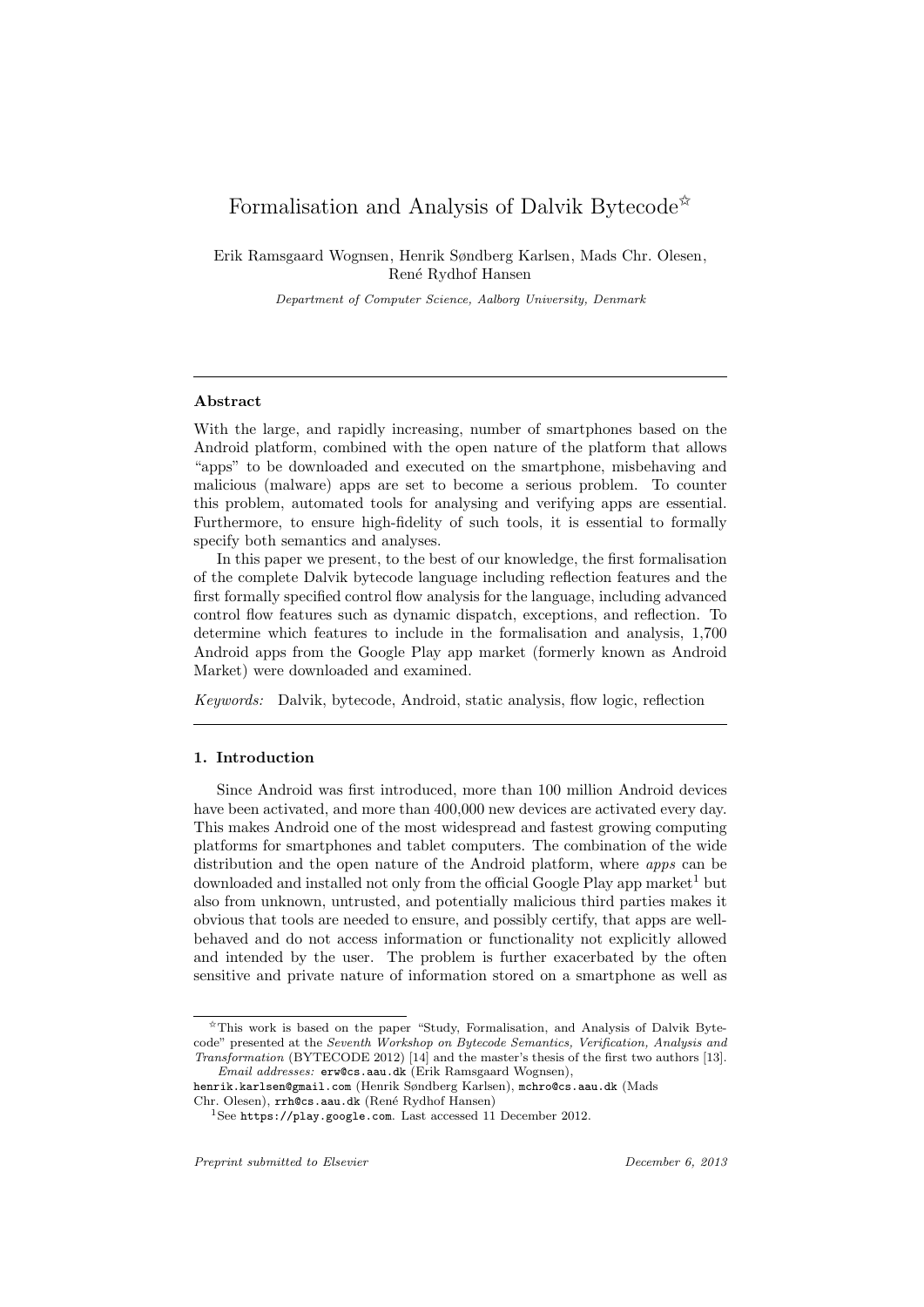the potential for apps to (ab-)use services that cost the user money, e.g., by secretly sending text messages to expensive premium numbers [3].

In order to develop trustworthy tools for analysis and especially for certification, we believe it is necessary to have a formal underpinning of the target platform allowing sound analyses to be developed with confidence. In this paper we first present a study of 1,700 Android apps, carried out in order to determine what Dalvik instructions and language features are most often used in typical apps. Based on the results of this study, we develop a formal operational semantics for the Dalvik bytecode language [1]. Dalvik bytecode is similar to Java bytecode. The two most notable differences are: Dalvik is register based rather than stack based and the local registers are untyped. These differences are reflected in their two instruction sets. In addition, there are a number of differences in their respective runtime systems, which we will not discuss any further here. Based on the operational semantics, we develop and formally specify a *control flow analysis* for the Dalvik bytecode language. The analysis is intended both as the basis for further and more specialised analyses, but also by itself for detecting potentially malicious actions, e.g., leaking private information or surreptitiously calling expensive phone numbers. To the best of our knowledge, this is the first such formalisation of the Dalvik bytecode language and an accompanying control flow analysis. Since our study revealed that more than half of the apps examined use reflection, we also formalise the semantics of the reflection API and also extend the control flow analysis to cover many uses of reflection as determined by the study.

Finally, we have developed a prototype implementation of the control flow analysis in order to investigate properties and behaviour of the analysis (Section 6). The prototype is strictly meant as a proof-of-concept and not a finished production tool. Consequently the implementation has some notable limitations regarding the analysis of real apps: there is no support for libraries and APIs, limited support for reflection, and the exception analysis, although formalised, is not implemented either. Even with these limitations the prototype has been used to perform a number of useful analyses described in sections 7 and 8.

While Android apps are generally developed in Java, compiled to Java bytecode, and only then converted to Dalvik bytecode, we focus here on Dalvik bytecode because it is the common executable format for all Android apps and, therefore, offers the best opportunity for performing analyses as close to the code actually executed as possible and allows us to sidestep issues relating to decompiling and reverse engineering apps, cf. [7].

# 1.1. Related Work

In [4] the tool *ComDroid* is described as a tool that performs "flow sensitive, intraprocedural static analysis with limited interprocedural analysis" of Dalvik bytecode programs. It is designed to analyse the communication between Android applications through the so-called *Intents*, the Android equivalent of events, and to find potential security vulnerabilities in the communication patterns of applications. The same ComDroid tool is used as a component in another analysis tool called Stowaway, that analyses API calls in applications to determine if they are over-privileged [8]. In order to improve the precision and efficacy of the analysis, Stowaway incorporates some analysis of the reflection features found in Dalvik bytecode (through the java.lang.reflect library). Both ComDroid and Stowaway are sophisticated analysis tools covering not only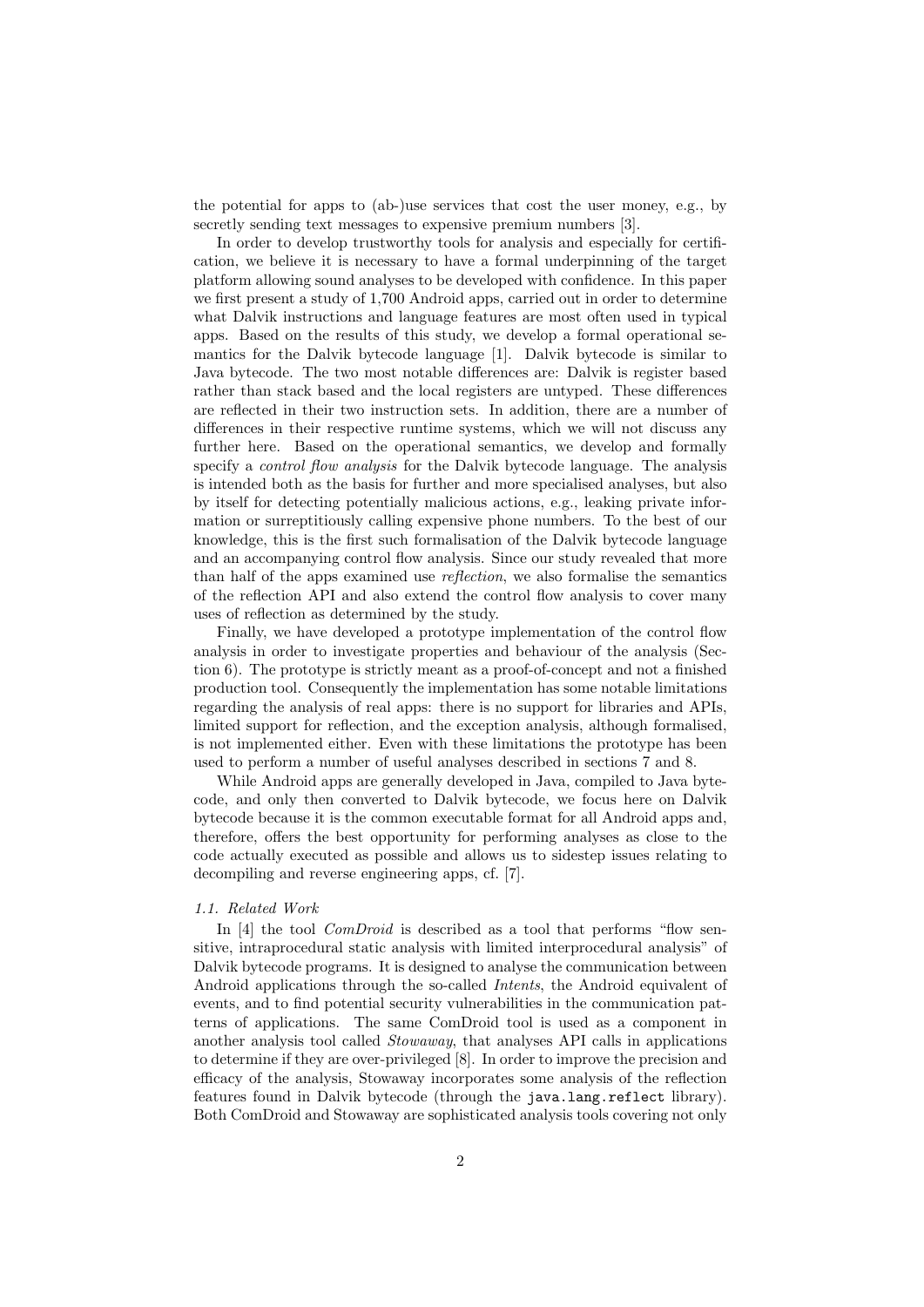the Dalvik bytecode language but also important parts of the API and the Android platform itself. However, since the analyses are not actually specified in detail, neither formally nor informally, it is impossible to evaluate their exact strengths and weaknesses. Indeed, it is stated in [8] that Stowaway makes a "primarily linear traversal" and that it "experiences problems with non-linear control flow". This emphasises the need for a formalisation of both the Dalvik bytecode language as well as the control flow analysis.

Another approach to analysing Android applications for potential security violations is discussed in [7]. Here Android applications are analysed by first recovering the Java source through decompilation and then using the Fortify SCA static analysis tool to detect potential security vulnerabilities. While the paper reports impressive results using this approach, it is also noted that it was not possible to recover the source code for all the targeted applications and thus making analysis of those applications impossible. Analysing directly at the bytecode level sidesteps this issue.

The approach described in [24] takes advantage of the fact that most, if not all, Android applications are developed in Java and adapts the Julia framework (see [28]) for Java bytecode analysis to the specificities of the Java bytecode that results from developing Android applications (before being converted to Dalvik bytecode). As an example, the Julia-based analysis can handle the specific use of reflection for XML<sup>2</sup> specified graphical views prevalent on the Android platform. It does not handle the general case of reflection nor the special instances handled by our approach. The Julia framework is theoretically sound, comprehensive, and well-documented, but the described solution requires access to the Java bytecode version of an application in order to analyse it.

In [12] the authors formalise a simple language,  $\mu$ -Dalvik, and translate Dalvik bytecode into  $\mu$ -Dalvik, with the goal of performing symbolic execution of Dalvik programs.  $\mu$ -Dalvik corresponds roughly to the core of the language that we have formalised, but with some important differences: Dalvik bytecode might be mapped to several  $\mu$ -Dalvik instructions, whereas our mapping is always one to one. In addition we have formalised exceptions, the  $array-length$ instruction, and some common cases of reflection, neither of which are formalised in  $\mu$ -Dalvik. As our study shows, reflection is used by a majority of apps making it a crucial feature to model.

Much of the work on Dalvik bytecode has been inspired by similar work on Java bytecode, including the current paper which borrows the main methodology from [11]. One of the first, possibly the first, formal semantics for Java bytecode language was defined by Bertelsen in [2]. Other early work on formalisation and analysis of Java bytecode includes [10, 9] where a core bytecode language is given a formal semantics and a type system for analysis is proven correct. Spoto provided one of the first formal semantics used as the basis for abstract interpretation of Java bytecode [29]. This work inspired the Julia framework for analysis [28] which is based on traditional abstract interpretation parameterised with different abstract domains. As mentioned above the Julia framework has recently been adapted to cover Dalvik bytecode [24] translated from Java bytecode. One of the earliest and most comprehensive tools for Java

 $2$ Extensible Markup Language, a common standard language for document encoding, data interchange, etc.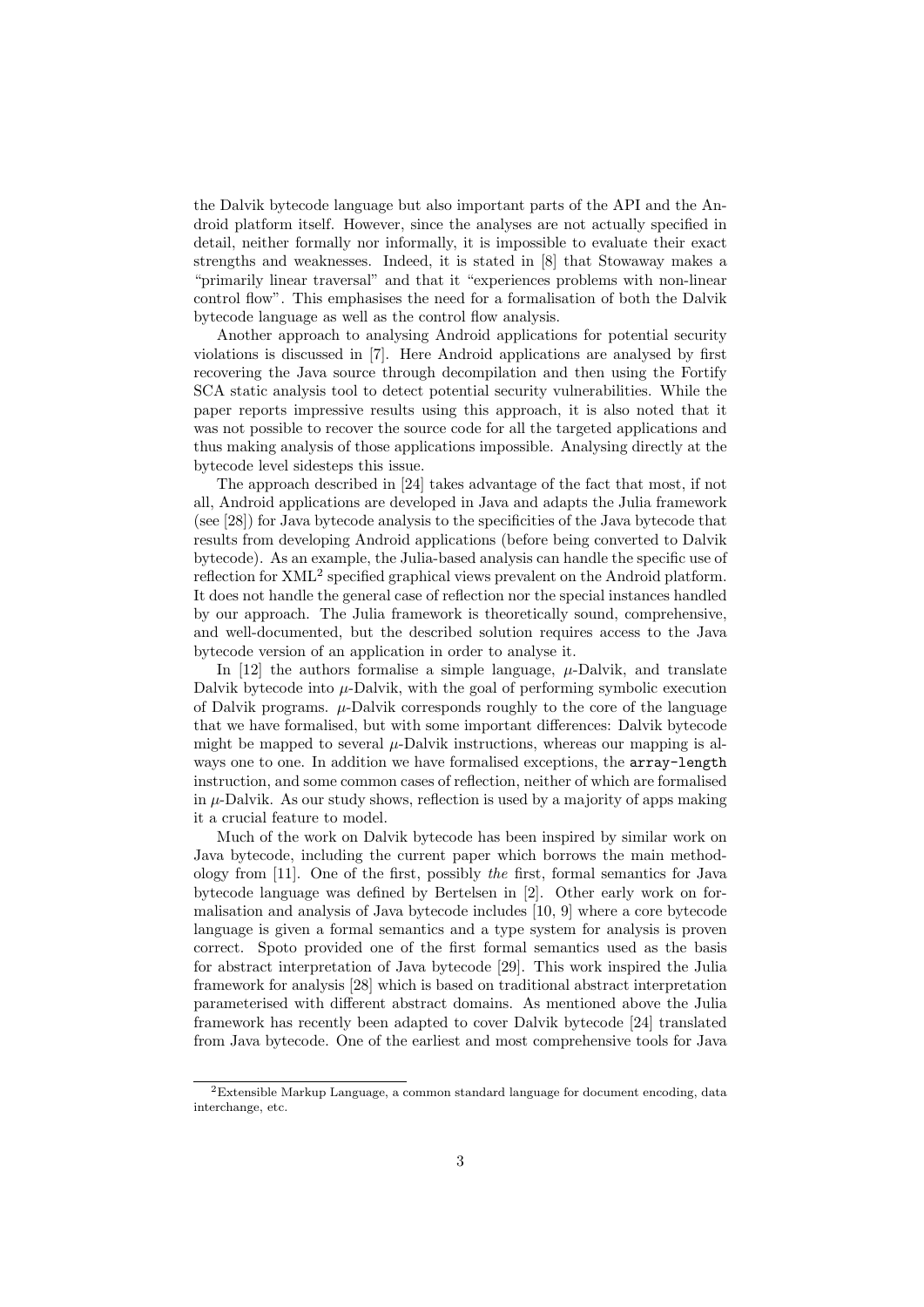Table 1: Percentages of apps in our data set that use various features.

| Feature                  | Used by apps | Hereof in libraries |
|--------------------------|--------------|---------------------|
| Obfuscated source        | 64.82\%      |                     |
| Has native libraries     | 20.35%       |                     |
| java/lang/Thread         | 90.18%       | 24.07%              |
| java/lang/reflect        | 73.00%       | 55.92%              |
| java/lang/ClassLoader    | 39.71%       | 81.19%              |
| java/lang/Runtime;->exec | 19.53%       | 80.44\%             |

bytecode analysis is the Soot framework [30]. The work on Soot has focused more on effectiveness and efficiency than on formalisation and thus lacks formal specification and proof.

# 2. Study of Apps

To identify which Dalvik bytecode instructions and which Java language features are used in typical Android apps, we collected and examined the 50 most popular free apps of each category of Android Market (now part of Google Play), 1,700 apps in total. Notable features include code obfuscation, threading, reflection, native libraries, and dynamic class loading. The apps were collected in November 2011 using Android 2.3.3 on a Samsung Nexus S smartphone.

For efficiency reasons the Dalvik bytecode language contains several specialised variants of many common instructions, e.g., there are numerous variants of the move instruction. For our study we have grouped instruction variants that are semantically similar, e.g., most variants of the move instruction belong to the same group. In the semantics (see Section 3) we use the same notion of grouping to abstract and generalise the original 218 Dalvik bytecode instructions into a set of 39 instructions. The mapping between the original and generalised instructions is given in Appendix A.

In our study we found that, with the exception of the filled-new-array instruction, all types of Dalvik bytecode instructions are used in more than half of the studied apps. In particular, the instructions invoke-direct and return-void are used in every app and even the two most rare instructions, sparse-switch and filled-new-array, are used in 69.7% and 22.3% of the studied apps, respectively. The instructions that occur most frequently are invoke-virtual and move-result, which are used more than 12 million times each in total in the 1,700 apps. In comparison, filled-new-array is used 1,930 times. For full details, see Appendix B.

The observations made from studying the use of Java features are summarised in Table 1 and are explained in detail below. For the study we have separated code into developer code and library code. Developer code is code that lies within the natural packages for the application. For an application company.app this means all classes located directly in the packages /, /company/, /company/app/, and any subpackages in /company/app/. Library code is everything else.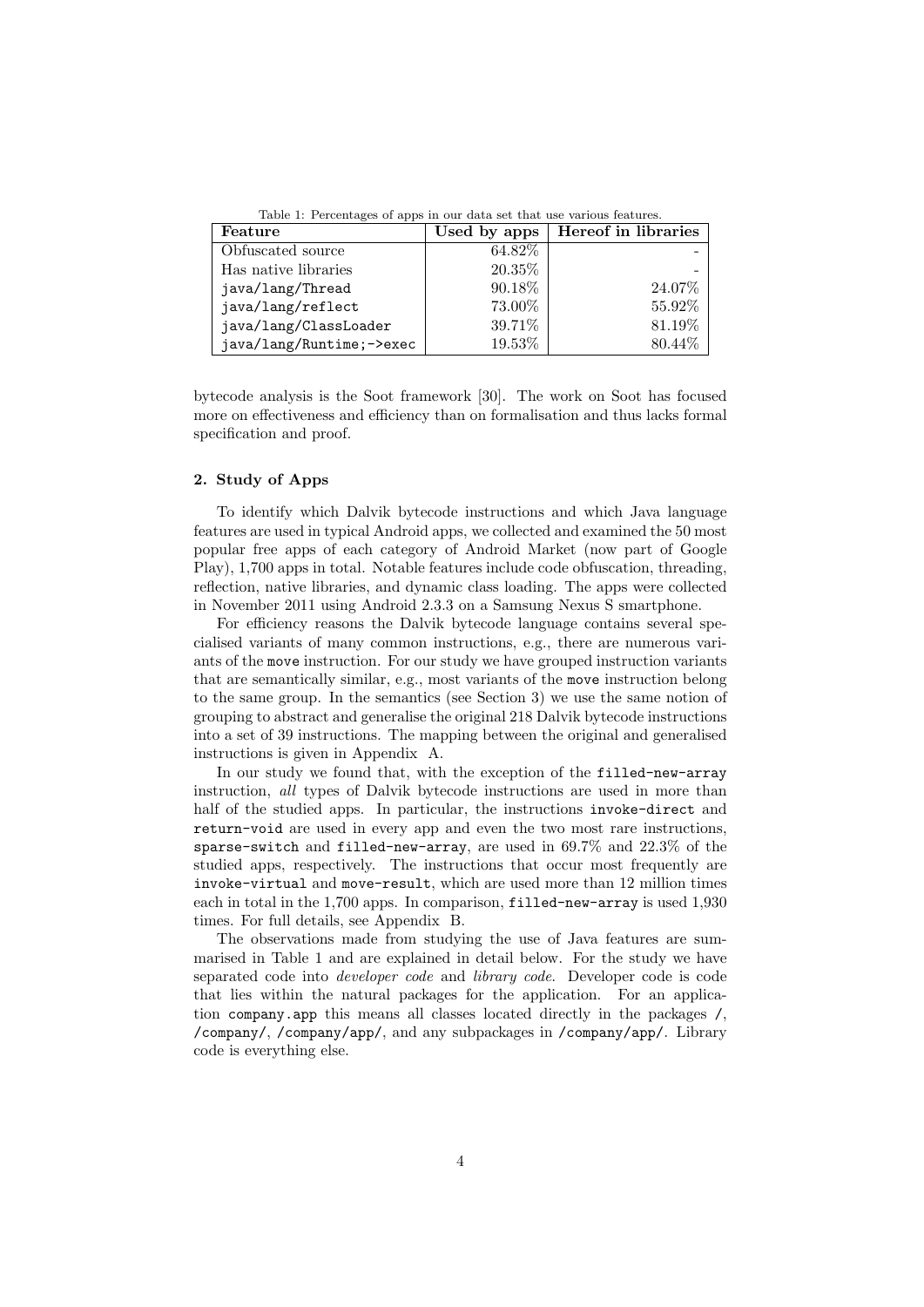- Code obfuscation, especially using ProGuard<sup>3</sup>, is used to a large extent. We searched for classes named "a" within apps in the data set, and used this as an approximation to determine if an app contains any obfuscated code. The same approach was used in [7] which found 36% of apps to include obfuscated code. We found the class in 64.82% of the apps. Obfuscation is recommended by  $Google<sup>4</sup>$ , but makes it harder to manually inspect the code.
- Native libraries, i.e., ARM shared object (.so) files, were included in 20.35% of the apps we studied<sup>5</sup>. A previous study [7] found that, of their  $1,100$ studied apps from September 2010, only 6.45% included shared objects. We presume the increased usage is because the Android NDK<sup>6</sup>, released June 25, 2009, has gained more widespread use in 2011.
- Threading, as indicated by the use of monitors, i.e., the Java synchronized keyword, was found in 88% of the apps. Furthermore, 90.18% of the apps include a reference to java/lang/Thread. These observations are not conclusive, but indicate that multi-threaded programming is wide-spread. However, further studies are needed to substantiate the results.
- The Java method Runtime.exec() is used to execute programs in a separate native process and is present in 19.53% of the apps. We manually inspected some of these uses. Most of them do not use a hardcoded string as the argument to exec(), but of those that do, we found execution of both the su and logcat programs which, if successful, gives the app access to run programs as the super user on the platform or read logs (with private data [7]) from all applications, respectively. Some apps also use the pm install command to install other apps at runtime.
- Class loading Of the studied apps 39.71% contain a reference to the Java class loader library, java/lang/ClassLoader, or a subclass such as the dalvik/system/DexClassLoader. However, only 13.1% of apps use the loadClass() or defineClass() methods to actually load or define classes at runtime. Class loading allows the loading of Dalvik executable (DEX) files and JAR files while class definition allows for programmatic definition of Java classes, e.g., from scripting languages such as Javascript. If the classes being loaded are not present, e.g., if they are downloaded from the Internet, the app cannot be analysed statically before installation. Furthermore, if the classes being loaded are created dynamically from other languages, analysing the use before installation would require the analysis tool to parse/analyse these languages. A simpler solution for handling the apps that use these features would be to analyse the class just before it is being loaded, on the device. However, we consider this as out of scope for this paper.

 $3$ See http://proguard.sourceforge.net. Last accessed 13 December 2011.

<sup>4</sup>See http://developer.android.com/guide/developing/tools/proguard.html. Last accessed 13 December 2011.

<sup>&</sup>lt;sup>5</sup>In addition, 15 apps included the ARM executable gdbserver.

<sup>6</sup>Previously "Native Development Kit", a toolset that facilitates interfacing Java/Dalvik with C/C++ and native (ARM) code.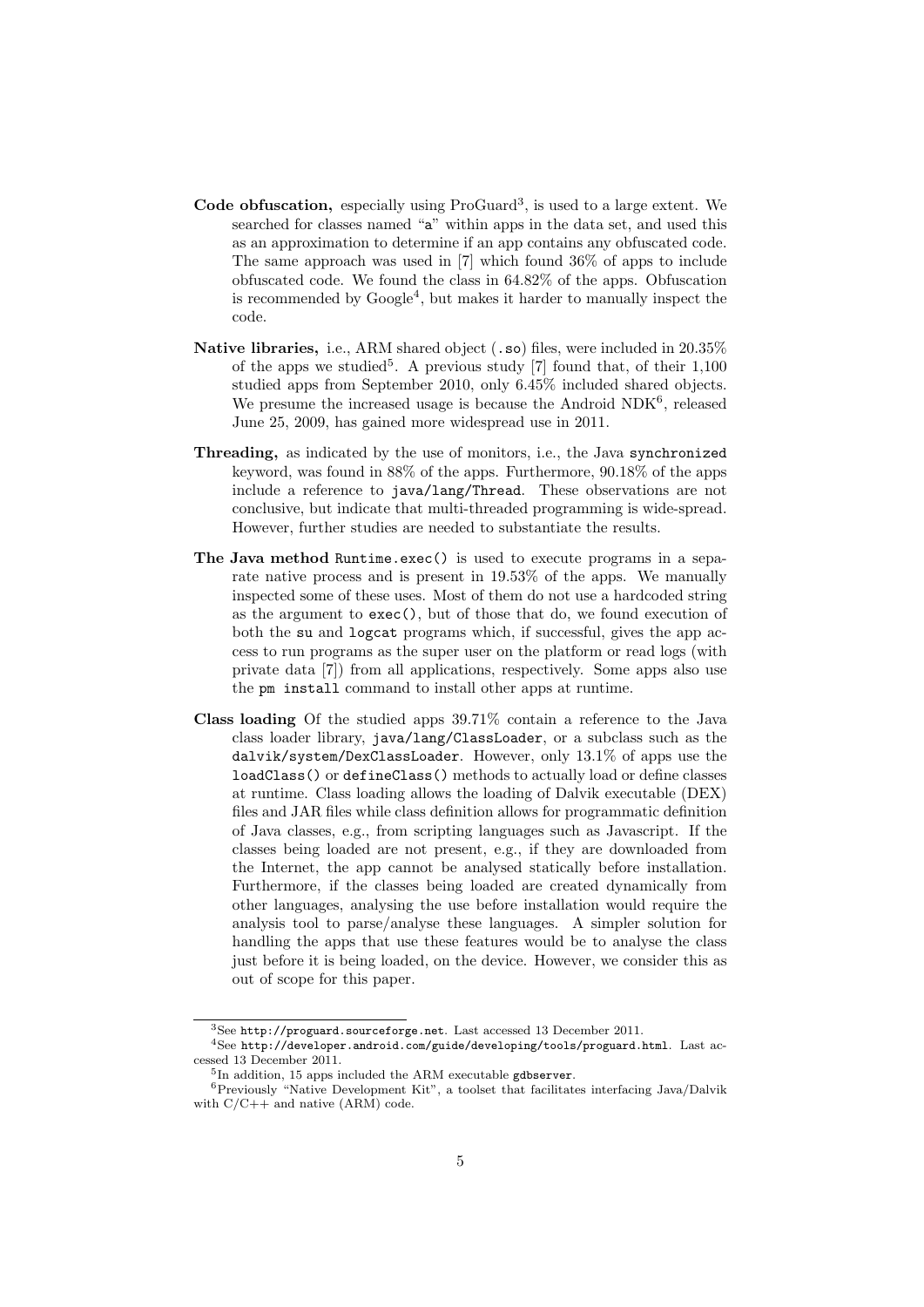- Class Transformation allows developers to change behaviour of classes at runtime, before they are loaded by the VM [22]. It is a Java feature, and is therefore also available in Android. The transformations allowed include adding new instructions and changing control flow. We found no apps in our data set that use this feature, and will therefore not return to this subject.
- Reflection has been reported to be used extensively in Android apps for accessing private and hidden classes, methods, and fields, for JSON<sup>7</sup> and XML parsing, and for backward compatibility [8]. We confirmed these observations by manual inspection. Of the 940 apps studied in [8], 61% were found to use reflection, and using automated static analysis they were able to resolve the targets for 59% of the reflective calls.

 $73\%$  of the apps in our data set use reflection<sup>8</sup>. This indicates that a formalisation of reflection in Dalvik is necessary to precisely analyse most apps. Reflection resolves classes, methods, and fields from strings. When these are statically known, static analysis becomes possible. We treat this in Section 5.

Javascript Interfaces allow Javascript in a webpage embedded in an app to control that app. Android supports in-app loading of webpages, through the WebKit API<sup>9</sup> that provides a custom embedded web browser. This API includes the addJavascriptInterface() method whose purpose is to make the methods on a Java object available to Javascript code. The method is used in 39% of the apps in our data set. The interface allows webpages loaded by the app to call methods on the Java object. Previous studies have shown that advertisement and analytics libraries use this to give the third-party advertisement companies access to sensor information, such as location updates [18]. We confirmed this use through manual inspection, and furthermore discovered apps that were practically webpages, and where the Dalvik code merely loads the page and extends the browser functionality, e.g. by allowing the webpage to send text messages from the phone.

### 3. Operational Semantics

In this section we describe the formalisation of the Dalvik bytecode language using structural operational semantics [25]. With the exception of instructions related to concurrency, we have formalised the full generalised instruction set of 39 instructions, reduced from the full Dalvik instruction set comprising 218 instructions, see Appendix A. Below we present the semantic rules for a few representative instructions and refer to [13] for an exhaustive list. The approach is inspired by a similar effort to formalising the Java Card bytecode language [27, 11].

<sup>7</sup>JavaScript Object Notation, a standard data interchange format similar to XML.

<sup>8</sup>This number counts direct uses of reflection in the app, not indirect uses through Android APIs that themselves employ reflection such as Activity.setContentView().

 $\rm ^{9}See \phantom{40} \emph{http://development.} android.com/reference/android/webkit/package-summary.$ html. Last accessed 8 May 2012.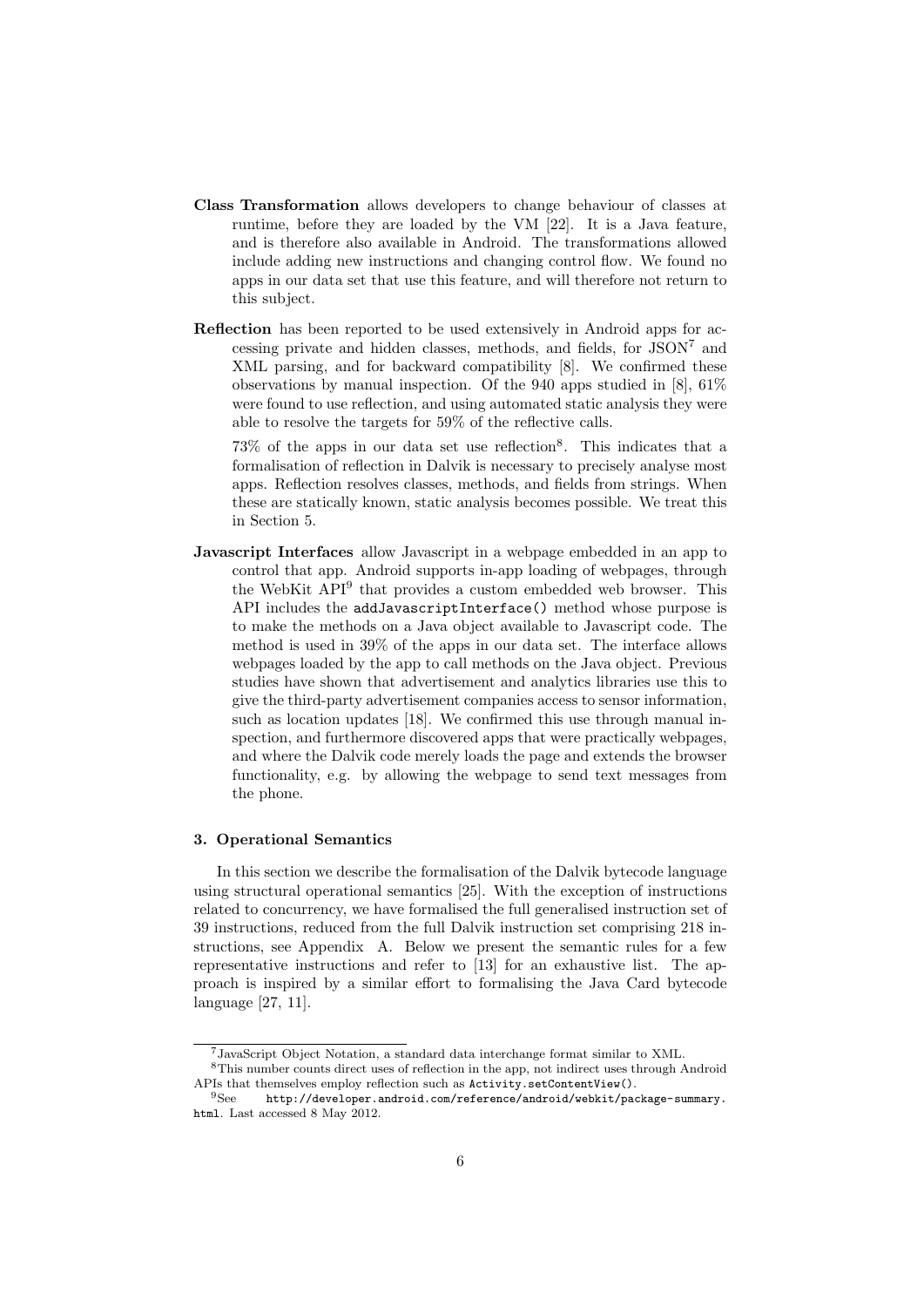To simplify our work, we have made three convenient, but minor, generalisations: simplification of the type hierarchy to avoid dealing with bit-level operations except when absolutely necessary; "inlining" of the constant pools for easier and more direct reference of strings, types, methods, and fields; and finally idealising the program counter by abstracting away the length of instructions. While none of these modifications change the expressive power of a Dalvik application, they greatly simplify presentation and formalisation.

The study described in Section 2 impacted the formalisation in two major ways: it was clear that all of the core bytecode language had to be formalised and also that the reflection API had to be formalised. In order to ensure that the formalisation correctly represents the Dalvik (informal) semantics, we based the formalisation on the documentation for Dalvik [1], inspection of the source code for the Dalvik VM in Android<sup>10</sup>, tests of handwritten bytecode, and experiments with disassembly of compiled Java code.

# 3.1. Program Structure

To facilitate the development of the formal semantics for Dalvik bytecode, it is important to have a good formalisation of the formal structure of an app. We follow the general approach of [27, 11] and use domains equipped with accessorfunctions: the domain  $D = D_1 \times ... \times D_n$  with functions  $f_i : D \to D_i$  is expressed in a record-like format:  $D = (f_1 : D_1) \times ... \times (f_n : D_n)$ . The access functions are used in an object-oriented style where, for  $d \in \mathsf{D}$ ,  $f_i(d)$  is written  $d.f_i$  and  $f_i(d, a_1, \ldots, a_m)$  is written  $d, f_i(a_1, \ldots, a_m)$ . The notation  $d[f \mapsto x]$  expresses the domain  $d$  where the value of access function  $f$  is updated to  $x$ . Similarly the notation  $g[x \mapsto y]$  expresses the function g where value x now maps to y. In the following we use the domains for classes, interfaces, fields, and methods to illustrate our approach. The remaining domains are found in Appendix C.

A class is specified with a class name, the app in which the class is defined, the Java package it belongs to, a superclass, as well as sets of implemented interfaces, fields, access flags, implemented methods, and method declarations (for abstract classes):

 $\text{Class} = (name: \text{ClassName}) \times (app: \text{App}) \times (package: \text{Package}) \times$  $(super: Class<sub>⊥</sub>) \times (implements: P(Internetace)) \times (fields: P(Field)) \times$  $(\text{accessFlags: } \mathcal{P}(\text{AccessFlag}) \times (\text{methods: } \mathcal{P}(\text{Method})) \times$ (methodDeclarations: P(MethodDeclaration))

We define the superclass of java/lang/Object to be ⊥, hence the domain Class<sub>⊥</sub> for superclasses. For name domains like ClassName we assume an unlimited supply of unique names.

An interface is similar to a class but with three important differences: in place of a superclass it has a set of super-interfaces (super:  $\mathcal{P}(\mathsf{Interface})$ ), instead of implemented interfaces it symmetrically has its implementing classes (implementedBy:  $\mathcal{P}(\mathsf{Class})$ ), and, finally, instead of implemented methods it possibly has one method, a class constructor  $(clinit: Method<sub>⊥</sub>)$ . Class constructors are needed to initialise static fields on classes and interfaces and are consequently the only methods that can be implemented directly in interfaces.

 $10$ See http://source.android.com/source/downloading.html. Last accessed 14 December 2011.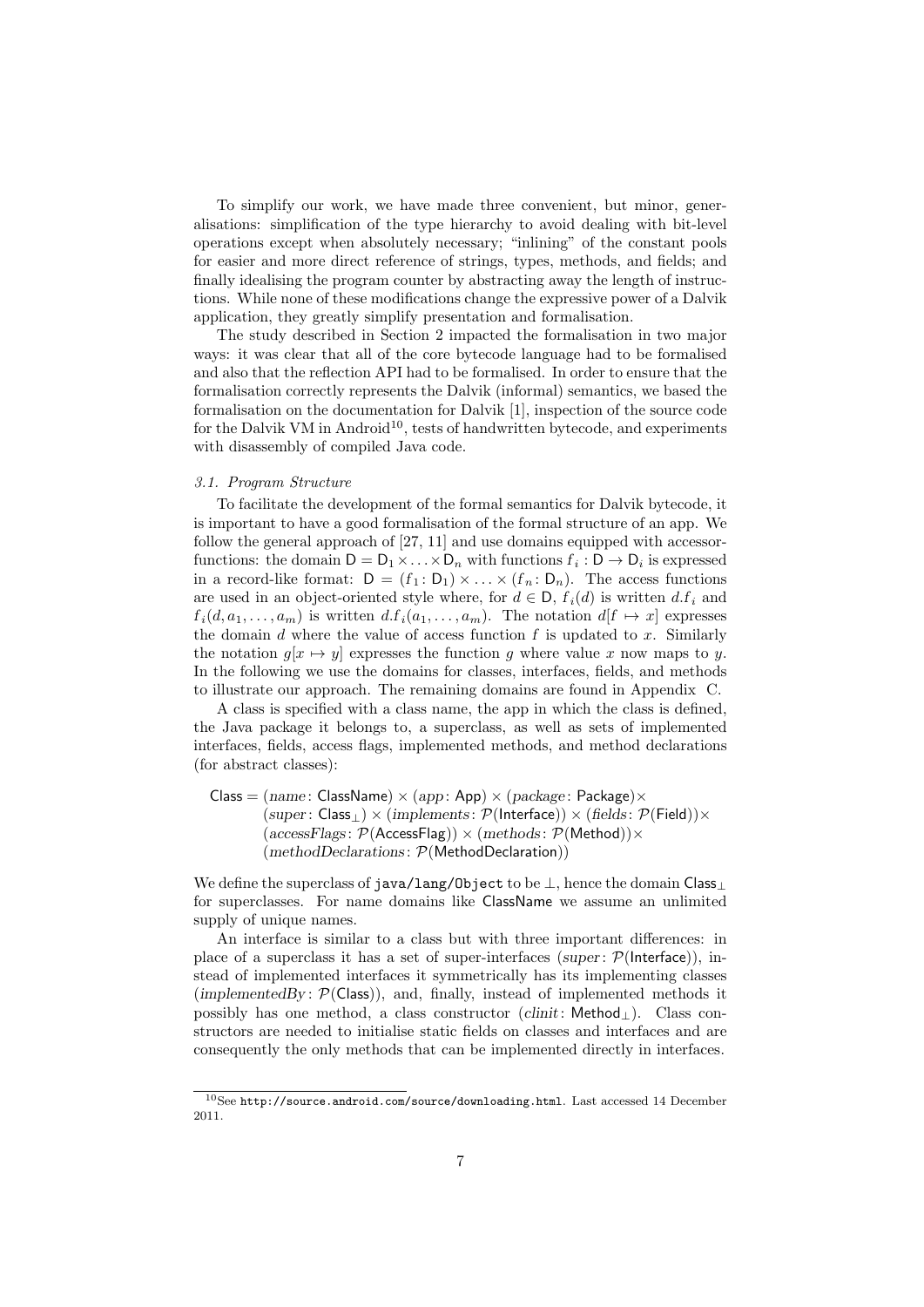A field of a class or an interface has a name, the class or interface where it is defined, a type, an indication of whether it is a static field or not, and then its access flags:

> Field =  $(name: FieldName) \times (class: Class \cup Interface) \times$  $(type: Type) \times (initialValue: Prim \cup \{null\}) \times$  $(isStatic:Bool) \times (accessFlags: P(AccessFlag))$

A method signature specifies how a method can be called: the name of the method, the class or interface where it is declared (though not necessarily implemented), as well as the argument and return types:

MethodSignature =  $(name: MethodName) \times (class: Class \cup Interface) \times$  $(argTypes:Type^*)\times (returnType:Type\cup \{void\})$ 

Method *declarations* specify everything about a method except its implementation. They appear in interfaces and abstract classes and besides the method signature specify a kind, a set of access flags, and the checked exceptions the method can throw. The kind of a method can be direct, which is used for nonoverridable methods, i.e., constructors and private or final methods, static for static methods (that are not direct), and virtual for normal, overridable methods including methods specified in interfaces. Access flags indicate accessibility and various properties and include public, private, protected, final, and abstract.

> MethodDeclaration =  $(methodSigmaure)$ : MethodSignature) $\times$  $(kind: \{virtual, static, direct\})\times$  $(accessFlags: P(AcessFlag))\times$  $(exceptionTypes: \mathcal{P}(Class))$

An actual method is a method declaration plus implementation details: a mapping from locations in the method (program counter values) to instructions<sup>11</sup>, the number of registers used for local variables<sup>12</sup>, a set of exception handlers, and a mapping from locations of data tables in the bytecode to the contents of these tables<sup>13</sup>:

> Method =  $(methodDeclaration: MethodDeclaration) \times$  $(instructionAt: PC \rightarrow Instruction) \times$  $(numLocals: \mathbb{N}_0) \times (handlers: \mathbb{N}_0 \rightarrow \textsf{ExcHandler}) \times$  $(tableAt: PC \rightarrow DataTable)$

For methods, i.e., elements from Method, the class found in the method signature of the method declaration specifies the class (or interface, in the case of clinit) where the method is *implemented*. For convenience we introduce unambiguous shorthands such as m.kind for m.methodDeclaration.kind where  $m \in$  Method.

 $11$ Instruction is simply the set of generalised instructions as given in Appendix A.

<sup>12</sup>Dalvik uses registers instead of an operand stack.

 $^{13}\rm{Data}$  tables consist of hardcoded array data and switch tables.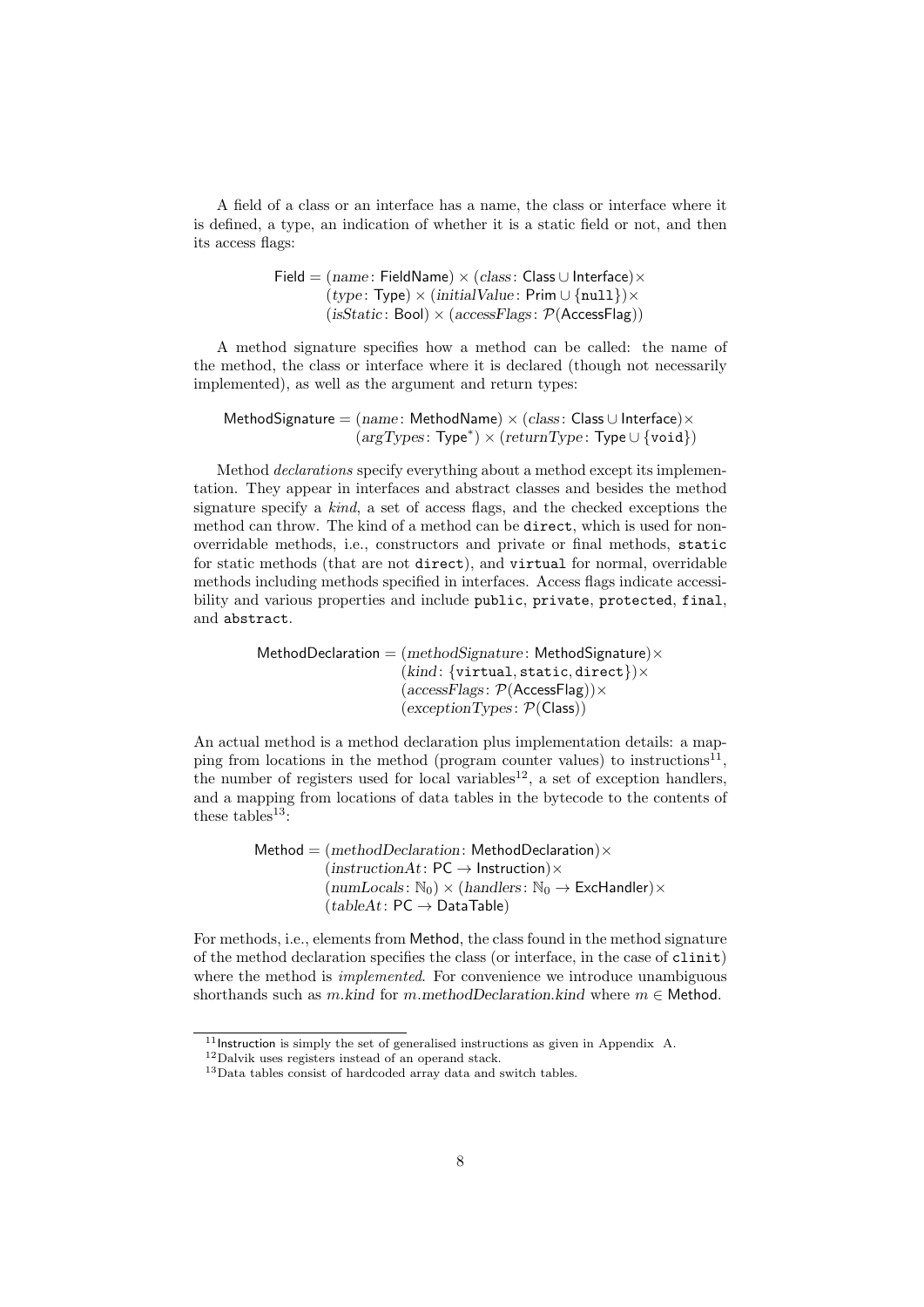### 3.2. Semantic Domains

Having defined the domains for the overall structure of an app, what remains is to define the semantic domains. The most fundamental semantic domain is that for values. In Dalvik values can be either primitive values or references:

$$
\mathsf{Val} = \mathsf{Prim} + \mathsf{Ref}
$$

For our purpose, it is sufficient to let primitive values consist only of numbers:  $Prim = \mathbb{Z}$ . References are either the null reference or an abstract heap location that does not need to be defined in further detail<sup>14</sup>: Ref = Location ∪ {null}.

Local registers are formalised as a map from register names to values, with ⊥ denoting undefined register contents: LocalReg =  $(N_0 \cup \{ \text{retval} \}) \rightarrow \text{Val}_\perp$ . Note that a special register, the retval register, is used to transfer return values from invoked methods to the invoking methods<sup>15</sup>.

For convenience we use two distinct domains to formalise the heap by splitting it into one for static fields and one for dynamic objects and arrays:

$$
\mathsf{StaticHeap} = \mathsf{Field} \to \mathsf{Val} \qquad \text{and} \qquad \mathsf{Heap} = \mathsf{Ref} \to (\mathsf{Object} + \mathsf{Array})
$$

Objects are formalised as a domain with a class and a mapping from (object) fields to values. Furthermore, in anticipation we add an annotation component, called origin, that records the program point at which the object was created. It is important to note that this has no effect on the semantics, i.e., the actual execution of a program, but is only needed to facilitate the formalisation and proof of correctness for the analysis developed in Section 4:

$$
Object = (class: Class) \times (field: Field \rightarrow Val) \times (origin: Method \times PC)
$$

For arrays we do not track the creation point, merely the type, length, and valuation:

$$
\text{Array} = (type: \text{ArrayType}) \times (length: \mathbb{N}_0) \times (value: \mathbb{N}_0 \rightarrow \text{Val})
$$

We can then define stack frames to consist of a method and a program counter value, i.e., a uniquely determined program point, and the local registers:

$$
Frame = Method \times PC \times LocalReg
$$

Special frames, *exception frames* containing the location of its corresponding exception object on the heap and the address<sup>16</sup> of the instruction that threw the exception, are introduced for tracking exceptions that are not handled locally:

ExcFrame  $=$  Location  $\times$  Method  $\times$  PC

<sup>14</sup>Dalvik does not support pointer arithmetic so it will suffice to know that we can model an arbitrary number of unique locations.

 $15$ Besides the retval register, Dalvik supports  $2^{16}$  numbered regular registers that we generalise to  $\mathbb{N}_0$ .

<sup>&</sup>lt;sup>16</sup>In general we refer to a pair consisting of a method and a program counter value ( $PC = N_0$ ) as an address. In contexts where the method is given, we sometimes use address about the program counter value alone.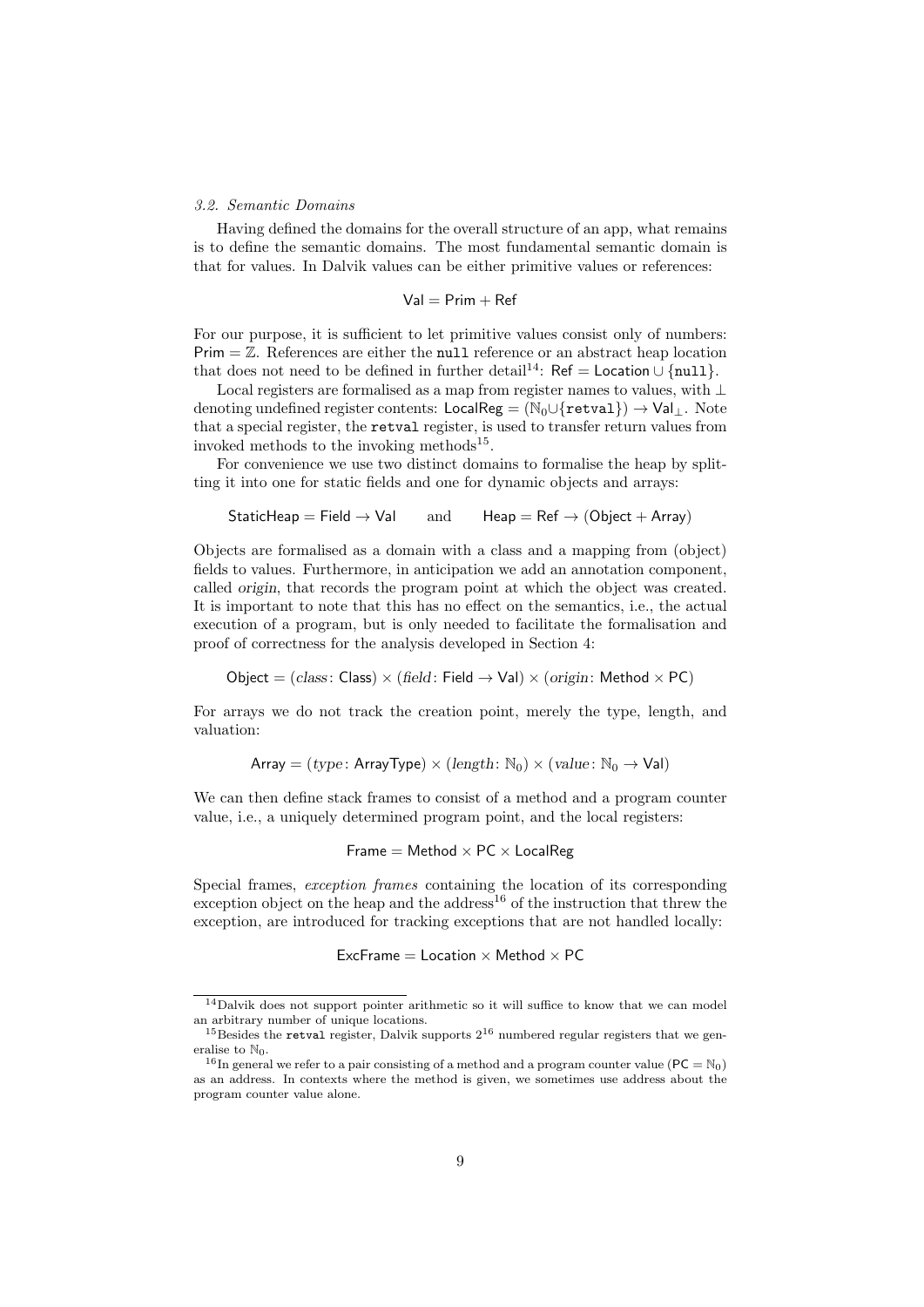This leads to the following definition of call stacks as a sequence of frames except that the top frame may be an exception frame representing an as of yet unhandled exception:

$$
CallStack = (Frame + ExcFrame) \times Frame^*
$$

Together the heaps and the callstack comprise a semantic configuration:

Configuration = StaticHeap  $\times$  Heap  $\times$  CallStack

#### 3.3. Semantic Rules

We specify the semantics as a straightforward structural operational semantics where each configuration comprises a static heap, a heap, and a call stack as defined above. To illustrate the semantics, we present the semantic rules for a few central instructions, first the basic move instruction:

$$
m.\text{instructionAt}(pc) = \text{move } v_1 \ v_2
$$

$$
A \vdash \langle S, H, \langle m, pc, R \rangle :: SF \rangle \Longrightarrow \langle S, H, \langle m, pc + 1, R[v_1 \mapsto R(v_2)] \rangle :: SF \rangle
$$

The function *instructionAt* is an access function on the Method domain that identifies the instruction at a given location in a specified method. In the new configuration, the static heap,  $S$ , and dynamic heap,  $H$ , of the top frame are unchanged. Only the top frame of the call stack is affected: the program counter is incremented, and the register valuation is updated such that the destination register now maps to the value of the source register.

The invoke-virtual instruction is more involved:

$$
m.\text{instructionAt}(pc) = \text{invoke-virtual } v_1 \dots v_n \text{ } meth
$$
  
\n
$$
R(v_1) = loc \qquad loc \neq \text{null} \qquad o = H(loc)
$$
  
\n
$$
n = \text{arity}(\text{meth}) \qquad m' = \text{resolveMethod}(\text{meth}, o.\text{class}) \neq \bot
$$
  
\n
$$
R' = [0 \rightarrow \bot, \dots, m'.\text{numLocals} - 1 \rightarrow \bot,
$$
  
\n
$$
m'.\text{numLocals} \mapsto R(v_1), \dots, m'.\text{numLocals} + n - 1 \mapsto R(v_n)]
$$
  
\n
$$
A \vdash \langle S, H, \langle m, pc, R \rangle :: SF \rangle \Longrightarrow \langle S, H, \langle m', 0, R' \rangle :: \langle m, pc, R \rangle :: SF \rangle
$$

It receives n arguments and the signature of the method to invoke. The first argument,  $v_1$ , is a reference to the object on which the method should be invoked (the "this" pointer). The location of the method is resolved using the auxiliary function resolveMethod as explained below and the resulting method is put into a new frame on top of the call stack, with the program counter set to 0. A new set of local registers,  $R'$ , is created where the first  $m'$  numLocals registers are mapped to  $\perp_{\text{Val}}$  such that they are initially undefined. The arguments are then mapped into the next registers. To handle dynamic dispatch, we define the following function to search for a method matching the given method signature in the ancestry of the given class:

resolveMethod(*meth*, *cl*) =  
\n
$$
\begin{cases}\n\frac{\bot}{m} & \text{if } cl = \bot\\
m & \text{if } m \in cl.\text{methods} \land \text{meth} \lhd m\\
\text{resolveMethod}(\text{meth}, \text{cl}.\text{super}) & \text{otherwise}\n\end{cases}
$$

where meth  $\triangleleft m$  is a predicate formalising when a method signature meth is compatible with a given method  $m \in$  Method, i.e. when the names, argument types and return types match.

The return instruction pops off the top frame, advances the program counter, and passes on the return value by updating the retval register: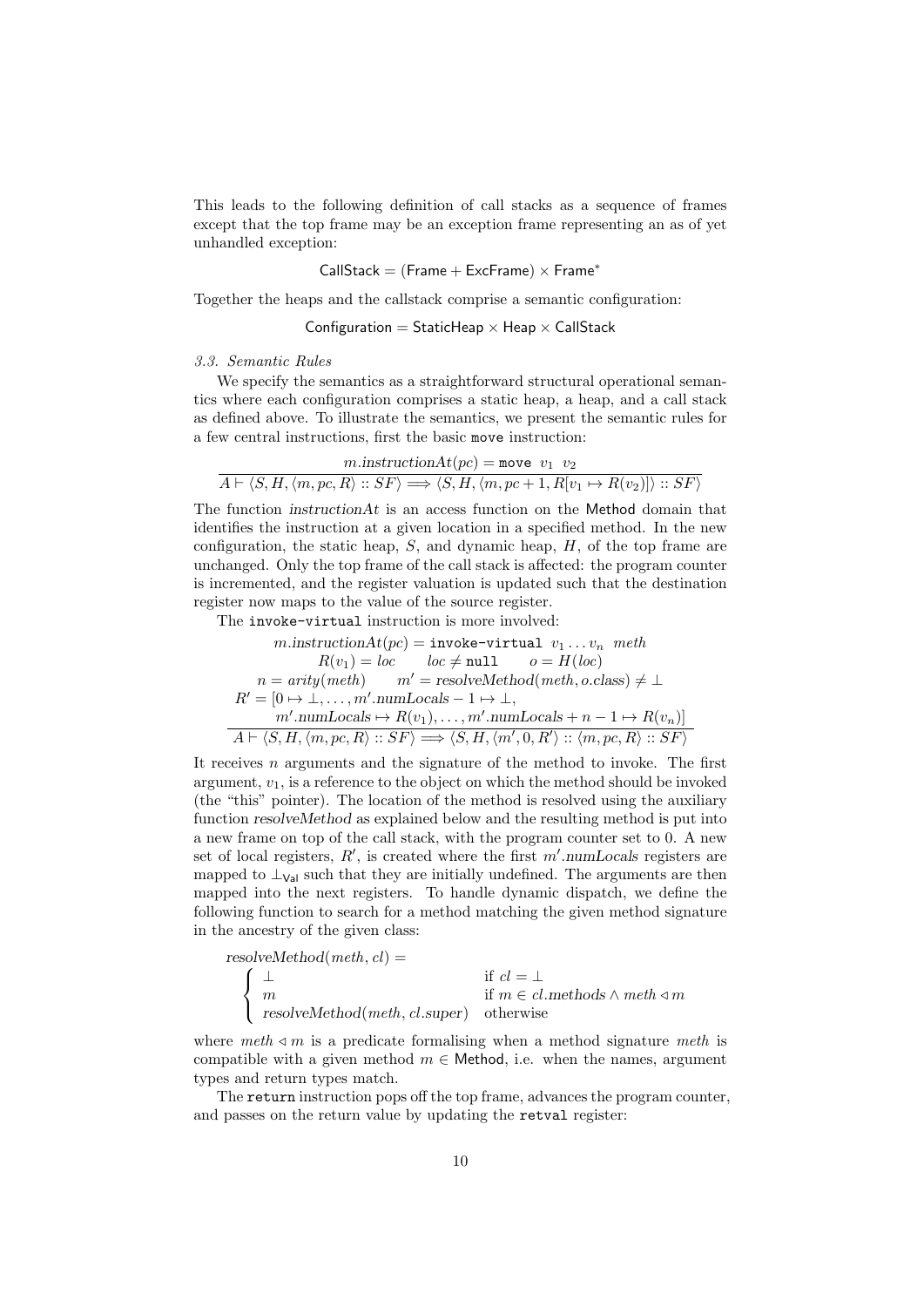$$
m.\text{instructionAt}(pc) = \text{return } v
$$
\n
$$
A \vdash \langle S, H, \langle m, pc, R \rangle :: \langle m', pc', R' \rangle :: SF \rangle \Longrightarrow
$$
\n
$$
\langle S, H, \langle m', pc' + 1, R'[\text{retval} \mapsto R(v)] \rangle :: SF \rangle
$$

The Dalvik instruction set also contains some specialised instructions, for example const-class which is a shortcut to create a java/lang/Class instance representing a specified class. This instruction is typically used in conjunction with reflection which we treat in Section 5. A java/lang/Class object has a field called name which refers to a java/lang/String object with the name of the class. The instruction therefore creates a Class and a String and sets the String field value to the (character array) name of the given class and maps the field name on the Class to the newly created string:

$$
\begin{array}{c} \text{$m$}.instructionAt(pc) = \texttt{const-class} \ v \ cl \\ \text{ $indClassObject(H, cl) = \bot$} \\ (H', loc_c) = \texttt{newObject}(H, \texttt{java/lang/Class}, m, pc) \qquad o_c = H' (loc_c) \\ (H'', loc_s) = \texttt{newObject}(H', \texttt{java/lang/String}, m, pc) \qquad o_s = H'' (loc_s) \\ H''' = H'' [loc_c \mapsto o_c[\text{field} \mapsto o_c.\text{field}[\text{name} \mapsto loc_s]], \\ \text{$loc_s \mapsto o_s[\text{field} \mapsto o_s.\text{field}[\text{value} \mapsto cl.\text{name}]]] \\ \hline A \vdash \langle S, H, \langle m, pc, R \rangle :: SF \rangle \Longrightarrow \langle S, H''', \langle m, pc+1, R[v \mapsto loc_c] \rangle :: SF \rangle \end{array}
$$

The auxiliary function findClassObject searches the heap for a class object representing the given class. It returns the object location if the object exists, and returns ⊥ otherwise.

The new objects are created using the auxiliary function newObject, also used in the semantics of the new-instance instruction, which returns the modified heap along with a fresh reference to the newly created object:

> $newObject$ : Heap  $\times$  Class  $\times$  Method  $\times$  PC  $\rightarrow$  Heap  $\times$  Ref  $newObject(H, cl, m, pc) = (H', loc)$

The produced heap and location have the following properties:  $\text{loc } \notin \text{dom}(H)$ ,  $H' = H[loc \rightarrow o], o \in Object, o.class = cl, and o.origin = (m, pc). Note in$ particular, that the current program point is recorded in the origin field of the newly created object.

Class objects are unique<sup>17</sup>, so if a class object with the desired class was already present on the heap, that one is returned instead of creating a new one:

$$
m.\text{instructionAt}(pc) = \text{const-class } v \text{ cl}
$$

$$
\text{findClassObject}(H, cl) = loc_c \neq \bot
$$

$$
\overline{A \vdash \langle S, H, \langle m, pc, R \rangle :: SF \rangle} \Longrightarrow \langle S, H, \langle m, pc + 1, R[v \mapsto loc_c] \rangle :: SF \rangle
$$

#### 3.4. Exceptions

Exceptions can be thrown either explicitly using the throw instruction, or by the system in case of a runtime error, such as a null pointer dereference. Both situations can be seen directly in the throw instruction whose semantics depends on its argument:

<sup>&</sup>lt;sup>17</sup>This only holds for classes loaded by the same class loader. Since our analysis is defined only for the standard class loader, this is not a problem here.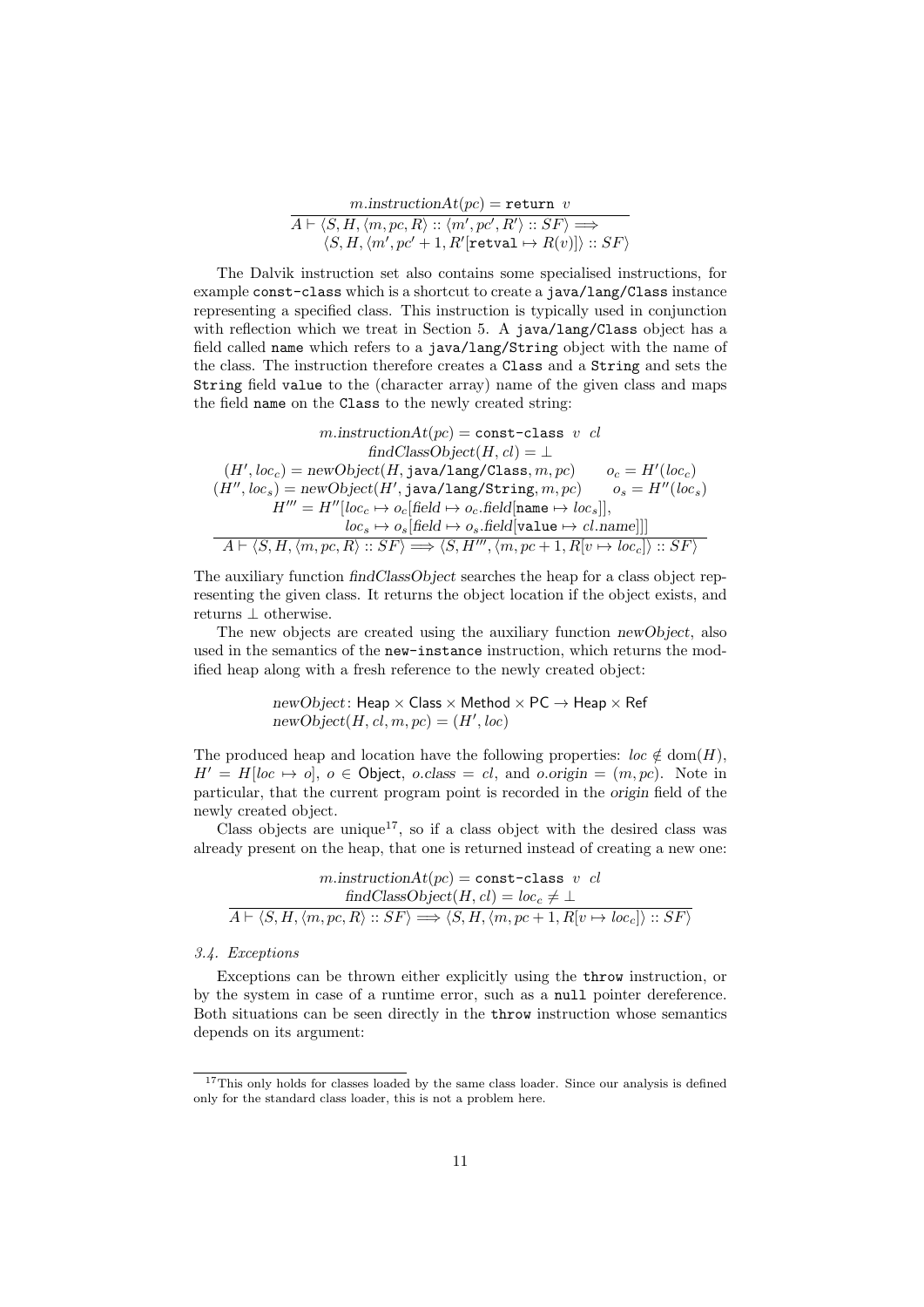$$
m.\text{instructionAt}(pc) = \text{throw } v
$$
\n
$$
\overline{A \vdash \langle S, H, \langle m, pc, R \rangle :: SF \rangle} = \langle A \vdash \langle S, H, \langle m, pc, R \rangle :: SF \rangle \implies \langle S, H, \langle loc_e, m, pc \rangle :: \langle m, pc, R \rangle :: SF \rangle}
$$
\n
$$
m.\text{instructionAt}(pc) = \text{throw } v
$$
\n
$$
\overline{R(v) = \text{null}} \quad (H', loc_e) = \text{newObject}(H, \text{NullPointerException})
$$
\n
$$
\overline{A \vdash \langle S, H, \langle m, pc, R \rangle :: SF \rangle} \implies \langle S, H', \langle loc_e, m, pc \rangle :: \langle m, pc, R \rangle :: SF \rangle
$$

In both situations an exception frame is pushed on the stack and the next step depends on whether an appropriate exception handler is available in the method. If one is available, the exception frame is discarded and its exception is put in the retval register of the current method which also jumps to the program counter of the handler:

$$
\begin{array}{ll}\n\mathit{cl} = H(loc_e).\mathit{class} & \mathit{findHandler}(m, pc, \mathit{cl}) = pc' \neq \bot \\
\hline\nA \vdash \langle S, H, \langle loc_e, m_e, pc_e \rangle :: \langle m, pc, R \rangle :: SF \rangle \Longrightarrow \\
&\langle S, H, \langle m, pc', R[\mathtt{retval} \mapsto loc_e] \rangle :: SF \rangle\n\end{array}
$$

If no exception handler is found, the frame of the currently executing method is discarded but the exception frame retained such that the search continues recursively among the handlers of the next method:

$$
cl = H(loc_e).class \quad findHandler(m, pc, cl) = \bot
$$
  

$$
A \vdash \langle S, H, \langle loc_e, m_e, pc_e \rangle :: \langle m, pc, R \rangle :: SF \rangle \Longrightarrow \langle S, H, \langle loc_e, m, pc \rangle :: SF \rangle
$$

An exception handler has a type for the exceptions it may catch, a program counter value pointing to the handler code, and program counter values defining the boundaries of the region covered by the exception handler:

$$
ExcHandler = (catchType: Class_{\perp}) \times (handlerAddr: PC) \times (startAddr: PC) \times (endAddr: PC)
$$

The auxiliary function findHandler finds the exception handler matching the location in the method and the given exception class, or  $\perp$  if no appropriate handler is available. It is itself defined using two auxiliary predicates.

The first, canHandle, determines whether an exception handler  $(h)$  can handle the given exception  $(cl_e)$  for the specific location  $(pc)$  in the method:

$$
canHandle(h, pc, cl_e) \equiv h.startAddr \le pc \le h.endAddr \wedge cl_e \le h.catchType
$$

The catch type of a catch-all handler, corresponding to a Java finally clause, is  $\top$ . The canHandle predicate is used in another predicate, isFirstHandler, which formalises whether or not the given handler (specified by a list of handlers,  $\eta$ , and an index, i) is the correct handler according to indices supplied by the compiler:

isFirstHandler(
$$
\eta, i, pc, cl_e
$$
)  $\equiv$  canHandler( $\eta(i), pc, cl_e$ )  $\land$   
( $\forall j$ : canHandler( $\eta(j), pc, cl_e$ )  $\Rightarrow$   $j \leq i$ )

The indices represent an ordering of the handlers that is used to determine which of two (or more) competing handlers should be used when an exception is thrown in their common region of responsibility. The highest index corresponds to the most specific handler.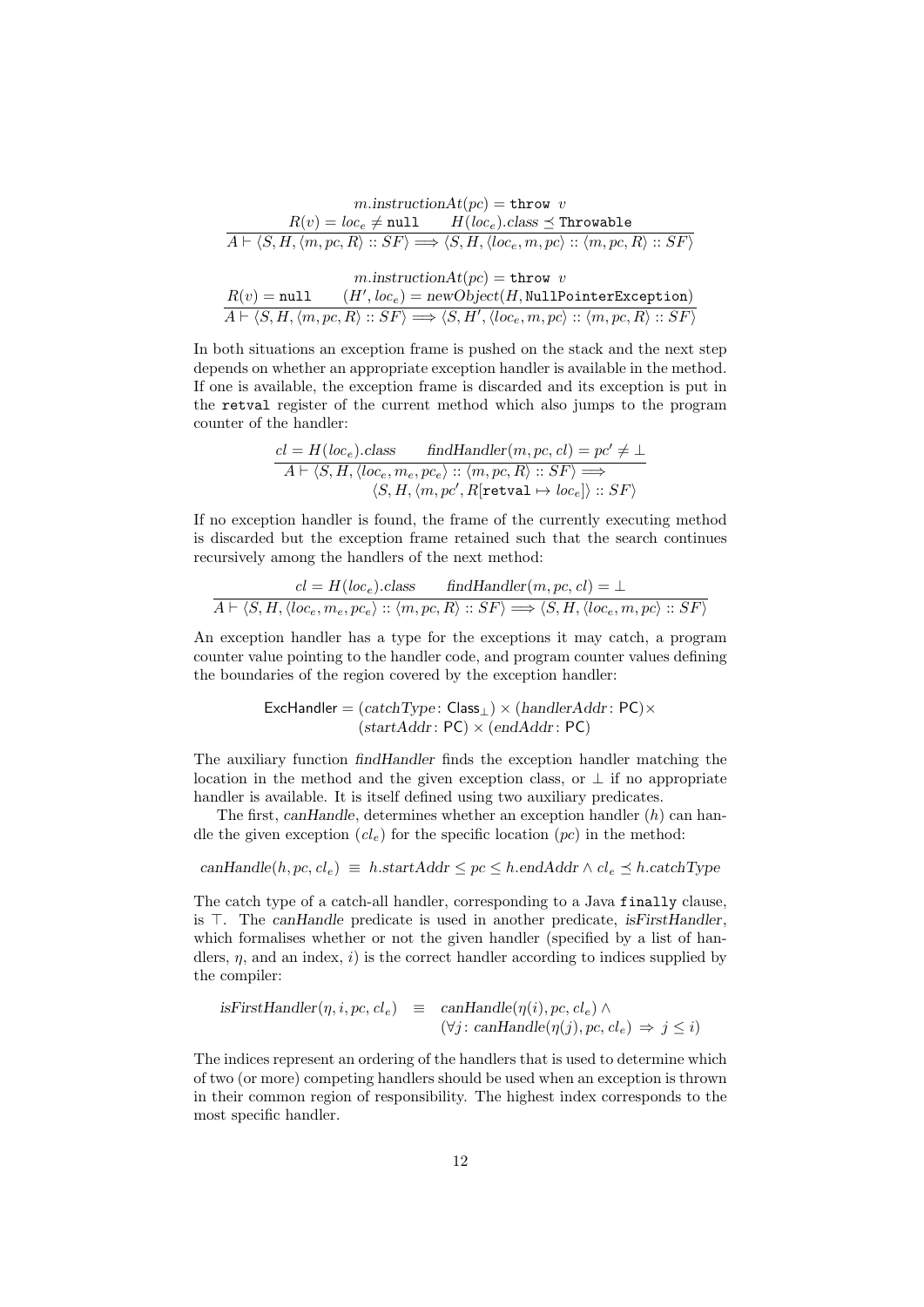The function findHandler uses isFirstHandler to find the address (in this case only the program counter value because the method is given) of the first handler or return  $\perp$  if no handler is available:

> $findHandler(m, pc, cl_e) =$  $\sqrt{ }$  $\int \eta(i) \cdot \text{handlerAddr} \quad \text{if } \eta = m \cdot \text{handlers} \land \text{dom}(\eta) \neq \emptyset \land \exists i \cdot \text{isFirstHandler}(n, i, nc, cl)$  $\mathcal{L}$  $\exists i: \text{ isFirstHandler}(\eta, i, pc, cl_e)$ ⊥ otherwise

### 4. Control Flow Analysis

In the following we give an overview of the control flow analysis we have designed for Dalvik. Control flow analysis is an essential component for building more advanced and specialised analyses, e.g., access control and informationflow analyses. But control flow analysis is also useful on its own, e.g., to find methods that are never called. The control flow analysis also has to take advanced control flow concepts such as dynamic dispatch, exceptions and reflection into account since these are integral to Dalvik. The former two are briefly described below while the latter is dealt with in detail in Section 5.

Our control flow analysis is specified as a flow logic [20]. In this approach an analysis is defined through a number of flow logic judgements that specify what is required of an analysis result in order to be sound. Many other frameworks for program analysis exist, but the combination of structural operational semantics and flow logic has proven to be flexible and easy to use for both theoretical developments as well as for implementation. In particular, a similar approach has been used to specify, reason about, and implement numerous analyses for the Java bytecode language [11] which is similar in nature to Dalvik. A more detailed comparison with other approaches is outside the scope of this paper.

## 4.1. Abstract Domains

Before we can define the flow logic judgements for the analysis itself, we first need to define the abstract domains over which the analysis works. The abstract domains are used in the analysis to represent abstractions of runtime values and they closely follow the structure of the underlying semantic domains.

We start by defining the most basic abstract domain, namely that for values. An abstract value, similar to a concrete (semantic) value, can be either an abstract primitive value or an abstract reference:

$$
\overline{\mathsf{Val}} = \overline{\mathsf{Prim}} + \overline{\mathsf{Ref}} \qquad \text{and} \qquad \widehat{\mathsf{Val}} = \mathcal{P}(\overline{\mathsf{Val}})
$$

For our analysis, it is sufficient to model abstract primitive values simply as integers,  $\overline{Prim} = \overline{Prim} = \mathbb{Z}$ . Note that we use overlined domain names to indicate an abstract domain based on a concrete domain with the same name while domains with a "hat" (like  $\vert \mathsf{Val} \vert$ ) indicate domains that are complete lattices. The latter property is important for ensuring that the flow logic specification is well-defined.

Dalvik has native support for string constants that we model simply as  $\widehat{\text{String}} = \mathcal{P}(\text{String})$  where we assume the existence of a primitive string domain String. The native strings are different from the character arrays that live in java/lang/String objects in the Java standard library and therefore a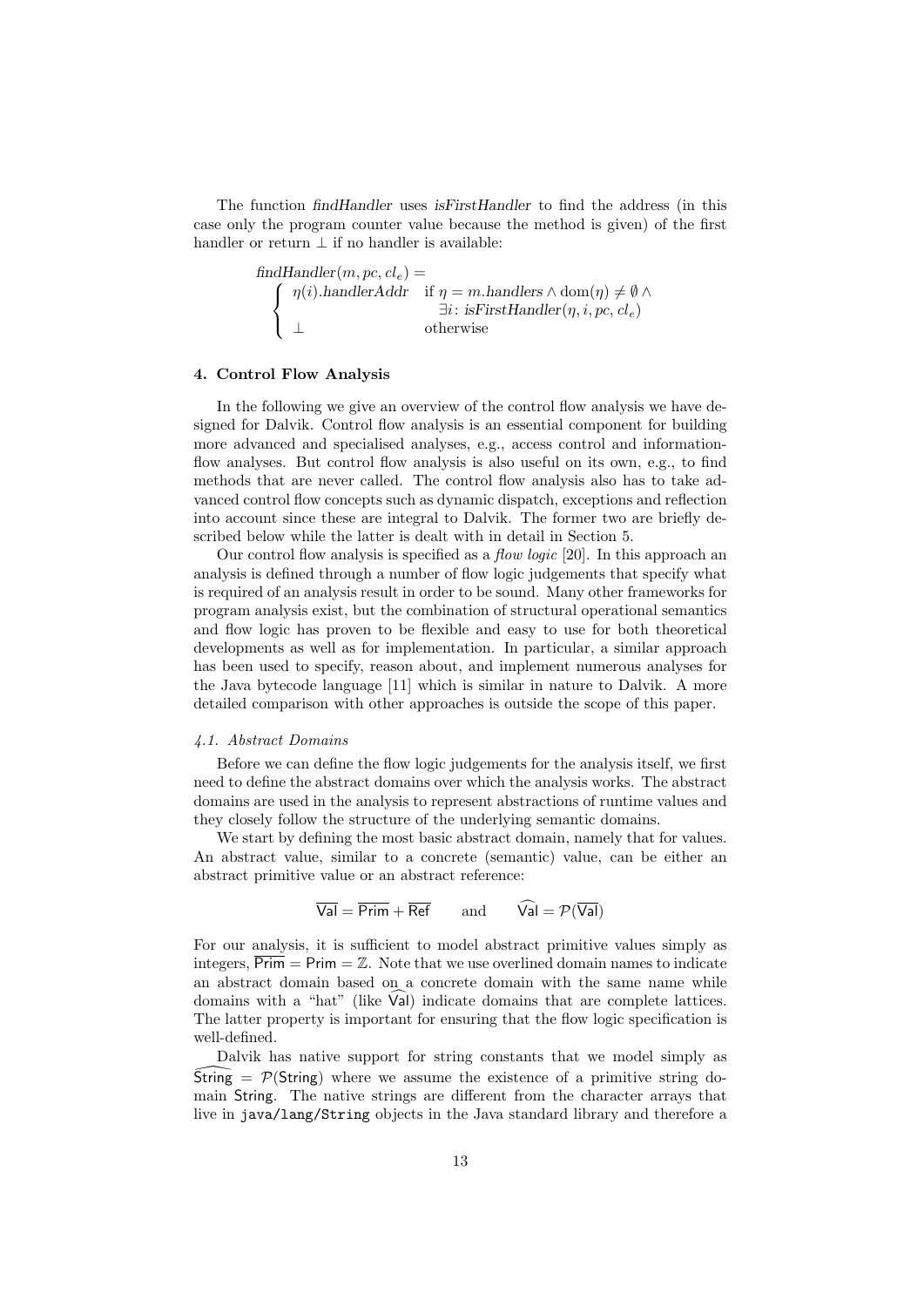Dalvik native string cannot, as such, be used in place of a "proper" Java string. However, for the analysis we may consider the (abstract) native strings to be contained in the (abstract) Java string objects. An example of this is shown in the analysis of the const-class instruction in Section 4.2.

Abstract references are either object references, array references, or a null reference:

 $\overline{\text{Ref}} = \overline{\text{Object}} + \overline{\text{ArrRef}} + \{\text{null}\}$ 

For object references we take an approach similar to the textual object graphs in [31]: we model all runtime object references as the class of the runtime object combined with the syntactic creation point of the object. Array references are formalised simply as the type of the array, i.e., the analysis merges all information about arrays of the same type:

 $\overline{\text{Object}}$  = Class  $\times$  Method  $\times$  PC and  $\overline{\text{ArrRef}}$  = ArrayType

Note that here we directly use the concrete program structure defined in Section 3 to model the abstract program structure. To enhance readability, specific instances of object and array references are written '(ObjRef cl, m, pc)' and  $({\sf ArrRef\ }t)$ ' respectively. In anticipation of later developments, we introduce the following notation for extracting all (abstract) references to a particular class:

$$
X|_{cl} = \{ (\text{ObjRef } (cl', m, pc)) \in X | cl = cl' \}
$$

In order to achieve sufficient precision, the analysis tracks the value of individual registers at every program point, including any return values produced by a method. This leads to the following abstract domains for program points and registers:

 $\overline{PC}$  = Method × (PC + END) and  $\overline{Register}$  = Register ∪ {retval, END}

The token 'END' is introduced in the analysis as both a special program counter value and as a special register such that the set of values returned by a method m can be easily referenced.

The domain for tracking register values can then be formalised as a mapping for every (abstract) program point from registers to abstract values:

$$
\widehat{\mathsf{LocalReg}} = \overline{\mathsf{PC}} \to \overline{\mathsf{Register}} \to \widehat{\mathsf{Val}}
$$

For  $\hat{R} \in \mathsf{LocalReg}$  we shall write  $\hat{R}(m, \mathsf{END})$  as shorthand for  $\hat{R}(m, \mathsf{END})(\mathsf{END}),$ i.e., the (abstract) return value produced by method m.

Note that tracking the values of local registers at each program point leads to a control flow analysis that is intra-procedurally *flow sensitive*, i.e., flow sensitive within methods. As already mentioned, this is necessary to achieve sufficient precision for the analysis to be useful. However, it also enables analyses that are intra-procedurally state based such as tracking (within a method) which classes have been initialised.

The subset ordering on  $\widehat{Val}$  can be extended point-wise to an ordering on LocalReg. Let  $\hat{R}_1, \hat{R}_2 \in \widehat{\textsf{LocalReg}}, \ a_1, a_2 \in \overline{\textsf{PC}}, \text{ and define}$ 

$$
\hat{R}_1 \sqsubseteq \hat{R}_2 \quad \text{iff} \quad \forall a \in \text{dom}(\hat{R}_1) : \hat{R}_1(a) \sqsubseteq \hat{R}_2(a)
$$
\n
$$
\hat{R}_1(a_1) \sqsubseteq \hat{R}_2(a_2) \quad \text{iff} \quad \forall r \in \text{dom}(\hat{R}_1(a_1)) : \hat{R}_1(a_1)(r) \sqsubseteq \hat{R}_2(a_2)(r)
$$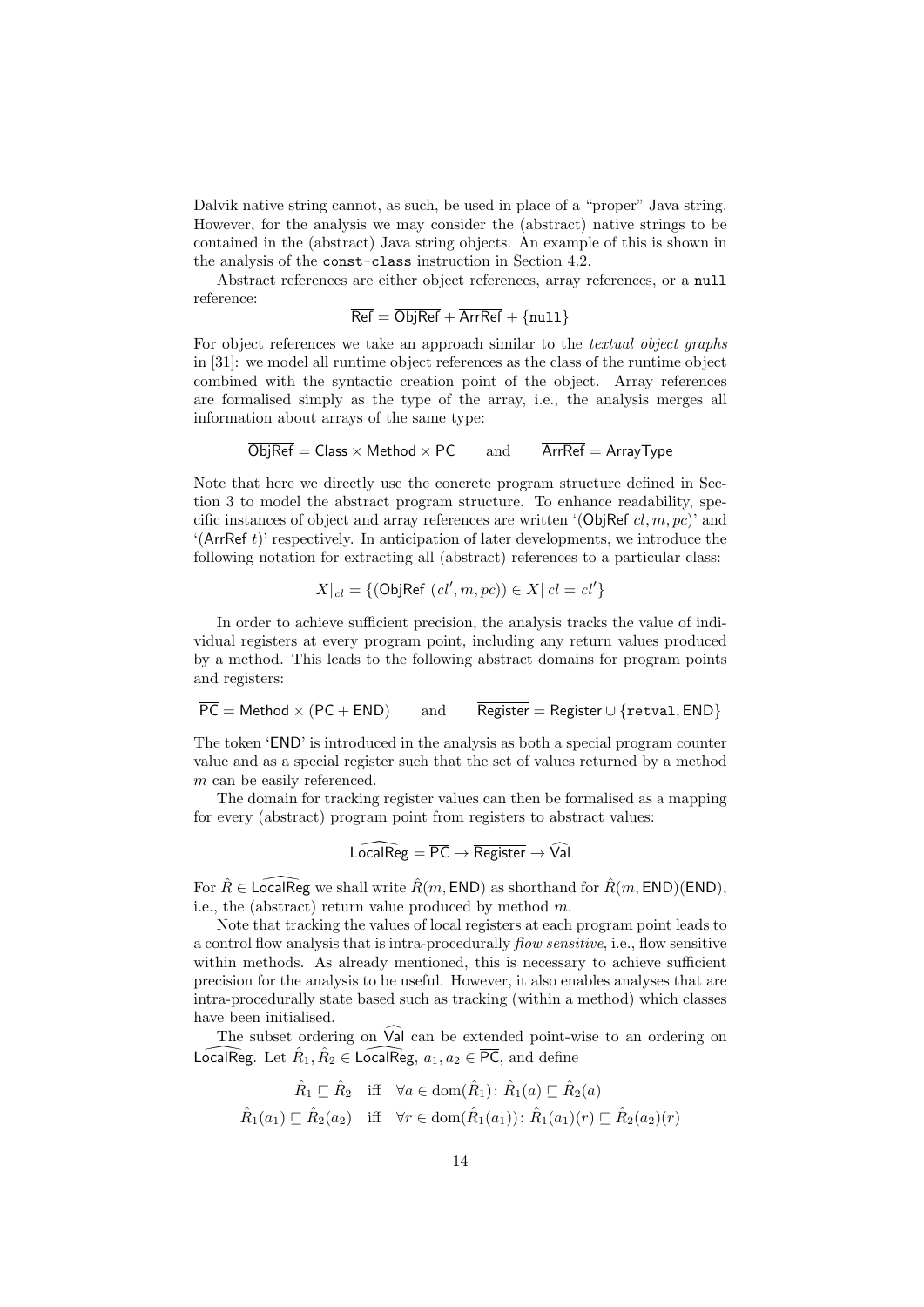In anticipation of the flow logic specification, we define the following notation:

 $\hat{R}_1(a_1) \sqsubseteq_X \hat{R}_2(a_2)$  iff  $\forall r \in \text{dom}(\hat{R}_1(a_1)) \setminus X : \hat{R}_1(a_1)(r) \sqsubseteq \hat{R}_2(a_2)(r)$ 

The semantic heap is modelled using two abstract domains: one that tracks the static fields of objects, called the static heap, and one that tracks references to objects and arrays:

$$
\widehat{\mathsf{StaticHeap}} = \mathsf{Field} \to \widehat{\mathsf{Val}} \qquad \text{and} \qquad \widehat{\mathsf{Heap}} = \overline{\mathsf{Ref}} \to (\widehat{\mathsf{Object}} + \widehat{\mathsf{Array}})
$$

The abstract domains for objects and arrays can now be defined:

$$
\widehat{\text{Object}} = \text{Field} \rightarrow \widehat{\text{Val}} \qquad \text{and} \qquad \widehat{\text{Array}} = \widehat{\text{Val}}
$$

We could model the structure of arrays but due to imprecise indexes it is of little benefit to the overall precision of the analysis.

The last abstract domain needed for our analysis is needed to track exceptions that are not handled locally within a method:

$$
\widehat{\mathsf{ExcCache}} = \mathsf{Method} \to \mathcal{P}(\overline{\mathsf{ObjRef}})
$$

Finally, we are now able to define the abstract domain for the overall analysis:

$$
\widehat{\text{CFA}} = \text{StaticHeap} \times \widehat{\text{Heap}} \times \widehat{\text{LocalReg}} \times \widehat{\text{ExcCache}}
$$

In the following we specify what it means for an element of the above domain to be a sound analysis of a given program.

# 4.2. Flow Logic Specification

With all the relevant abstract domains defined, we can now specify the flow logic judgements that define our control flow analysis. Flow logic is a specification-oriented approach to program analysis. Analyses are specified by defining, for every instruction, a judgement that formalises when an analysis result is a sound approximation of (the effects of) that instruction [20].

In the remainder of this section, we illustrate the analysis by discussing the judgements for a few interesting instructions and refer to [13] for the full specification. We start with the judgement for the move instruction which is one of the simplest. Recall that after a move instruction is executed, the destination register  $(v_1$  below) contains the value from the source register  $(v_2$  below) while all others are unchanged. This results in the following judgement:

$$
(\hat{S}, \hat{H}, \hat{R}, \hat{E}) \models (m, pc) : \text{move } v_1 \ v_2
$$
  
iff 
$$
\hat{R}(m, pc)(v_2) \sqsubseteq \hat{R}(m, pc + 1)(v_1)
$$
  

$$
\hat{R}(m, pc) \sqsubseteq_{\{v_1\}} \hat{R}(m, pc + 1)
$$

To improve readability we adopt the convention that conditions in judgements are implicitly joined by conjunction, i.e., they must all hold in order for the judgement to hold. As a further convenience, we use indentation to indicate the scope of logical variables bound by a quantifier (used in later judgements).

In words, the above judgement states that  $(\hat{S}, \hat{H}, \hat{R}, \hat{E}) \in \widehat{\text{CFA}}$  is a sound analysis result for the effects of the move instruction located in method  $m$  at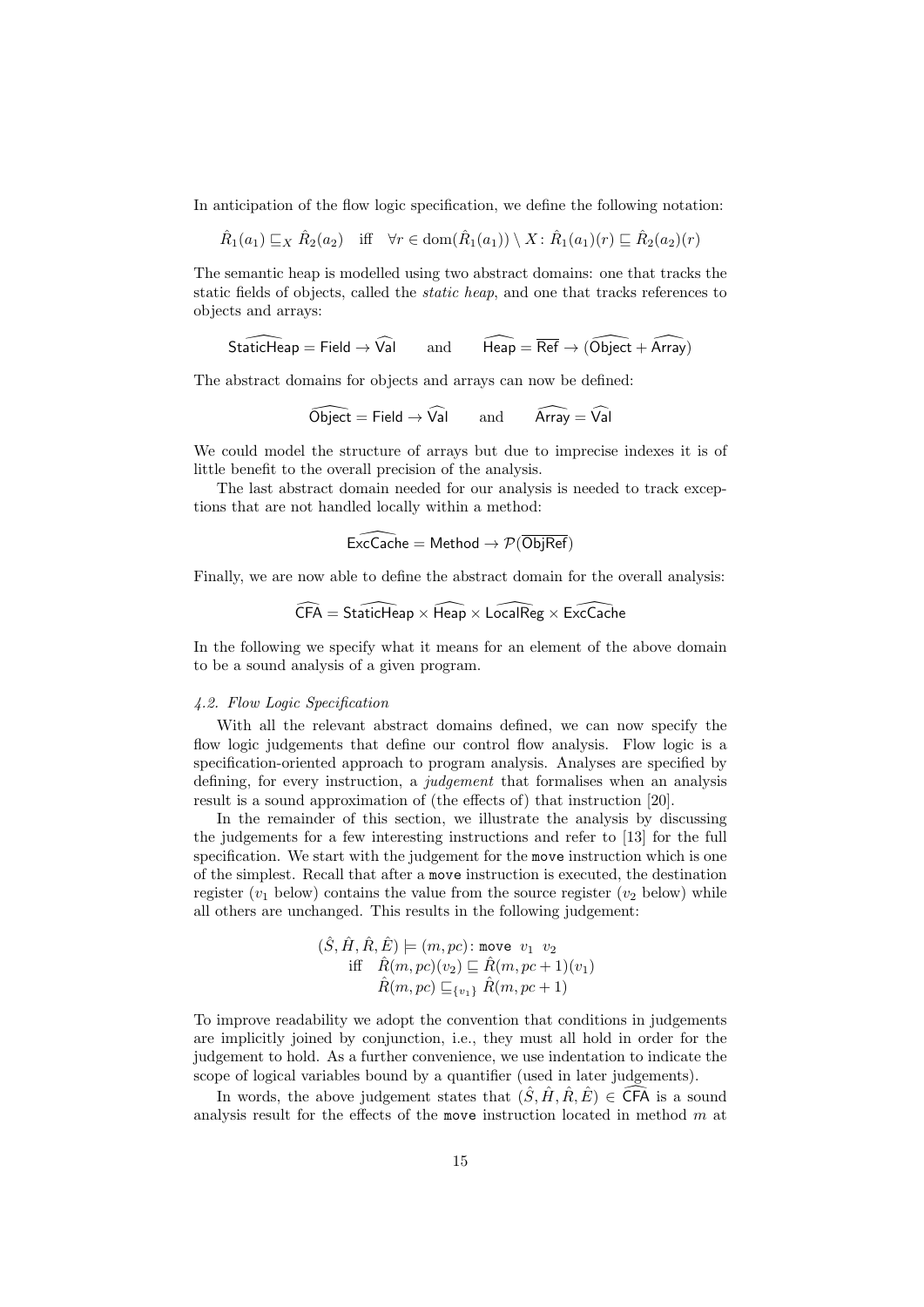address  $pc$  if and only if the following two conditions are fulfilled. The first condition  $(R(m, pc)(v_2) \sqsubseteq R(m, pc + 1)(v_1))$  formalises that the set of abstract values in the source register  $v_2$ , at the *current* address  $(m, pc)$ , must also be present in the set of abstract values for the destination register  $v_1$  at the following address  $(m, pc+1)$ . The latter condition  $(\hat{R}(m, pc) \sqsubseteq_{\{v_1\}} \hat{R}(m, pc+1))$  requires that all registers, except the destination register  $v_1$  which was updated explicitly, contains at least the same abstract values at the next address as at the current address.

The judgement for the invoke-virtual instruction is somewhat more involved: for each possible object the method can be called on (these can be found in register  $v_1$  containing the "this" pointer), the method is resolved (by dynamic dispatch using the resolveMethod function from the semantics), the arguments are transferred, and the retval register is updated with the return value (unless the return type of the method is void). In addition, the judgement must also deal with exceptions: both the null pointer exception that the instruction may throw itself as well as those that are thrown in but not handled by the invoked method. The latter are tracked using the exception component of the analysis  $\hat{E}$ . Exceptions and exception handling is discussed in more detail below:

$$
(\hat{S}, \hat{H}, \hat{R}, \hat{E}) \models (m, pc): \text{invoke-virtual } v_1 \dots v_n \text{ meth}
$$
  
iff 
$$
\forall (\text{ObjRef } (cl, m_t, pc_t)) \in \hat{R}(m, pc)(v_1):
$$

$$
m' = \text{resolveMethod}(meth, cl)
$$

$$
\forall 1 \leq i \leq n: \hat{R}(m, pc)(v_i) \sqsubseteq \hat{R}(m', 0)(m'. \text{numLocals} - 1 + i)
$$

$$
m'. \text{returnType} \neq \text{void} \Rightarrow \hat{R}(m', \text{END}) \sqsubseteq \hat{R}(m, pc + 1)(\text{retval})
$$

$$
\forall \text{oref}_e \in \hat{E}(m'): \text{HANDLE}_{(\hat{R}, \hat{E})}(\text{oref}_e, (m, pc))
$$

$$
\hat{R}(m, pc) \sqsubseteq_{\{\text{retval}\}} \hat{R}(m, pc + 1)
$$

$$
\text{HANDLE}_{(\hat{R}, \hat{E})}((\text{ObjRef (NullPointerException}, m, pc)), (m, pc))
$$

Two things can happen when an exception is thrown: if a local handler exists, control is transferred to that handler with a reference to the exception object in the retval register. If no local handler exists, the method aborts and the exception is put on the call stack in an exception frame. The following auxiliary predicate, also used in the above judgement, formalises the exception handling semantics:

HANDLE<sub>(R, E)</sub><sup>(O</sup>(ObjRef (cl<sub>e</sub>, m<sub>e</sub>, pc<sub>e</sub>)), (m, pc)) ≡

\nfindHandler(m, pc, cl<sub>e</sub>) = pc' ≠ ⊥ ⇒

\n{ObjRef (cl<sub>e</sub>, m<sub>e</sub>, pc<sub>e</sub>)} ⊆ 
$$
\hat{R}(m, pc')
$$
(retval)

\n $\hat{R}(m, pc) \sqsubseteq_{\{\text{retval}\}} \hat{R}(m, pc')$ 

\nfindHandler(m, pc, cl<sub>e</sub>) = ⊥ ⇒

\n{ObjRef (cl<sub>e</sub>, m<sub>e</sub>, pc<sub>e</sub>)} ⊆  $\hat{E}(m)$ 

With the above predicate, it is trivial to define the analysis for the **throw** instruction:

$$
\begin{aligned} (\hat{S},\hat{H},\hat{R},\hat{E}) & \models (m,pc) \colon \texttt{throw } v \\ \text{iff } &\forall \textit{oref}_{e} \in \hat{R}(m,pc)(v) \colon \textsf{HANDLE}_{(\hat{R},\hat{E})}(\textit{oref}_{e},(m,pc)) \\ \textsf{HANDLE}_{(\hat{R},\hat{E})}((\textsf{ObjRef (NullPointerException},m,pc)),(m,pc)) \end{aligned}
$$

As the final example we specify the judgement for the const-class instruction, illustrating both how to handle specialised Dalvik instructions as well as how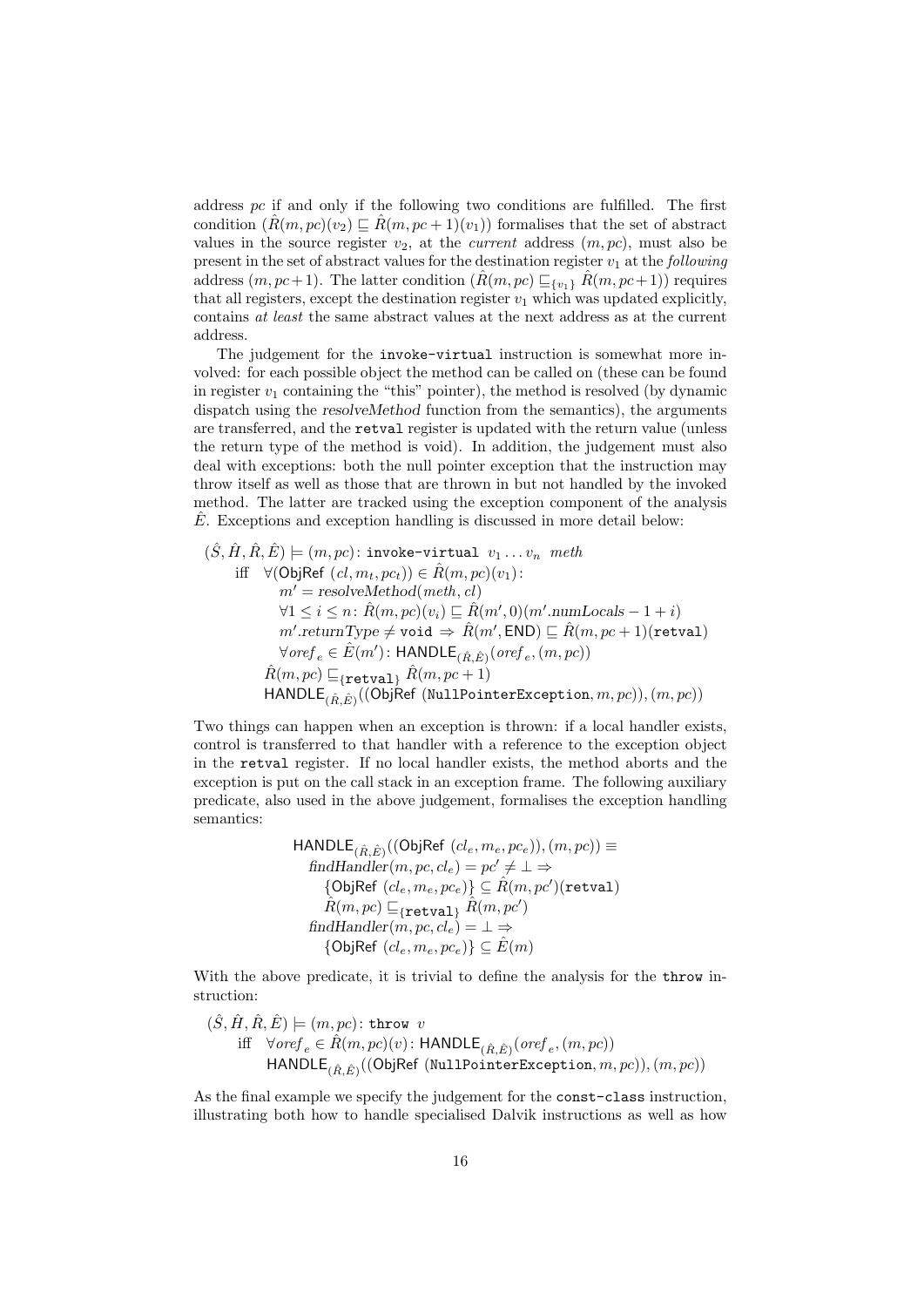fields in runtime objects are accessed. Also note how shorthands are introduced for the long names of the Java API:

(S, ˆ H, ˆ R, ˆ Eˆ) |= (m, pc): const-class v cl iff oref Str = ObjRef (java/lang/String, m, pc) oref Cl = ObjRef (java/lang/Class, m, pc) {cl.name} ⊆ <sup>H</sup><sup>ˆ</sup> (oref Str)(value) {oref Str} ⊆ <sup>H</sup><sup>ˆ</sup> (oref Cl)(name) {oref Cl} ⊆ <sup>R</sup>ˆ(m, pc + 1)(v) dom(Hˆ )|java/lang/Class ⊆ Rˆ(m, pc + 1)(v) Rˆ(m, pc) v{v} Rˆ(m, pc + 1)

Following the semantics of the instruction (discussed in Section 3) the class name given as argument cl is stored in the value field of a newly created String object, the reference to which is stored in the name field of a Class object, which is stored in the destination register  $v$ . Finally, to take possible object sharing into account, we copy all abstract references to java/lang/Class found in the (domain of) the abstract heap to the result register  $v$ .

# 4.3. Correctness of the Analysis

We define and prove the semantic soundness of the analysis by means of a subject reduction result. To this end the relationship between the concrete and abstract domains is formalised. We use representation functions to map semantic domains to their abstract domains while keeping the best possible representation. For semantic domains that do not have corresponding abstract counterparts, correctness relations are introduced. We treat the analysis without exceptions. While this simplifies the presentation, the proof extends in a straightforward way to the full semantics.

# 4.3.1. Representation Functions and Correctness Relations

As values can be either primitive values or references (see Section 4.1) representation of a concrete value is delegated depending on type:

$$
\beta_{\text{Val}}^{H}(v) = \left\{ \begin{array}{ll} \beta_{\text{Prim}}(v) & \text{if } v \in \text{Prim} \\ \beta_{\text{Ref}}^{H}(v) & \text{if } v \in \text{Ref} \\ \bot_{\widehat{\text{Val}}} & \text{if } v = \bot_{\text{Val}} \end{array} \right.
$$

Since the representation of a reference value depends on the heap as well as the value, as we shall soon see, the representation function for values in general is parameterised by it as well.

Primitive values are represented as integers in both the concrete and abstract domains  $(\widetilde{\text{Prim}} = \mathcal{P}(\overline{\text{Prim}}) = \mathcal{P}(\text{Prim}) = \mathcal{P}(\mathbb{Z})$  so the best representation is to inject a value into its singleton set:  $\beta_{\text{Prim}}(p) = \{p\}.$ 

Since concrete references by themselves are not distinguished by whether they reference an object or an array, the concrete heap is necessary as a parameter to their representation function:

$$
\beta_{\text{Ref}}^{H}(loc) = \begin{cases}\n\{\text{ObjRef}(cl, m, pc)\} & \text{if } H(loc) \in \text{Object} \land \\
& H(loc).class = cl \land H(loc).origin = (m, pc) \\
\{\text{ArrRef } t\} & \text{if } H(loc) \in \text{Array} \land H(loc).type = t \\
\{\text{null}\} & \text{if } loc = \text{null}\n\end{cases}
$$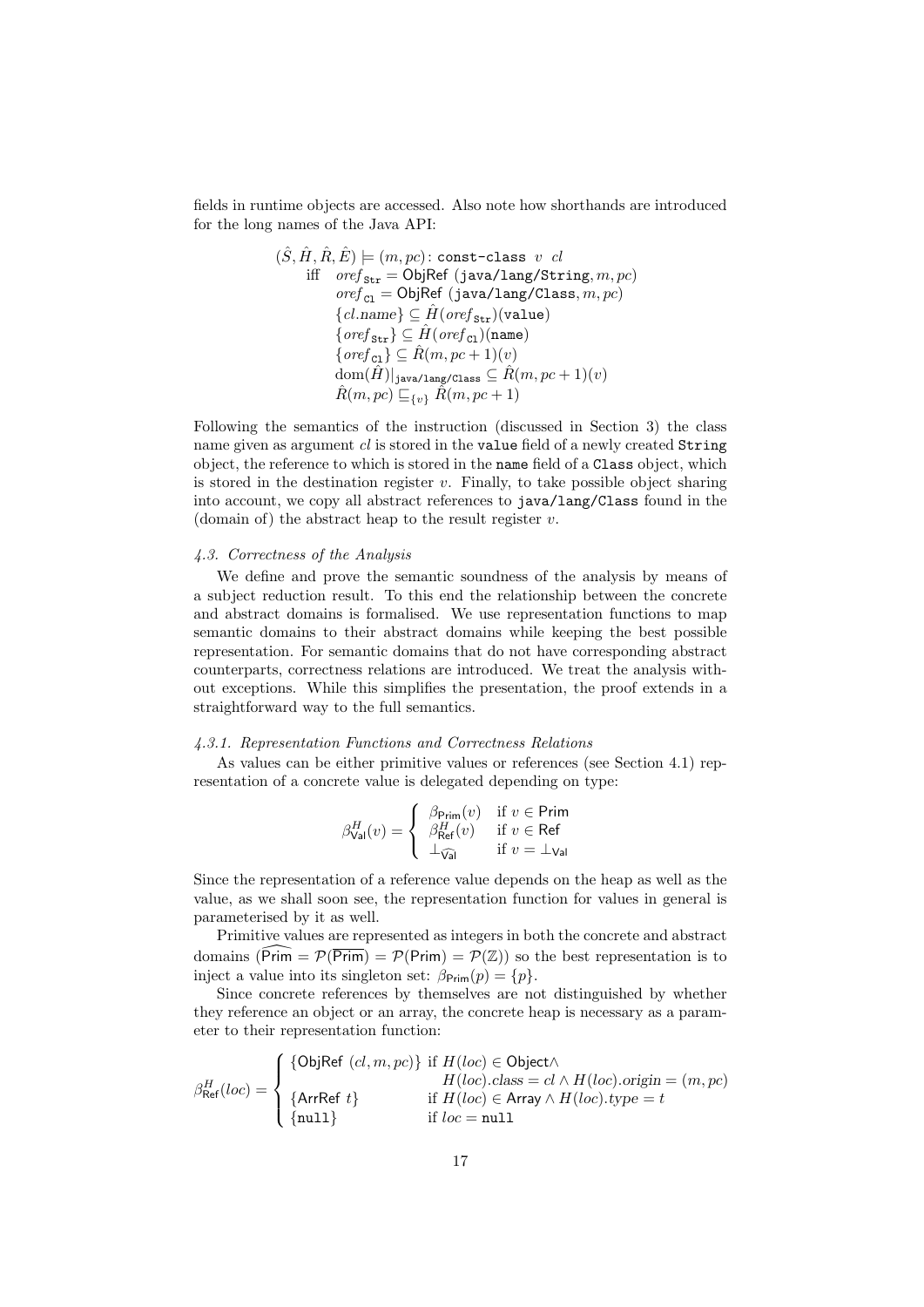Register contents are modelled as a mapping from registers to values (see Section 3.2), so a register valuation  $R \in$  LocalReg can be represented by representing the values that the registers map to. Similarly for a static heap  $S \in$  StaticHeap:

$$
\beta^H_{\text{LocalReg}}(R) = \beta^H_{\text{Val}} \circ R \qquad \text{and} \qquad \beta^H_{\text{StaticHeap}}(S) = \beta^H_{\text{Val}} \circ S
$$

The dynamic heap is more intricate. Since the analysis abstracts object references into classes, an abstract object reference may correspond to more than one concrete location. To handle this the representation function for heaps is also parameterised on an abstract reference, and the representations of the corresponding concrete objects are joined:

$$
\beta_{\mathsf{Heap}}(H)(\mathsf{ObjRef}(cl,m,pc)) = \bigsqcup_{\substack{loc \in \text{ dom}(H) \\ \beta_{\mathsf{Ref}}^H(loc) = (\mathsf{ObjRef}(cl,m,pc))}} \beta_{\mathsf{Object}}^H(H(loc))
$$

where the representation function for objects is defined as follows:

$$
\beta_{\text{Object}}^H(o) = \beta_{\text{Val}}^H \circ (o.\text{field})
$$

The representation function for array references is defined in a similar way.

Correctness Relations. A stack frame (of domain Frame) is correctly represented if the abstract representation of its register valuation is contained in the corresponding abstract register valuation at the right address:

$$
\langle m, pc, R \rangle \mathcal{R}^H_{\text{Frame}} \hat{R} \text{ iff } \beta^H_{\text{LocalReg}}(R) \sqsubseteq \hat{R}(m, pc)
$$

A call stack is a sequence of stack frames,  $SF = F_1 :: \cdots :: F_n$ , that is correctly represented if every stack frame of the call stack is correctly represented:

$$
SF \; \mathcal{R}^H_{\mathsf{CallStack}} \; \hat{R} \quad \text{iff} \quad \forall 1 \leq i \leq n: \, F_i \; \mathcal{R}^H_{\mathsf{Frame}} \; \hat{R}
$$

We can now state that a complete configuration is correct if the abstract representations of the heaps are contained in their respective corresponding abstract domains:

$$
\langle S, H, SF \rangle \mathcal{R}_{\text{Conf}} (\hat{S}, \hat{H}, \hat{R}) \quad \text{iff} \quad \begin{array}{cc} \beta_{\text{StaticHeap}}^H(S) \sqsubseteq \hat{S} \land \\ \beta_{\text{Heap}}(H) \sqsubseteq \hat{H} \land \\ SF \mathcal{R}_{\text{CalState}}^H \hat{R} \end{array}
$$

# 4.3.2. Subject Reduction Theorem

The theorem states that an analysis result that is correct with respect to a semantic configuration remains correct under semantic reduction.

Theorem 1 (Subject Reduction). Let  $A \in$  App and  $C \in$  Configuration such that  $(\hat{S}, \hat{H}, \hat{R}) \in \widehat{\textsf{CFA}}, \ (\hat{S}, \hat{H}, \hat{R}) \models A, \text{ and } A \vdash C \Longrightarrow C'. \text{ Then}$ 

$$
C \mathrel{\mathcal{R}_{\mathsf{Conf}}}(\hat{S}, \hat{H}, \hat{R}) \Rightarrow C' \mathrel{\mathcal{R}_{\mathsf{Conf}}}(\hat{S}, \hat{H}, \hat{R})
$$

The proof is a tedious but straightforward case analysis on the semantic reductions. We have proved the theorem for a core of the language, see Appendix D. We expect that the proof can be extended easily to the full language. To handle exceptions and the return instruction a condition will have to be added such that the callstack can be trusted to be the result of an actual program execution. A well-formed configuration can be defined as a configuration with such a well-formed callstack, and it would also have to be shown that well-formedness is preserved under semantic reduction.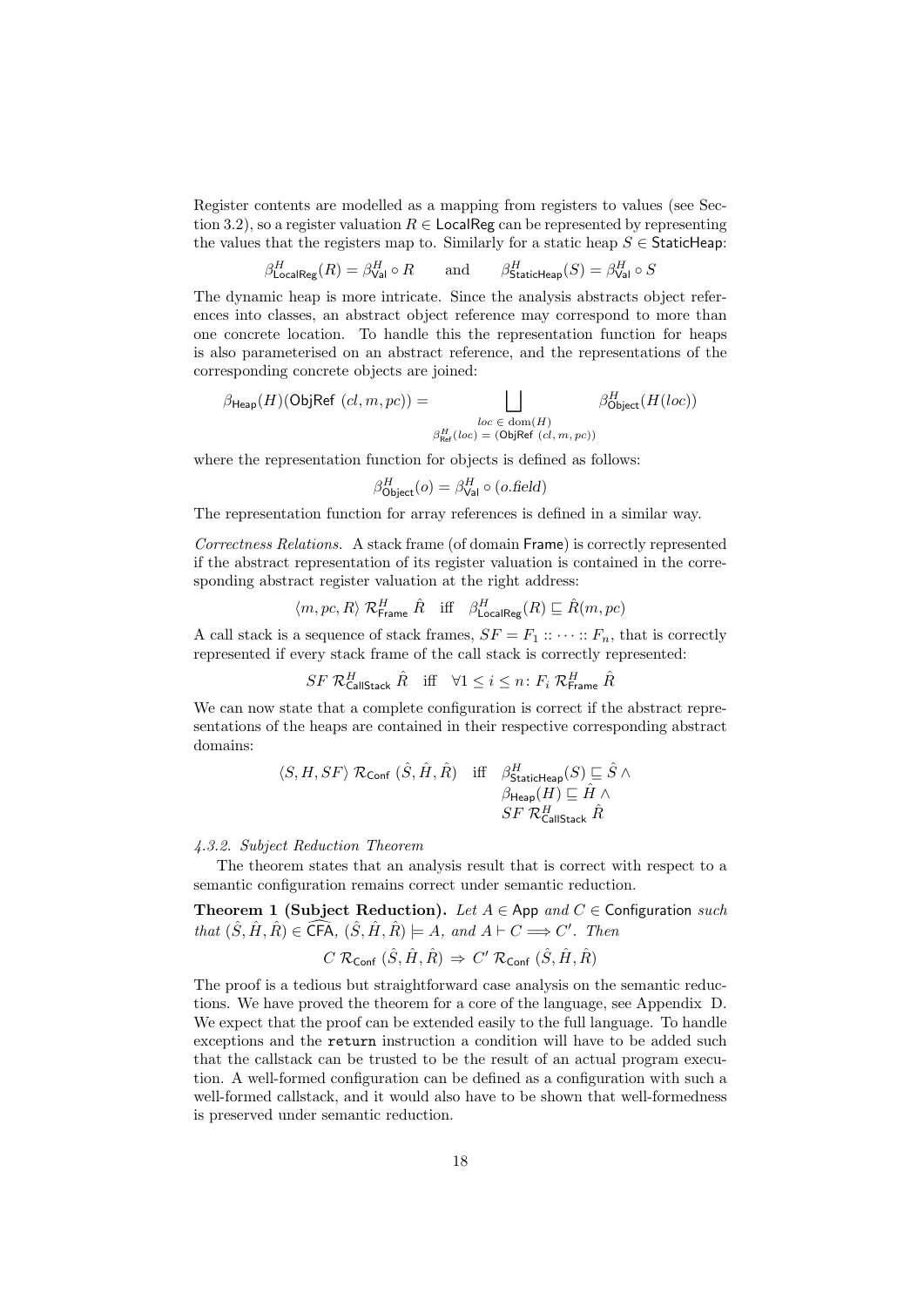# 4.4. Concurrency

There are two Dalvik instructions related to concurrency: monitor-enter and monitor-exit. They are generated by the compiler when the Java keyword synchronized is used and they are used in most apps.

In the concurrent execution model, the execution order of instructions is defined by the Java Memory Model, JSR-133 [23], which formalises how shared variables should be read and written, and how instructions can be re-ordered to execute as-if-serially when they are concurrent [19]. According to unofficial statements by one of the Dalvik developers, Alexey Kryshen, on the Stackoverflow website<sup>18</sup>. Dalvik tries to comply with the JSR-133 memory model, though there should be cases where it does not on versions prior to Android 3.0.

In the present work we have formalised neither the semantics nor the analysis of concurrency and the related instructions. However, we conjecture that our control flow analysis can be extended to a sound analysis even for multithreaded apps since the analysis is *flow insensitive* with respect to heap access. Therefore the analysis already represents an over-approximation of all possible interleavings of all heap accesses, including those that would otherwise be added by allowing multi-threaded apps.

### 5. Reflection

Reflection allows a program to access class information at runtime, and use this information to create new objects, invoke methods or otherwise change the control flow of the program. When reflection is used, the types involved are usually not known statically. Instead, they are retrieved dynamically from strings. The strings can come from sources such as user input, files included with the app, the Internet, or, in some cases, constant strings in the program. We found that several of the apps in our data set specify constant strings in the program.

The most used method from the Java reflection API is Method.invoke(). It is an instance method on the java/lang/reflect/Method class used to invoke dynamically resolved methods. An example can be seen in Listing 1 where the method bar(int) on the class pkg.examples.Foo is invoked on an instance of the class with the argument '3'.

- <sup>1</sup> Class<?> clazz = Class.forName("pkg.examples.Foo");
- 2 Method method = clazz.getMethod("bar",  $int.class$ );
- <sup>3</sup> Integer result = (Integer) method.invoke(clazz.newInstance(), 3);

Listing 1: A method invoked through reflection in Java.

A Method object can be retrieved using the instance method getMethod() on the Java standard class java/lang/Class. The instance of Class does not have to represent a class that implements the method in question since it will be resolved with dynamic dispatch like normal method calls. In Listing 1, the Class object is retrieved using the static method Class.forName() that, given a fully qualified class name, returns a reference to a Class instance for the specified class.

<sup>18</sup>See http://stackoverflow.com/questions/6973667/dalvik-vm-java-memory-modelconcurrent-programming-on-android. Last accessed 29 May 2012.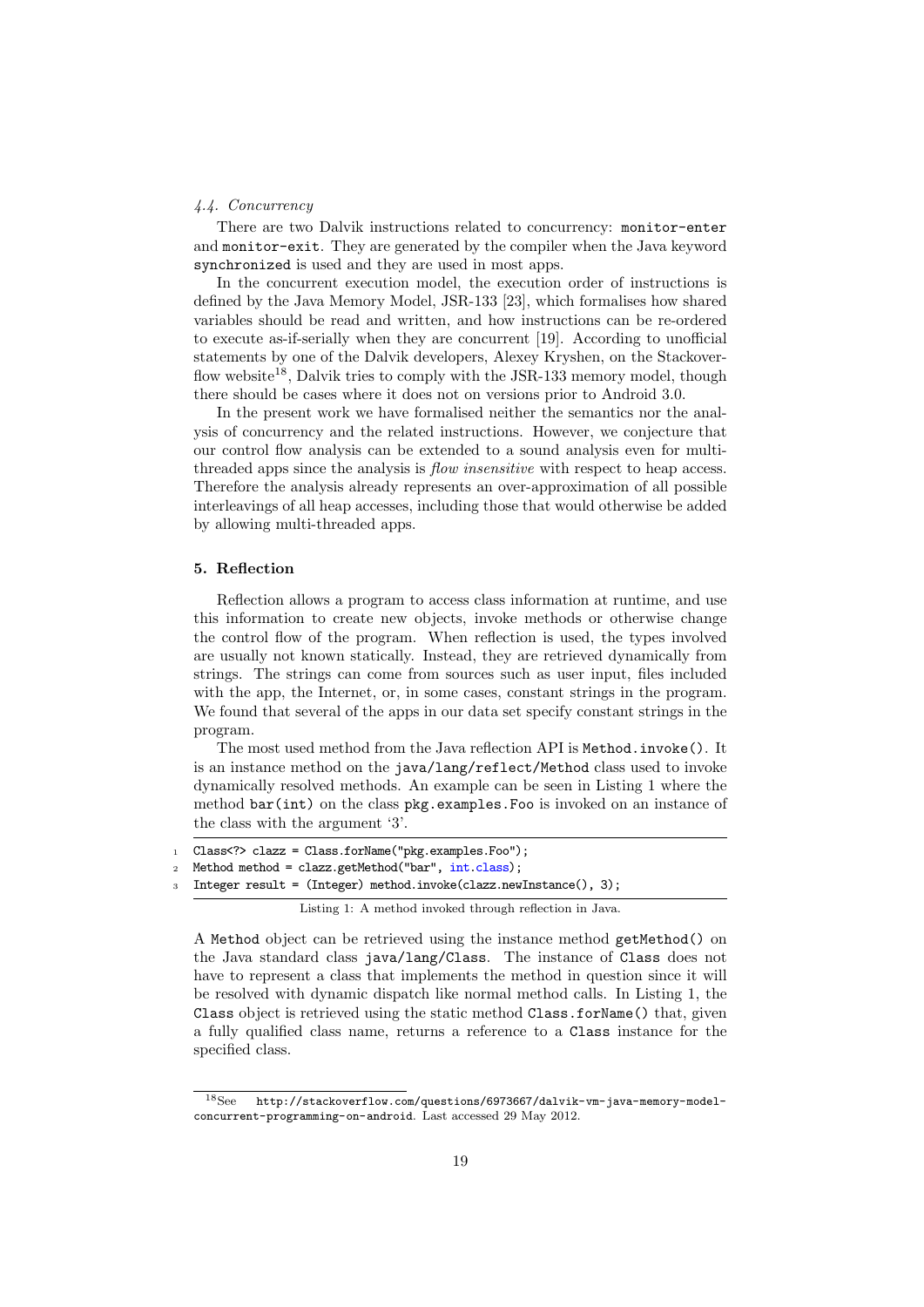Another way to obtain a Class object is through the Dalvik instruction const-class (see Section 3 for the semantics of this instruction). It is generated when the static field class, which is found in all Java classes, is accessed. An alternative to Class.forName("pkg.examples.Foo") at line 1 in Listing 1 would therefore be Foo.class, given that the example code is located in the same package as the Foo class and that the class can be found at compile time.

The Method objects are mainly retrieved using the methods getMethod() and getMethods(). The latter returns an array of all public method declarations on a class while the former returns a single object that is found by specifying the name and parameter types of the desired method declaration. The methods getMethod() and getMethods() only find public method declarations. They both find the method declaration objects by traversing the class hierarchy, starting at the class represented by the Class object and searching upwards through superclasses and interfaces. We uncovered and reported an undocumented change in the semantics of this traversal which we discuss in Section 5.5. Developers can also use the getDeclaredMethod() and getDeclaredMethods() methods which only look in the given class but may also return private methods.

Once a Method object has been obtained, it can be used to retrieve information about the method declaration, for example access modifiers, name, and the (checked) exceptions it can throw. Accessing these requires no additional information besides that which is known statically from the method declaration. To invoke the method, an instance of the class or a subclass is required (except for static methods). The receiver object can be any Java object created using the regular Java new statement or through the newInstance() method on a Class object. In addition to creating a new instance, the newInstance() method calls the parameterless constructor for the class. To use another constructor, an instance of the Constructor class from the reflection API must be used.

## 5.1. Reflection in the Wild

We have run an automated informal search for constant strings supplied to the two java/lang/Class methods forName() and getMethod(). Of the 150 apps in three randomly selected market categories (News and Magazines, Photography, and Productivity),

- 18.7% of the apps use neither forName() nor getMethod()
- 17.3% use at least one of the methods and use only constant strings
- 25.3% use exactly one variable string in total for both methods
- 38.7% use more than one variable string in total for both methods.

Here we searched for instances of the two Class methods with a const-string instruction in the preceding vicinity, writing to the same register read by the method. This approach gives a number of false positives, most prominently those that simple constant propagation would find. But also in subtler cases, as seen in the 37.3% of the apps containing a class named InstallReceiver. This class uses forName() with a variable string, but only if it equals the constant "com.google.android.apps.analytics.AnalyticsReceiver". So with the techniques we formalise in the following sections, it is possible to analyse more than a third of real-world apps. Handling of (the effects of) simple patterns of reflection usage may increase this number further (as indicated by the large number of apps that only sparingly use variable strings for reflection).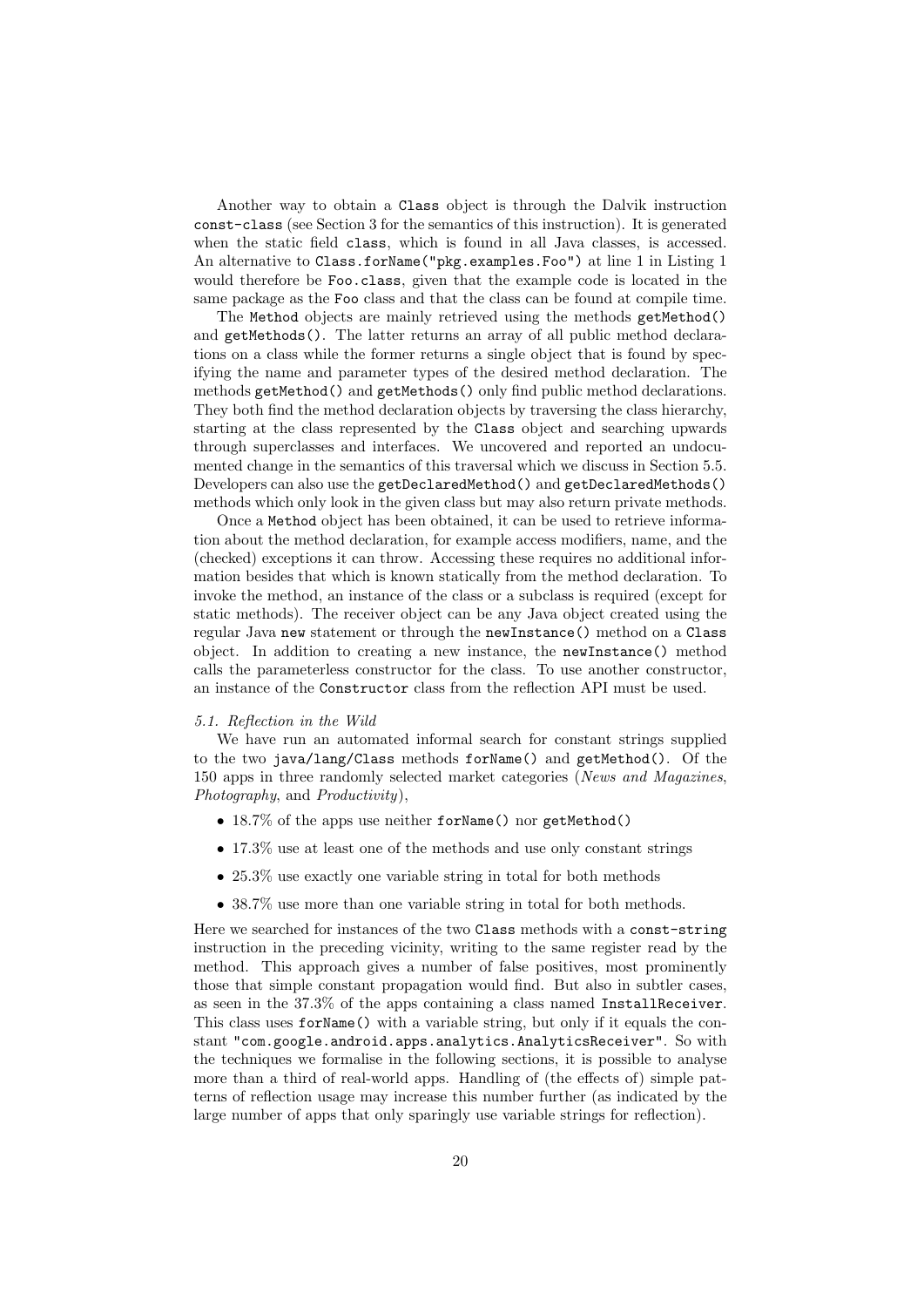### 5.2. Usage Patterns

The use-cases for reflection vary from app to app, and Android developers use it for many different things. However, we have observed some patterns in usage, most of which we have found through manual inspection of the bytecode.

- Hidden API methods are invoked. Certain features in Android are deliberately hidden such that they are not present in the JAR file for the Android API that app developers use when compiling their Android apps. This is typically done when an API is not yet considered stable or if the underlying functionality is not implemented on all devices intended to support it. A prominent example is the Bluetooth API, most of which was hidden in the early releases of Android. Developers tend to use these features anyway, and use reflection to do so<sup>19</sup> [8] instead of precompiling their own fully featured JAR file for the Android API.
- Private API methods and fields are accessed by bypassing access modifiers. Several features of the Android platform are placed in private methods and fields, such as the ability to create a list of text messages from raw SMS data.
- Backward compatibility As new versions of Android are often released with new features, developers tend to use reflection to check if certain methods/features exist and call these only when they do. This pattern is even encouraged by Google<sup>20</sup>.
- **JSON and XML** is generated and parsed with the use of reflection. Some apps use JSON and XML that contain information about their Java objects, and through reflection generation and parsing can be automated.
- Libraries for Android apps are widely available on the Internet, and some of them use reflection. In many apps that use reflection, it is only used by the included libraries.

In [17] a reflection analysis for standard Java is defined and discussed as well as the use of reflection in a number of large open source projects. This study revealed some of the same patterns as those reported here, such as object serialisation and portability/backward-compatibility. However, it was found that reflection was mostly used to create new objects without invoking new methods on them. In contrast, we found that in Android, invoking methods is among the most common uses of reflection. Our findings are however consistent with those reported for Android in [8].

<sup>19</sup>See http://developer.sonymobile.com/2011/10/28/code-examples-using-hiddenandroid-apis/. Last accessed 5 May 2013.

<sup>20</sup>When our original work was done, the description of reflection for backward compatibility was part of the official Android developer's website at http://developer.android. com/resources/articles/backward-compatibility.html but the page has since been removed. The same content is now available at the Android Developers Blog, controlled by the Open Handset Alliance, at http://android-developers.blogspot.com/2009/04/backwardcompatibility-for-android.html.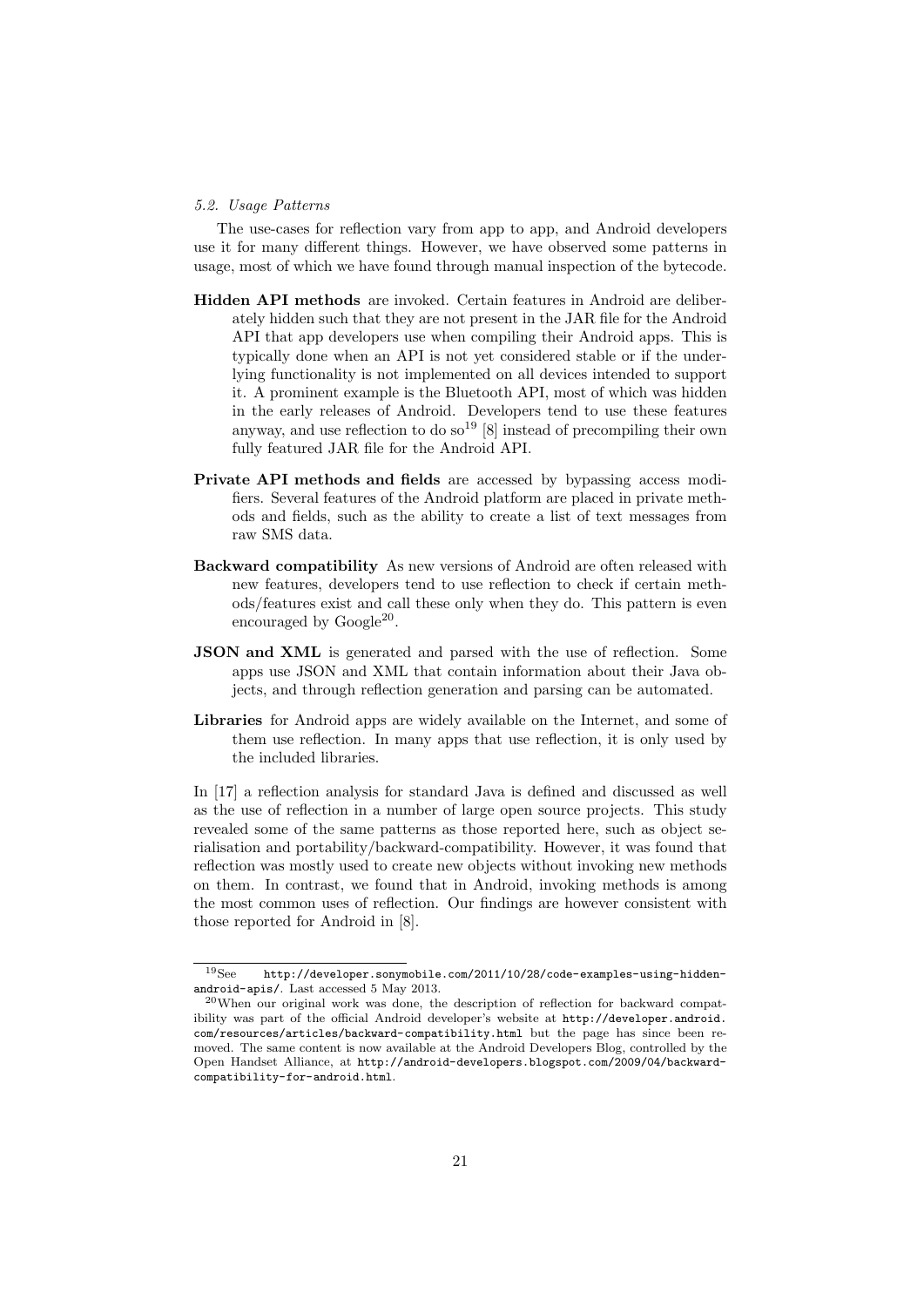### 5.3. Assumptions

Static analysis of the reflection API is not possible in all cases. We therefore make the following assumptions:

- All classes used through reflection are known statically, such that its components can be analysed. In other words, we assume that dynamic class loading is not used.
- The program does not use a non-default class loader, as this could change the behaviour of Class.forName() and related methods. As mentioned in Section 2, class loaders are used in 13.1% of the apps to either load or define new classes. This raised other problems with regards to static analysis, and they were considered out of scope for this project.
- The strings used to obtain Method and Class objects used for reflection can be determined statically. This presumption only holds for some of the studied apps. A preliminary rough analysis of our data set shows that 57% and 44% of all calls to Class.forName() and Class.getMethod() respectively use locally defined constant strings. Of the studied apps, a total of 19% exclusively use locally defined constant strings for all calls to the methods Class.forName() and Class.getMethod().

These last results are based on a sampling of const-string instructions syntactically appearing shortly before the invocation of the reflection methods. They are not based on the limited but inter-procedural data flow capabilities of our control flow analysis. Even with an inter-procedural analysis, improving the numbers requires the ability to track strings across collection APIs such as java/util/ArrayList and follow string manipulation such as that of the java/lang/StringBuilder class. An example of the former is discussed briefly in Section 8. For the latter, existing string analyses such as [5, 15, 26] may prove useful.

The operational semantics specified so far all represent single Dalvik instructions. We now change focus and specify operational semantics and flow logic judgements to represent Java API method calls. This has two reasons: (1) Using our analysis to analyse the Dalvik instructions that the API method consists of is not possible for APIs implemented natively in C or  $C_{++}$ . (2) Analysing reflection at the level of API calls makes it simpler and more precise to recognise the special patterns employed when using reflection. Therefore, we have chosen to specify the operational semantics for the API methods as if they each were single, although advanced, Dalvik instructions. Most of the reflection API calls can throw exceptions, but for presentation purposes we only describe these in some cases.

# 5.4. Class Objects

When the Java method Class.forName(string) is used, it generates the Dalvik instruction invoke-static with the signature

#### Ljava/lang/Class;->forName(Ljava/lang/String;)Ljava/lang/Class;

For readability in the semantics and judgements, we identify such specialised calls using  $meth = java/lang/Class-5forName$ , with the method signature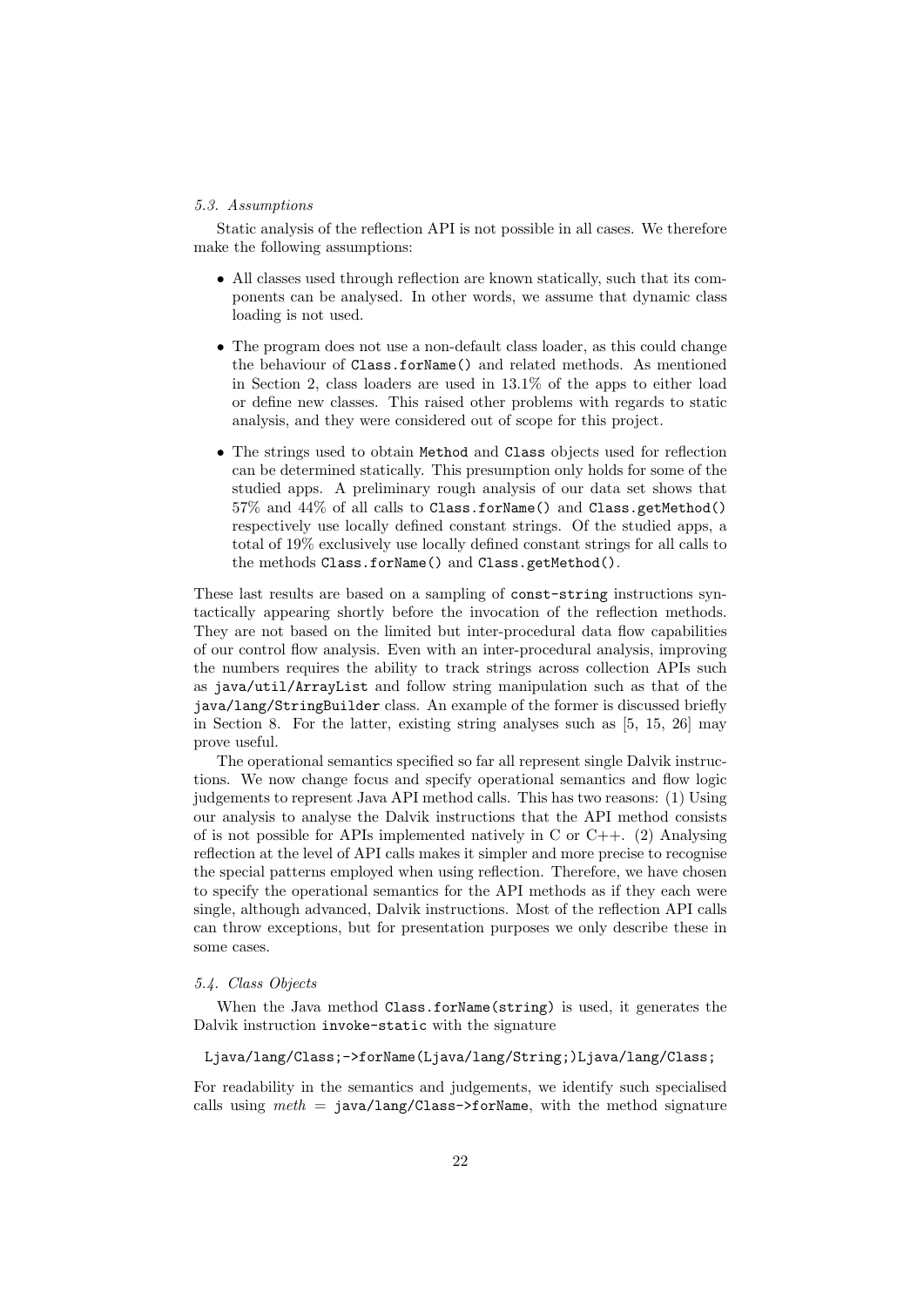shortened. For this method the invoke-static instruction takes one register argument: a reference to a string that identifies the class or interface one wants to refer to as a Class object. As is the case with the const-class instruction (see Section 3.3), the corresponding class object may already exist. For this rule we additionally use the auxiliary function lookupClass to find the class in the semantic Class domain from the supplied fully qualified class name. If no class object exists a new one is allocated on the heap and the name field is updated to point to the string reference of the class name:

 $m.instructionAt(pc) =$ invoke-static  $v_1$  meth  $meth = \texttt{java/Lang/Class-ForName}$   $loc = R(v_1)$   $o = H(loc)$  $cl = lookupClass(o.field(value)) \in Class$  findClassObject $(H, cl) = \perp$  $(H', loc_{cl}) = newObject(H, java/lang/Class, m, pc)$   $o_{cl} = H'(loc_{cl})$  $o'_{cl} = o_{cl}[\text{field} \mapsto o_{cl}.\text{field}[\texttt{name} \mapsto \textit{loc}]] \qquad R' = [\texttt{retval} \mapsto \textit{loc}_{\textit{cl}}]$  $\overline{A} \vdash \langle S, H, \langle m, pc, R \rangle :: SF \rangle \Longrightarrow \langle S, H' [loc_{cl} \mapsto o'_{cl}], \langle m, pc + 1, R' \rangle :: SF \rangle$ 

Since no new frame is pushed on the stack, the program counter is incremented directly. If the class object already exists, a reference to it is returned:

$$
\begin{array}{rcl} m.\mathrm{instruction}At(pc)=\mathrm{invoke}\text{-}\mathrm{static}\ \ v_1\ \text{meth}\\ meth=\mathrm{java/lang/Class\text{-}FormName} & loc=R(v_1) & o=H(loc)\\ \underline{cl=lookupClass(o.field(value))\in Class}\quad \text{findClassObject}(H, cl)=loc_{cl}\neq\bot\\ \hline A\vdash \langle S, H, \langle m, pc, R\rangle::SF\rangle\Longrightarrow \langle S, H, \langle m, pc+1, R[\texttt{retval}\mapsto loc_{cl}]\rangle::SF\rangle \end{array}
$$

For the analysis, register  $v_1$  may contain several values but we can safely ignore anything other than strings, as the API method will only accept a string as an argument. Every string reference in  $v_1$  is transferred to a new location on the heap, into the field name on the object identified by the type java/lang/Class, the current method and program counter. To take object sharing into account we copy all references to java/lang/Class (including the newly created one) to the retval register:

$$
\begin{array}{ll} (\hat{S},\hat{H},\hat{R},\hat{E})\models (m,pc)\colon \text{invoke-static } v_1\ \text{meth} \\ \text{iff} & \text{meth}=\text{java/lang/Class}\text{--}\text{~~}for \texttt Name \\ \text{~ } \\ \text{~ } \\ \text{~ } \\ \text{~ } \\ \text{~ } \\ \text{~ } \\ \text{~ } \\ \text{~ } \\ \text{~ } \\ \text{~ } \\ \text{~ } \\ \text{~ } \\ \text{~ } \\ \text{~ } \\ \text{~ } \\ \text{~ } \\ \text{~ } \\ \text{~ } \\ \text{~ } \\ \text{~ } \\ \text{~ } \\ \text{~ } \\ \text{~ } \\ \text{~ } \\ \text{~ } \\ \text{~ } \\ \text{~ } \\ \text{~ } \\ \text{~ } \\ \text{~ } \\ \text{~ } \\ \text{~ } \\ \text{~ } \\ \text{~ } \\ \text{~ } \\ \text{~ } \\ \text{~ } \\ \text{~ } \\ \text{~ } \\ \text{~ } \\ \text{~ } \\ \text{~ } \\ \text{~ } \\ \text{~ } \\ \text{~ } \\ \text{~ } \\ \text{~ } \\ \text{~ } \\ \text{~ } \\ \text{~ } \\ \text{~ } \\ \text{~ } \\ \text{~ } \\ \text{~ } \\ \text{~ } \\ \text{~ } \\ \text{~ } \\ \text{~ } \\ \text{~ } \\ \text{~ } \\ \text{~ } \\ \text{~ } \\ \text{~ } \\ \text{~ } \\ \text{~ } \\ \text{~ } \\ \text{~ } \\ \text{~ } \\ \text{~ } \\ \text{~ } \\ \text{~ } \\ \text{~ } \\ \text{~ } \\ \text{~ } \\ \text{~ } \\ \text{~ } \\ \text{~ } \\ \text{~ } \\ \text{~ } \\ \text{~ } \\ \text{~ } \\ \text{~ } \\ \text{~ } \\ \text{~ } \\ \text{~ } \\ \text{~ } \\ \text{~ } \\ \text{~ } \\ \text{~ } \\ \text{~ } \\ \text{~ } \\ \text{~ } \\ \text{~ } \\ \text{~ } \\ \text{~ } \\ \text{~ } \\ \text{~ } \\ \text{~ } \\ \text{~ } \\ \text{~ } \\ \text{~ } \\ \text{~ } \\ \text{~ } \\ \text{~ } \\ \text{~ } \\ \text{~ } \\ \text{~ } \\ \text{~ } \\ \text{~ } \\ \text{~ } \\ \text{~ } \\ \text{~ } \\ \
$$

### 5.5. Method Objects

A Method object represents a method declaration, i.e., an element in the MethodDeclaration domain. This means that Class.getMethod() finds a method declaration resolved from the class or interface represented by the Class object. Two auxiliary functions are used in the semantics to handle method resolution and object creation respectively: resolvePublicMethodDeclaration and newMethodObject.

The resolvePublicMethodDeclaration function takes as arguments a class name, a method name, and a type signature (in total, a method signature), and searches through the class and interface hierarchy for a matching method declaration. The function only finds methods that are defined as public and which are not constructors.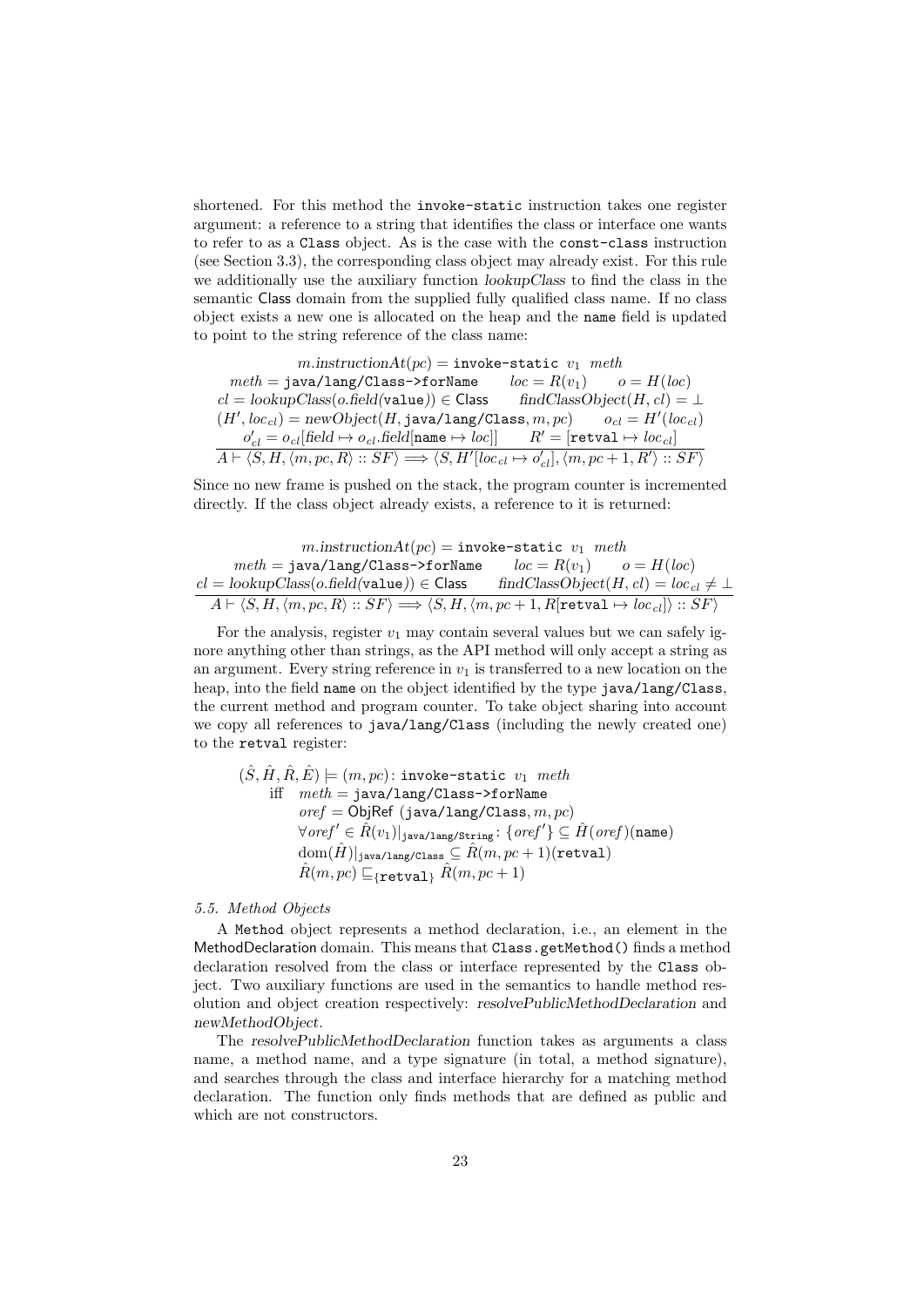The function newMethodObject is given the method declaration and the existing heap and returns the updated heap and the location of the Method object where the relevant fields have been initialised. In fact it creates three new objects: a Method, a Class, and a String, because the field declaringClass on the Method object references a Class where the field name references a String with the actual class or interface name:

 $m.instructionAt(pc) =$ invoke-virtual  $v_1$   $v_2$   $v_3$  meth  $meth = java/lang/Class \rightarrow getMethod$  $clname<sub>o</sub> = H(R(v<sub>1</sub>)).field(name)$   $clname = H(clname<sub>o</sub>).field(value)$  $mname = H(R(v<sub>2</sub>)).field(value)$   $types = H(R(v<sub>3</sub>)).field(value)$  $m =$  resolvePublicMethodDeclaration(clname, mname, types)  $m \neq \perp$  $(H', loc<sub>m</sub>) = newMethodObject(H, m)$  $\overline{A \vdash \langle S, H, \langle m, pc, R \rangle :}: SF\rangle \Longrightarrow \langle S, H', \langle m, pc + 1, R[\texttt{retval} \mapsto \textit{loc}_m]\rangle :: SF\rangle$ 

We have defined the search order of the resolvePublicMethodDeclaration function as follows: The current class, the superclasses of the current class and finally the interface hierarchy of the current class. The interface hierarchies of the superclasses are not searched despite the fact that methods declared in these would be found if standard method resolution was used instead of reflection. This unexpected behaviour is consistent with the Java documentation [22] and the behaviour in Android 2.3. However, the search order has changed in Android 4.0 to be consistent with the "natural" behaviour where interfaces of superclasses are searched as well. This change in behaviour is undocumented and we have reported this as a bug<sup>21</sup>. Regardless of search order, the function is able to find more than one applicable method declaration due to covariant return types. In such cases, the one with the most specific return type is returned, and if a single return type is not more specific than the others, an arbitrary method declaration is returned.

In the analysis, we define mref for readability to be the reference to the new Method object. For all references to Class objects in  $v_1$ , there are one or more class names referenced by a String on the heap in the field name. The set of class names is bound to *chames*. For each of the String references from  $v_2$ the string values (method names) are bound to mnames. The set of method names is also put in the field name on the heap at mref. Furthermore, we use resolvePublicMethodDeclarationsFromNames to do a search through the class and interface hierarchy for valid method declarations, similar to the semantic resolvePublicMethodDeclaration, but for sets of class and method names. However, it does not take argument types into account since we do not model arrays precisely enough to do a reasonable comparison of the argument types. For each of the resulting method declarations  $(m')$ : the class name of the method declaration is created as a String, the string reference is put into a (newly created) Class object. Taking potential object sharing into account, all references to the Class object are copied to the field declaringClass for mref on the heap. Finally, a reference to the method object is present in the retval register:

<sup>&</sup>lt;sup>21</sup>See the Android Issue Tracker (issue 31485) at  $http://code.google.com/p/android/$ issues/detail?id=31485.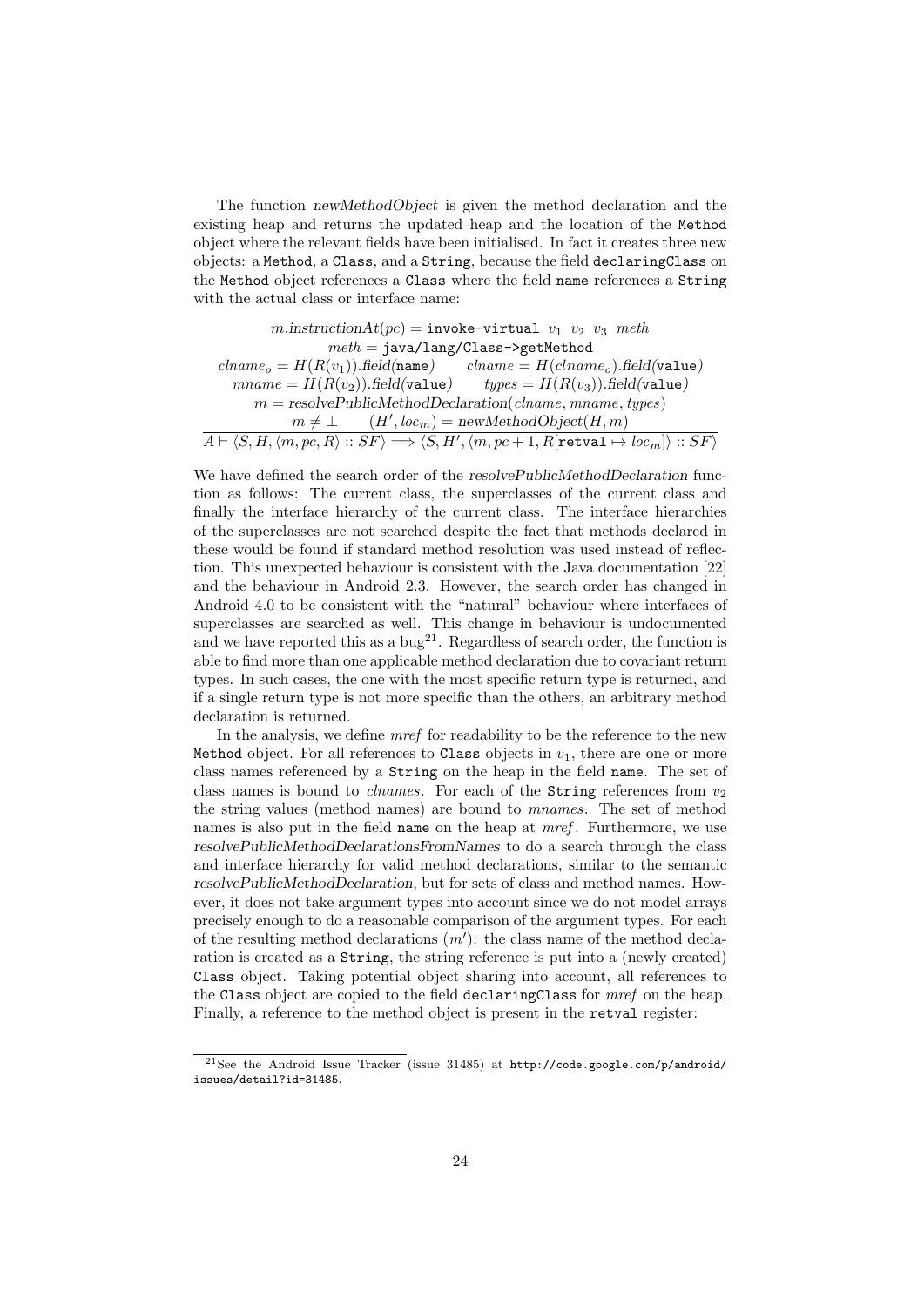$(\hat{S}, \hat{H}, \hat{R}, \hat{E}) \models (m, pc)$ : invoke-virtual  $v_1$   $v_2$   $v_3$  meth iff  $meth = java/lang/Class \rightarrow getMethod$  $mref = (ObjRef (java/lang/reflect/Method, m, pc))$  $\forall$ ore $f_{\rm c} \in \hat{R}(m, pc)(v_1)|_{\rm java/lang/Class}$ :  $\forall \textit{oref}_{\mathtt{S}}\in \hat{H}(\textit{oref}_{\mathtt{C}})(\mathtt{name})|_{\mathtt{java/lang/String}}$ :  $\mathit{channels} = \hat{\mathit{H}}(\mathit{oref}_{\mathtt{S}})(\mathtt{value})$  $\forall \textit{oref}_\mathtt{S}' \in \hat{R}(m, pc)(v_2)|_{\mathtt{java}/\mathtt{lang}/\mathtt{String}}$ :  $mnames = \hat{H}(oref'_{s})(value)$  $\{\mathit{oref}_\mathtt{S}'\} \subseteq \hat{\mathit{H}}(\mathit{mref})(\mathtt{name})$  $\forall m' \in \text{resourcePublicMethodDeclarationsFromNames}(mnames, channels):$  $\beta(m'.\text{class.name}) \sqsubseteq \hat{H}(\textsf{ObjRef java/lang/String}, m, pc)(\texttt{value})$  ${ObjRef (java/lang/String, m, pc)} \subseteq$  $\hat{H}$ (ObjRef (java/lang/Class,  $m, pc$ ))(name)  $|\text{dom}(\hat{H})|_{\text{iava/lang/Class}} \subseteq \hat{H}(merf)(\text{declaringClass})$  ${mref} \subseteq \hat{R}(m, pc + 1)$ (retval)  $\hat{R}(m, pc) \sqsubseteq_{\{\mathtt{retval}\}} \hat{R}(m, pc + 1)$ 

#### 5.6. Instantiation

The API method Class.newInstance() is used to instantiate new objects through reflection. It requires a Class object representing the class to be instantiated. The class must be a regular class, not an interface, abstract class, primitive type or array class. In such cases, an exception is thrown (this is left out of the semantics and analysis to simplify presentation but could easily be added). The Class object contains a fully qualified class name and we use the auxiliary function lookupClass to find the corresponding class in the semantic Class domain. Next, the new instance is created on the heap using the same function newObject as in the regular new-instance instruction. Unlike the new-instance instruction, Class.newInstance() also calls the default constructor for the class being instantiated. We use an auxiliary function lookupDefaultConstructor to find this constructor, and if none exists the function will return  $\perp$  and an exception should be thrown. The constructor is given registers where the argument register has been initialised to a reference to the newly allocated object. Control is transferred to the constructor by adding a new stack frame, just like regular method invocation, but a reference to the newly allocated object is also put into the retval register on the stack frame for the current method. A constructor cannot return a value, and therefore this reference cannot be replaced before control is returned to the current method:

$$
\begin{array}{c} \begin{array}{c} \begin{array}{c} \begin{array}{c} \begin{array}{c} \begin{array}{c} \begin{array}{c} \begin{array}{c} \end{array}\end{array} & \begin{array}{c} \begin{array}{c} \begin{array}{c} \end{array}\end{array} & \begin{array}{c} \end{array} & \begin{array}{c} \end{array} & \begin{array}{c} \end{array} & \begin{array}{c} \end{array} & \begin{array}{c} \end{array} & \begin{array}{c} \end{array} & \begin{array}{c} \end{array} & \begin{array}{c} \end{array} & \begin{array}{c} \end{array} & \begin{array}{c} \end{array} & \begin{array}{c} \end{array} & \begin{array}{c} \end{array} & \begin{array}{c} \end{array} & \begin{array}{c} \end{array} & \begin{array}{c} \end{array} & \begin{array}{c} \end{array} & \begin{array}{c} \end{array} & \begin{array}{c} \end{array} & \begin{array}{c} \end{array} & \begin{array}{c} \end{array} & \begin{array}{c} \end{array} & \begin{array}{c} \end{array} & \begin{array}{c} \end{array} & \begin{array}{c} \end{array} & \begin{array}{c} \end{array} & \begin{array}{c} \end{array} & \begin{array}{c} \end{array} & \begin{array}{c} \end{array} & \begin{array}{c} \end{array} & \begin{array}{c} \end{array} & \begin{array}{c} \end{array} & \begin{array}{c} \end{array} & \begin{array}{c} \end{array} & \begin{array}{c} \end{array} & \begin{array}{c} \end{array} & \begin{array}{c} \end{array} & \begin{array}{c} \end{array} & \begin{array}{c} \end{array} & \begin{array}{c} \end{array} & \begin{array}{c} \end{array} & \begin{array}{c} \end{array} & \begin{array}{c} \end{array} & \begin{array}{c} \end{array} & \begin{array}{c} \end{array} & \begin{array}{c} \end{array} & \begin{array}{c} \end{array} & \begin{array}{c} \end{array} & \begin{array}{c} \end{array} & \begin{array}{c} \end{array} & \begin{array} & \end{array} & \begin{array} & \end{array} & \begin
$$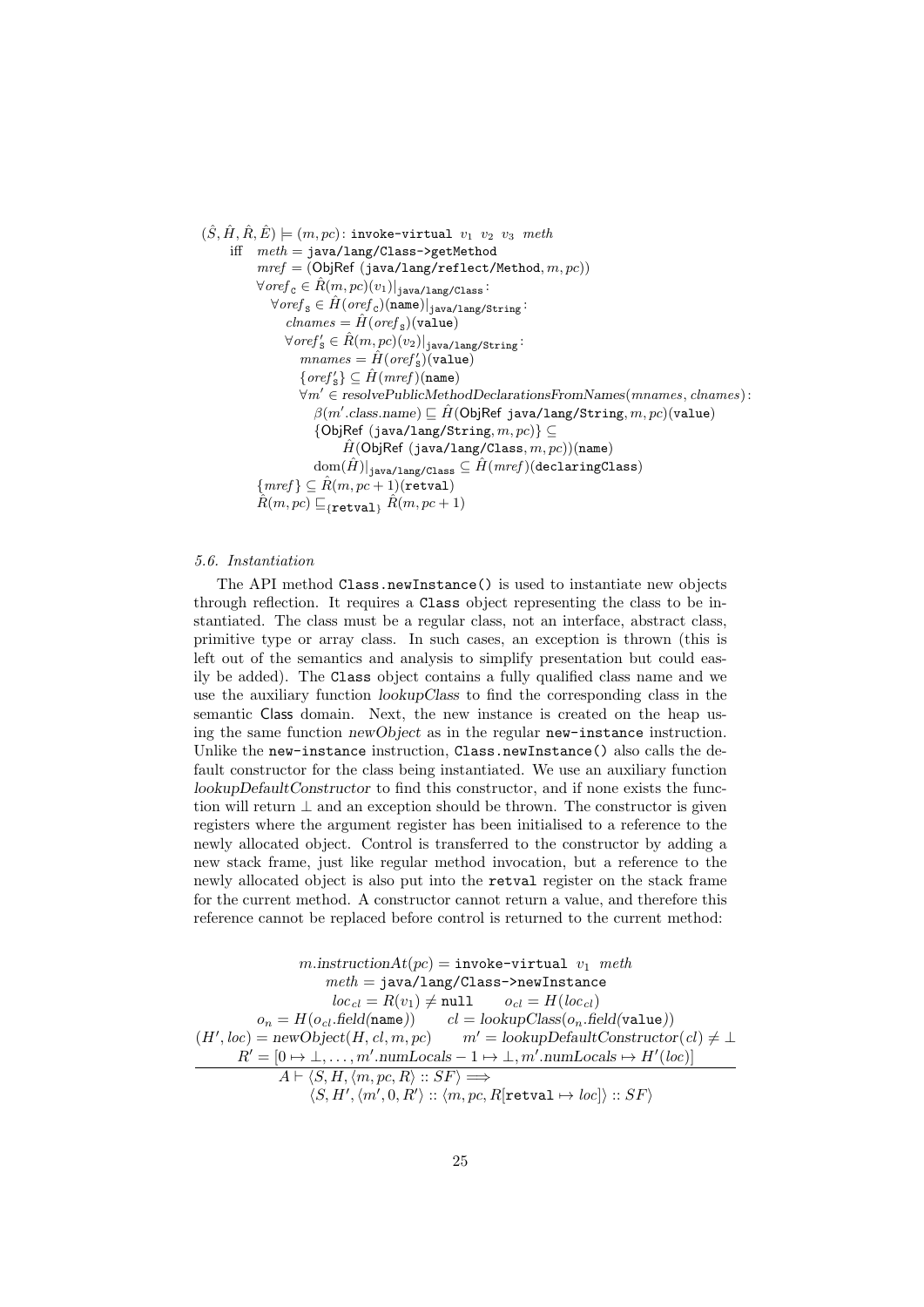The flow logic judgement specifies that for all the Class references given to the method, String references exist on the heap to specify the class name, and for each of these class names (*clname*) the semantic class must be found using the function lookupClass. A reference for each of these classes is put into the retval register for the current method, a default constructor is found and the new object reference is placed as an argument to the constructor:

$$
(\hat{S}, \hat{H}, \hat{R}, \hat{E}) \models (m, pc): \text{invoke-virtual } v_1 \text{ meth}
$$
\niff 
$$
\text{meth} = \text{java/lang/Class} \rightarrow \text{newInstance}
$$
\n
$$
\forall \text{oref } \in \hat{R}(m, pc)(v_1)|_{\text{java/lang/Class}} \colon
$$
\n
$$
\forall \text{oref'} \in \hat{H}(\text{oref})(\text{name})|_{\text{java/lang/String}} \colon
$$
\n
$$
\forall \text{chame } \in \hat{H}(\text{oref'})(\text{value}) \colon
$$
\n
$$
cl = \text{lookupClass}(\text{chame})
$$
\n
$$
\{\text{ObjRef }(cl, m, pc)\} \subseteq \hat{R}(m, pc + 1)(\text{retval})
$$
\n
$$
m' = \text{lookupDefaultConstructor}(cl)
$$
\n
$$
\{\text{ObjRef }(cl, m, pc)\} \subseteq \hat{R}(m', 0)(m'.\text{numLocals})
$$
\n
$$
\hat{R}(m, pc) \sqsubseteq_{\{\text{retval}\}} \hat{R}(m, pc + 1)
$$

#### 5.7. Method Invocation

Once a Method object is created it can be used to invoke the method it represents. The API method Method.invoke() takes two arguments besides the Method object  $(v_1)$  itself: an object reference  $(v_2)$  for the receiver object on which the method should be invoked, and an array of arguments  $(v_3)$ . The receiver object should be null if the method is static, and the method implementation will then be resolved from the declaring class in the Method object. We do not formalise the invocation on static methods as this is a straightforward simplification of the case with a receiver object. We use the auxiliary function methodSignature to extract information from a Method object to create a corresponding signature in the semantic MethodSignature domain. The actual method to invoke is resolved using resolveMethod, just like in the regular invoke-virtual instruction:

 $m.\text{instructionAt}(pc) = \text{invoke-virtual } v_1 \ v_2 \ v_3 \ \text{meth}$  $meth = java/lang/reflect/Method - \text{linvoke}$   $R(v_1) = loc_1 \neq null$  $o_1 = H(loc_1)$   $o_1.class \preceq$  java/lang/reflect/Method  $meth' = \text{methodSignature}(H, o_1)$   $R(v_2) = loc_2 \neq \texttt{null}$   $o_2 = H(loc_2)$ <br> $R(v_3) = loc_3$   $a = H(loc_3) \in \text{Array}$   $m' = \text{resourceMethod}(\text{meth}', o_2 \text{.class})$  $R(v_3) = loc_3$   $a = H(loc_3) \in$  Array  $m' = resolvedMethod(meth', o_2.class)$  $a' = \text{unboxArgs}(a, m'.\text{argTypes}, H)$  bf = boxingFrame(m'.returnType)  $R' = [0 \mapsto \bot, \ldots, m'.numLocals - 1 \mapsto \bot, m'.numLocals \mapsto a'.value(0), \ldots,$  $m'.\text{numLocals} + a'.\text{length} - 1 \mapsto a'.\text{value}(a'.\text{length} - 1)]$  $A \vdash \langle S, H, \langle m, pc, R \rangle :: SF \rangle \Longrightarrow \langle S, H, \langle m', 0, R' \rangle :: bf :: \langle m, pc, R \rangle :: SF \rangle$ 

Before the arguments are transferred to the resolved method registers they may have to be unboxed: the API method (Method.invoke()) receives the arguments in an array with elements of type Object (Java varargs). This means that if the invoked method has any formal arguments of primitive types, the API method unboxes the primitive values that were boxed before the call occurred. The primitive values are extracted from the box object based on the argument types of the resolved method. We use an auxiliary function, unboxArgs, to unbox all the relevant arguments and return an array with the correctly typed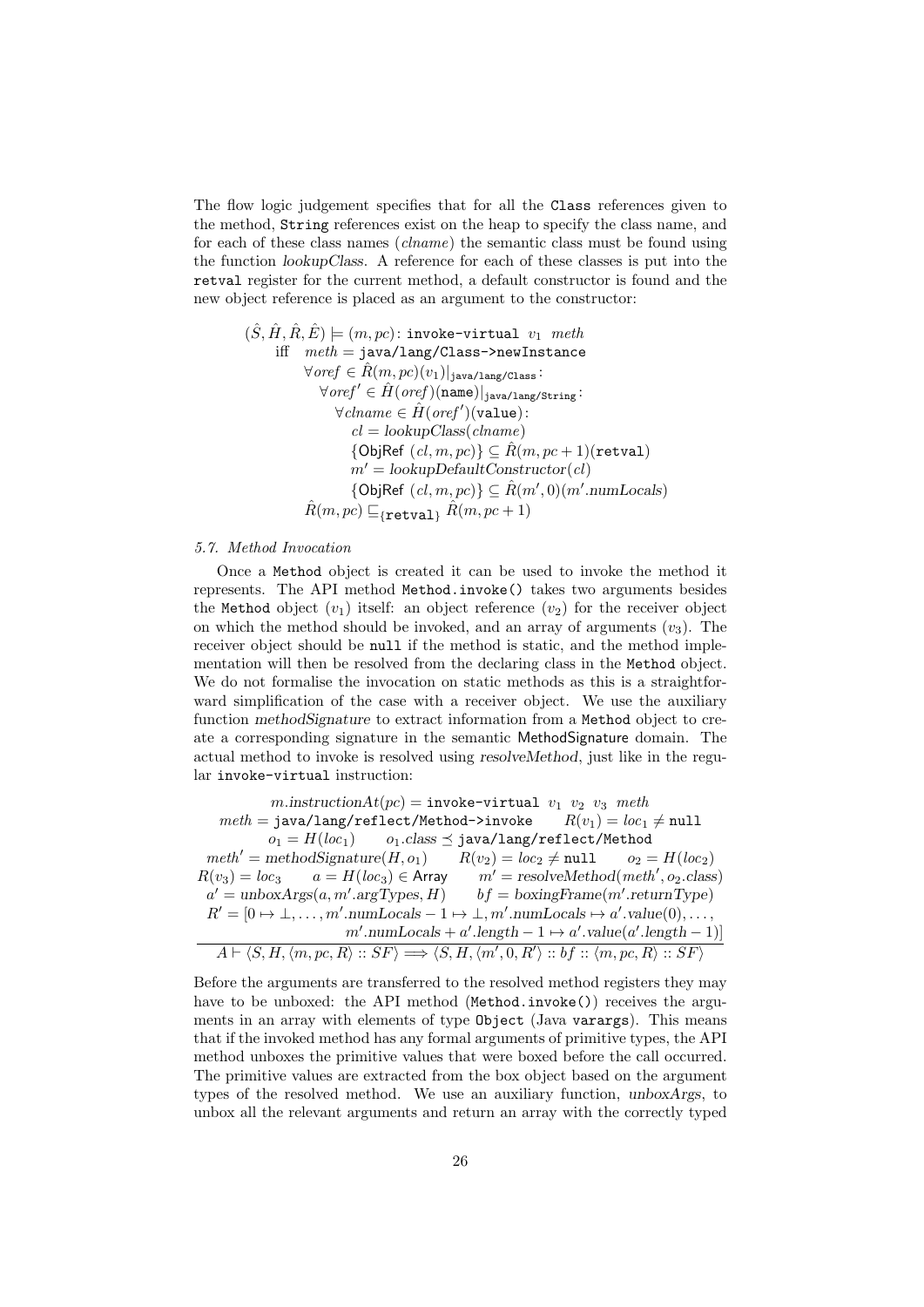values. These values are then transferred into the relevant registers that are put into a new stack frame along with the method to invoke. The unboxed array,  $a'$ , is longer than  $a$  if any of the unboxed values are of wide data types, i.e., long or double.

The API method always returns a value of type Object, and if the invoked method returns a primitive value it must therefore be boxed by the API method. The return value is not available until the invoked method returns, and therefore we cannot yet box the value. Instead, we add an additional stack frame with a special method to be run after the invoked method. We use an auxiliary function boxingFrame to generate this frame. The function takes the return type of the invoked method as an argument, such that the boxing method is able to determine if the return value should be boxed, and what class it should be boxed in. If boxing is to occur, it boxes the return value from the retval register and replaces it with a reference to the boxed value. The boxing method then returns as a regular method by incrementing the program counter of the frame below and updating its retval register.

In the analysis, for all the Method object references in  $v_1$ , we use the auxiliary function methodSignatures to extract and create all possible method signatures that correspond with the information on the heap for the given Method object. All these method signatures must be resolved on all the object references for receiver objects in  $v_2$ . We do not store the order of the arguments in the array referenced in  $v_3$ , and therefore we cannot determine which of the arguments that must be unboxed. Instead, we transfer all values as they were, as well as unboxing all arguments that are object references, if the class  $(cl<sub>o</sub>)$  is a class that can be unboxed. The latter is determined by the auxiliary function isBoxClass. Depending on the return type of the invoked method, the return value of Method.invoke() is either null (if void), passed unchanged (if it is already of a reference type) or boxed (if it is of a primitive type). The function primToBoxClass translates a return type to the corresponding boxing class, e.g. int to Integer, and the return value of the method is then boxed by putting the value in the field value on the heap for the found class and the current method and program counter. In addition, the same object reference is put in the retval register for the next program counter in the current method. Finally, we handle any exceptions that are referenced in the exception cache since the invoked method might have thrown an exception: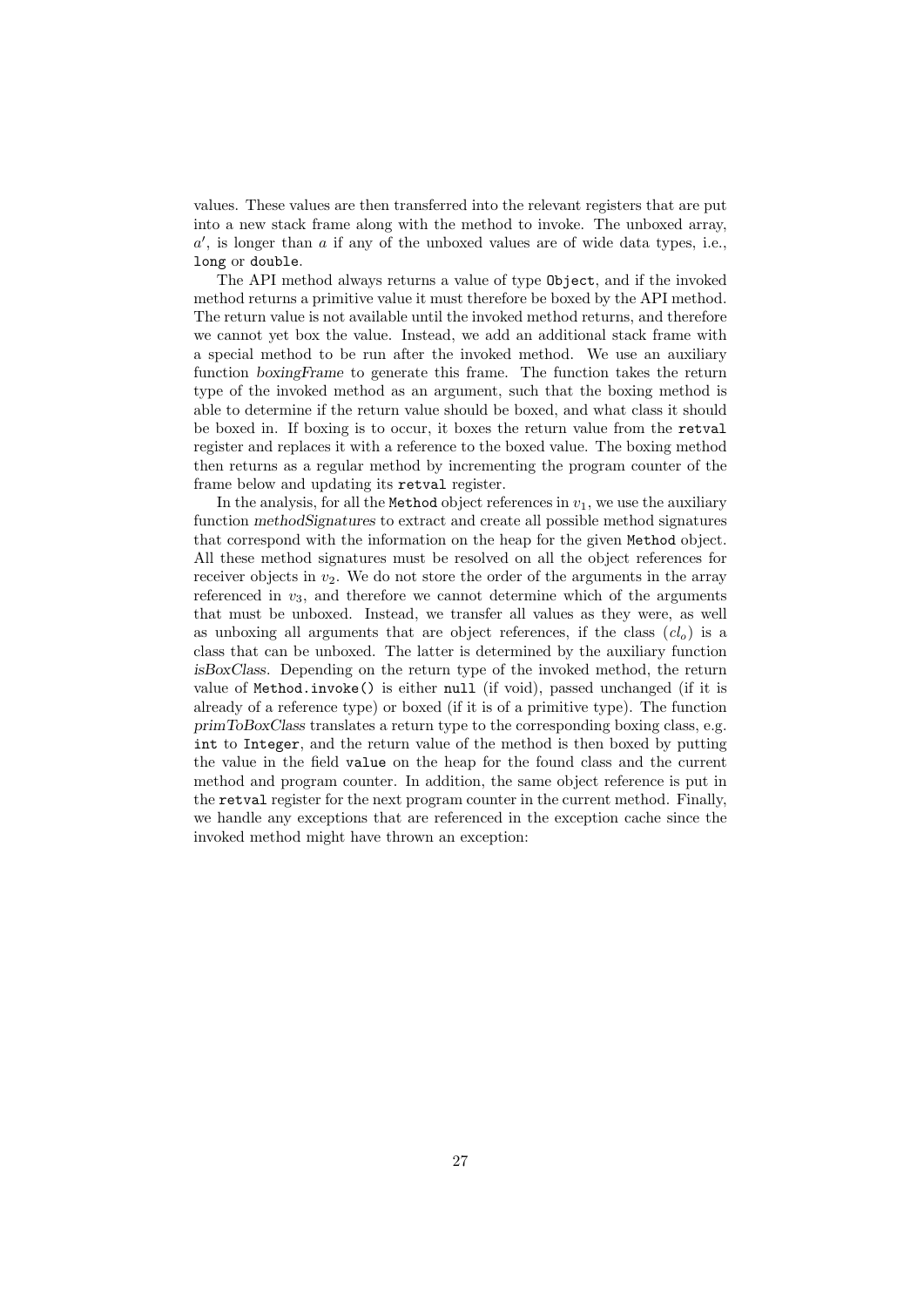$(\hat{S}, \hat{H}, \hat{R}, \hat{E}) \models (m, pc)$ : invoke-virtual  $v_1$   $v_2$   $v_3$  meth iff  $meth = java/lang/reflect/Method \rightarrow invoke$  $\forall \textit{oref}_M \in \hat{R}(m, pc)(v_1)|_{\texttt{java/lang/reflect/Method}}$ :  $\forall \text{meth}' \in \text{methods}$ ignatures $(\hat{H}, \text{oref}_{\text{M}})$ :  $\forall$ (ObjRef  $(cl_r, m_r, pc_r)) \in \hat{R}(m, pc)(v_2)$ :  $m' = resolved(meth', cl_r)$ {ObjRef  $(cl_r, m_r, pc_r)$ }  $\subseteq \hat{R}(m', 0)(m'.numLocals)$  $\forall 1 \leq i \leq arity(meth')$ :  $\forall$ aref ∈  $\hat{R}(m, pc)(v_3) \cap \overline{\text{ArrRef}}$ :  $\hat{H}(aref) \sqsubseteq \hat{R}(m',0)(m'.numLocals + i)$  $\forall$ (ObjRef  $(cl_o, m_o, pc_o)$ ) ∈  $\hat{H}(aref)$ : isBoxClass( $cl_o$ )  $\Rightarrow$  $\hat{H}(\textsf{ObjRef } (cl_o, m_o, pc_o))$ (value)  $\sqsubseteq \hat{R}(m', 0) (m'.numLocals + i)$  $m'.returnType = \verb|void |\Rightarrow \beta(\verb|null)| \sqsubseteq \hat{R}(m, pc + 1)(\verb|retval|)$  $m'.returnType \in {\sf RefType} \ \Rightarrow \ \hat{R}(m',\textsf{END}) \sqsubseteq \hat{R}(m,pc+1) {\tt (retval)}$  $m'.returnType \in \mathsf{PrimType} \Rightarrow$  $cl_b = primToBoxClass(m'.returnType)$  $\hat{R}(m',\mathsf{END}) \sqsubseteq \hat{H}(\mathsf{ObjRef}\;(cl_b,m,pc))$ (value)  ${ {\rm {[ObjRef]}~}}(cl_b, m, pc) \subseteq \hat R(m, pc + 1) {\rm (retval)}$  $\forall$ ore $f_e \in \hat{E}(m')$ :  $\mathsf{HANDLE}_{(\hat{R}, \hat{E})}($ ore $f_e, (m, pc))$  $\hat{R}(m, pc) \sqsubseteq_{\{\mathtt{retval}\}} \hat{R}(m, pc + 1)$ 

# 6. Prototype Implementation

The control flow analysis, specified as flow logic judgements, is not in itself immediately useful for analysing actual Dalvik bytecode apps. In this section we describe a prototype implementation of a tool that converts the flow logic judgements into a Prolog program that can then be executed in order to compute an analysis result.

Our prototype combines several existing tools with our Python-based parser and constraint generator as shown in Figure 1. First, apktool extracts the bytecode content of an app and, leveraging another tool, baksmali, translates the bytecode to smali, a human readable format akin to assembly languages with instruction mnemonics, inlined constants and various annotations. We feed this output to our parser which builds lists of classes, methods, instructions, etc., and a tree representing the type hierarchy in the app. Our constraint generator traverses the lists and emits Prolog rules for method resolution, exception handlers, entry points, etc., as well as rules for each instance of each Dalvik instruction in the program. The Prolog program can then be queried for any information that the analysis specifies. This can for example happen interactively or as part of a more specific, programmed analysis. As an example of the latter, we generate call graphs with a special query and further process the output to visualise the call graph of an app.

The source code for the prototype is available at: https://bitbucket.org/ erw/dalvik-bytecode-analysis-tool.

# 6.1. Examples

Here we demonstrate the conversion of flow logic judgements to Prolog source code. For example, the judgement for the const instruction is: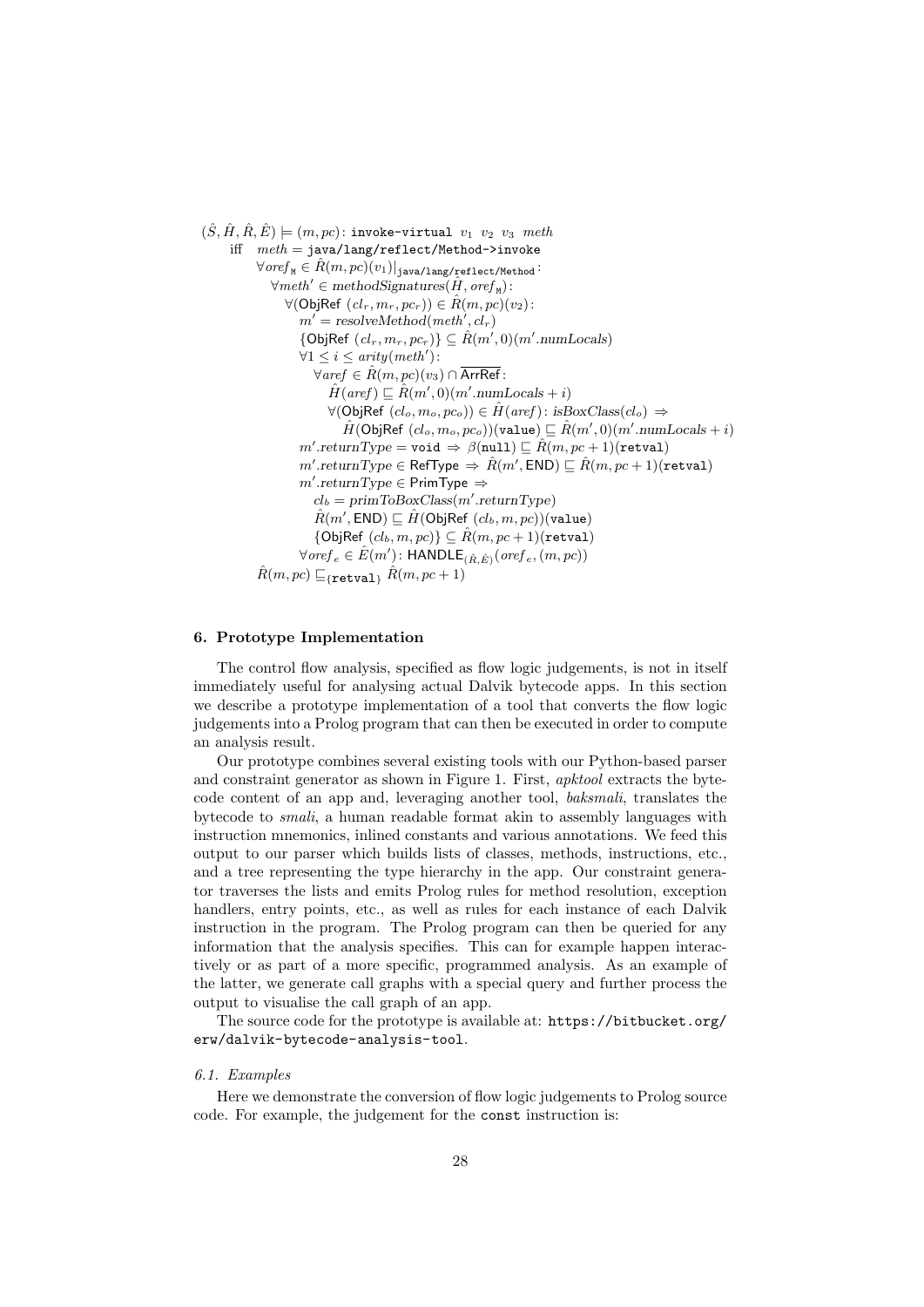

Figure 1: Diagram of the prototype of the analysis tool. Rectangles represent data processors and ellipses represent data.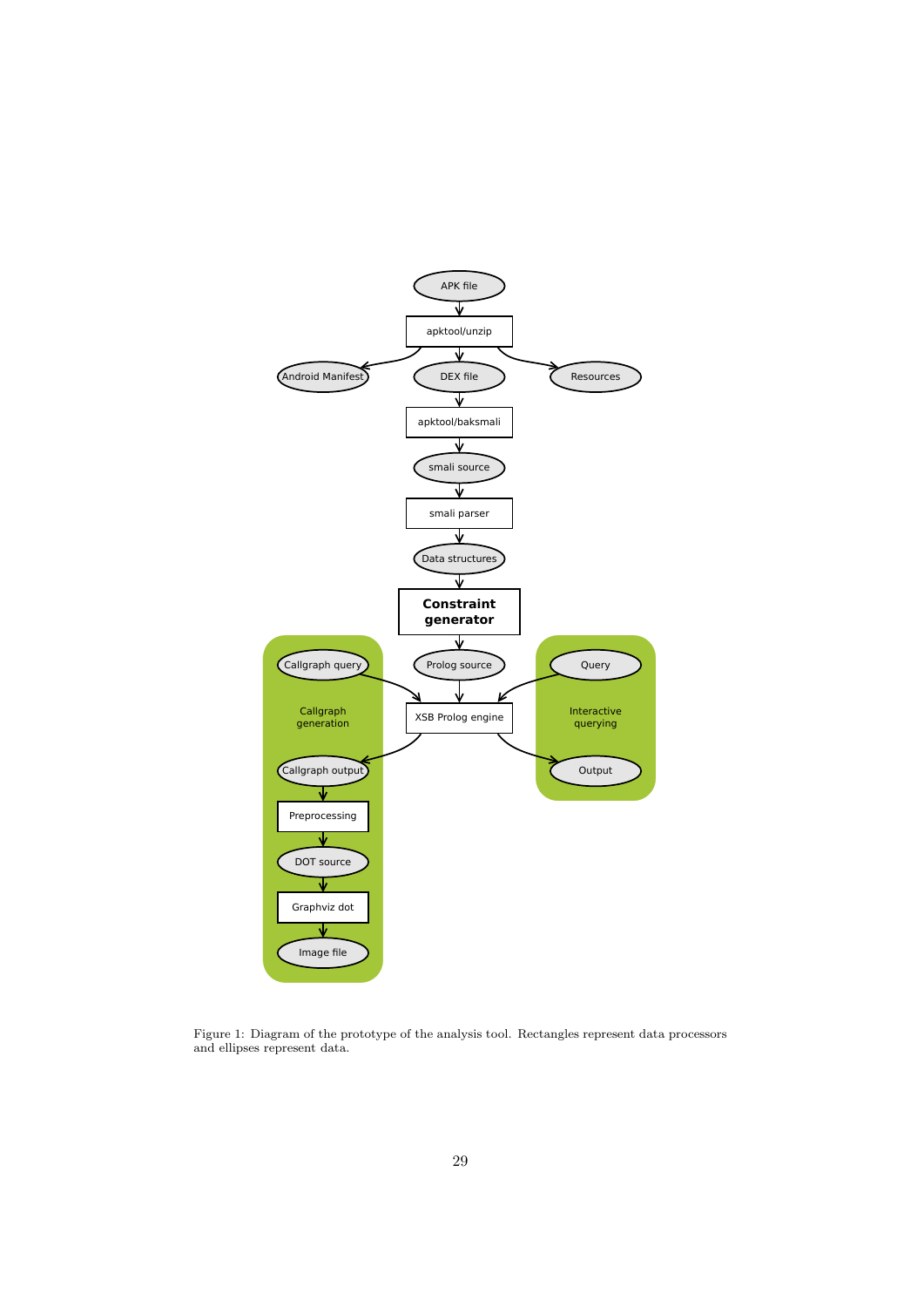$$
(\hat{S}, \hat{H}, \hat{R}, \hat{E}) \models (m, pc) : \text{const } v \ c
$$
  
iff 
$$
\beta(c) \sqsubseteq \hat{R}(m, pc + 1)(v)
$$
  

$$
\hat{R}(m, pc) \sqsubseteq_{\{v\}} \hat{R}(m, pc + 1)
$$

For a const instruction located at PC 48 in method m1 in some app, these two Prolog clauses will be generated:

```
1 % 48: const v5, 0x1
2 \text{ hatR(m1, 49, 5, 0x1)}.
3 hatR(m1, 49, V, Y) :-
4 hatR(m1, 48, V, Y),
V = 5.
```
As can be seen, this conversion and instantiation is fairly straightforward.

An example of a slightly more advanced instruction is iput which sets an instance field to a given value on a given object, provided the object's class matches the one that is part of the (fully qualified) field name. Its flow logic judgement is:

```
(\hat{S}, \hat{H}, \hat{R}, \hat{E}) \models (m, pc): iput v_1 v_2 fld
        iff ∀(ObjRef (cl, m', pc') ) \in \hat{R}(m, pc)(v_2):
                   cl \preceq \text{fd.class} \Rightarrow\hat{R}(m,pc)(v_1) \sqsubseteq \hat{H}(\mathsf{ObjRef}\;(cl,m',pc'))(fd)\hat{R}(m, pc) \sqsubseteq \hat{R}(m, pc + 1)
```
As an instantiation of the Prolog code for iput, we show one from the method Lru/watabou/moon3d/MoonView;-><init>(Landroid/content/Context;)V which we here abbrivate to m2:

```
1 % 3: iput v1, p0, Lru/watabou/moon3d/MoonView;->targetSunAngle:F
2 hatH((CL, CLAddrMID, CLAddrPC), 'targetSunAngle', Y) :-
3 hatR(m2, 3, 2, (CL, CLAddrMID, CLAddrPC)),
4 subclass(CL, 'Lru/watabou/moon3d/MoonView;'),
5 hatR(m2, 3, 1, Y).
6 hatR(m2, 4, V, Y) :-
7 hatR(m2, 3, V, Y).
```
The references from register  $p0^{22}$  at the current program counter are extracted. The subclass condition check is implicit: if the subclass/2 goal fails, the hatH/3 relation does not hold for those particular arguments and another reference from register p0 can be tried. If it succeeds, the variable Y is bound to each value from the source register in turn. Also, all registers are transferred to the next program point.

# 6.2. Modelling Java and Android

This section discusses features and program components that are not implemented in the apps and must therefore be modelled separately.

<sup>22</sup>Registers numbered by parameter, such as p0, are aliases for other registers. In this method p0 corresponds to v2 (because numLocals is 2). We perform this translation prior to generating the Prolog code.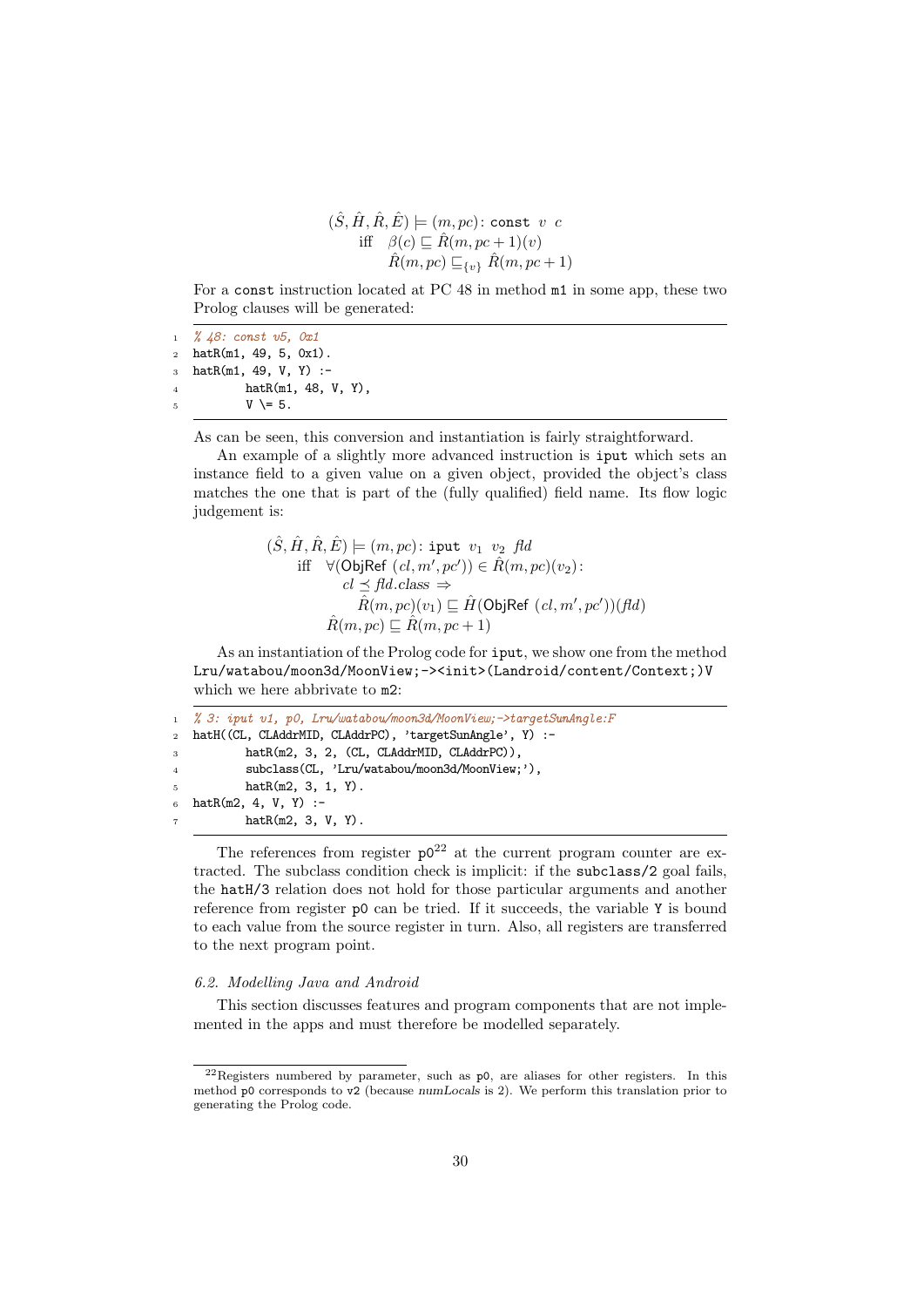#### 6.2.1. API Methods

Methods that are called but not implemented in an app may be from Java standard classes, Android APIs, and from other apps signed by the same developer key. They can also come from classes loaded at runtime but apps that do this are not amenable to static analysis before installation in the first place as discussed in Section 2.

Without handling external methods in some way, it is not possible to resolve the implemented methods. The potential effects of a single method are farreaching. Using reflection, any method, including private ones, can be called, and anything reachable on the heap from the references given to the unknown method can be changed, again including private and final fields. It is even possible that debugging or diagnostics APIs allow programmatic access to the full heap.

In a specialised analysis it would be useful to be able to trust Java and Android API methods not to do anything malicious, for example by just setting their return values to top, but due to the possibilities of affecting the heap, every API method would require some inspection to determine its effects on the heap. APIs can also be handled as we have done with parts of the reflection API by modelling the methods with individual flow judgements. Alternatively they could be compiled to Dalvik bytecode and analysed along with the app. This last approach might impact the running time of the analysis by increasing the effective size of the app considerably and would only work for the parts of the Java standard classes that are implemented in Java.

### 6.2.2. Java Features

One Java feature we needed to represent is the java/lang/Class instances that represent primitive types. They are stored as static fields named TYPE on the corresponding box classes, so an sget instruction is produced by the Dalvik compiler instead of const-class. For example, the java/lang/Class instance representing the int type is stored as Integer.TYPE. We model this with two Prolog facts like the following for each of the eight primitive Java types plus void:

1 hatS('Ljava/lang/Integer;', 'TYPE:Ljava/lang/Class;', ('Ljava/lang/Class;', java, 1)). <sup>2</sup> hatH(('Ljava/lang/Class;', java, 1), 'name', 'int').

Here, (java, 1) is introduced as the creation point of the  $java/lang/Class$ instance. The program counter values from 1 to 9 are used for the 9 objects.

#### 6.2.3. Reflection

In order to make analysis of apps with reflection tractable, we rely on the assumptions about the use of reflection made in Section 5.3. Briefly, they are: all classes used through reflection are known statically, the program only uses the standard class loader, and strings used to obtain object representations of methods or classes can be determined statically.

Essentially these assumptions ensure that all uses of reflection can be resolved statically. Apps that break the first and the last assumption can not easily be analysed, if at all. Apps that use a non-standard class loader may still be analysed, depending on the specifics of the class loader used. Intuitively, if the used class loader implements a restricted subset of the standard class loader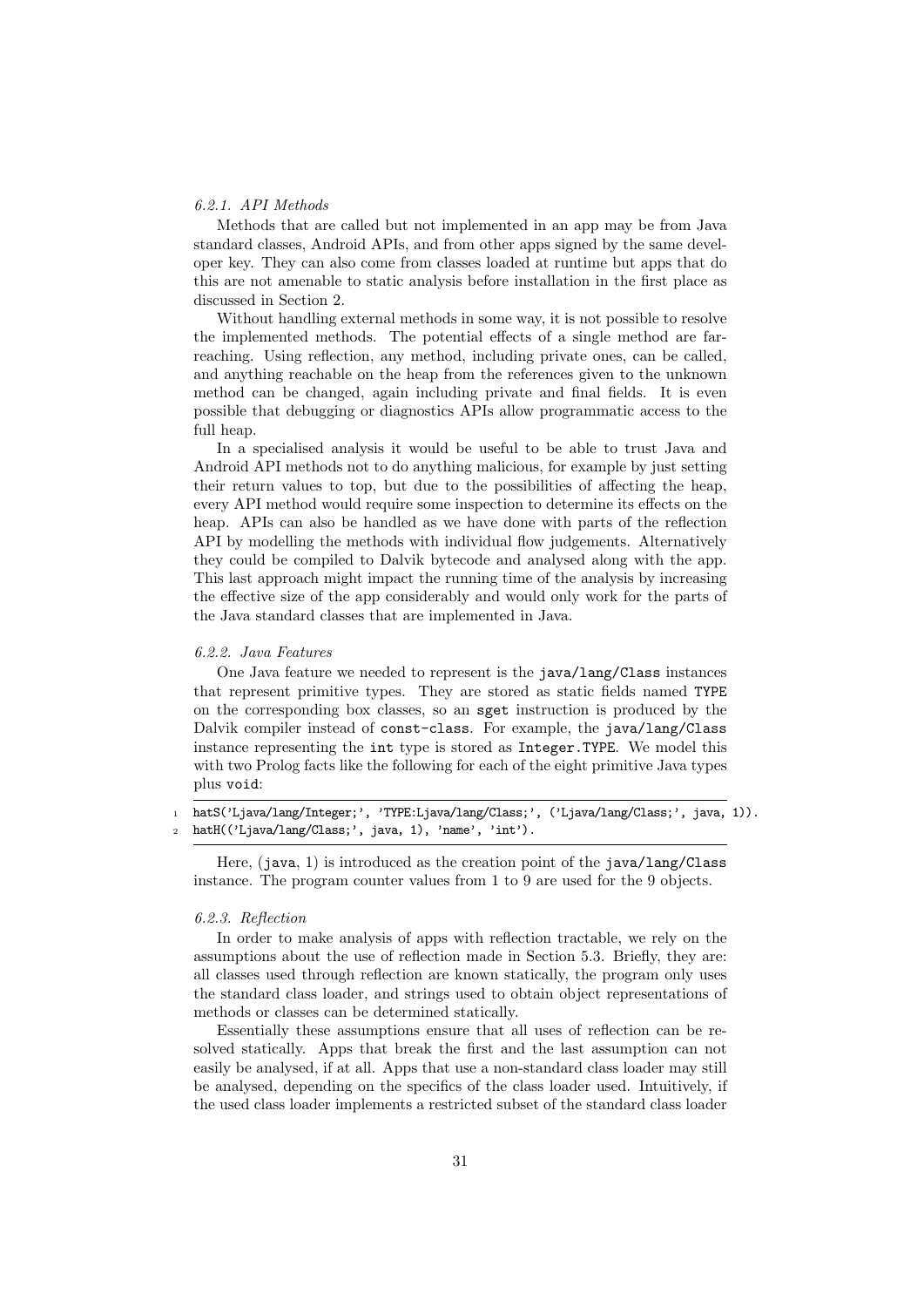it can be handled by the current implementation. For other class loaders, that do not work like the standard class loader, a formalisation and/or representation of that class loader is needed to enable analysis with our prototype.

#### 6.2.4. Entry Points

Android apps are simply collections of classes with methods that can be called by the Android system. As an immediate consequence, apps do not have a single uniquely determined entry point. Furthermore, parameters can be passed to the entry points, both from the libraries and the Android system but also from within the app itself. In order for an analysis to soundly capture all of this information, not only the app but the entire system would have to be formalised and analysed. Although an interesting challenge, such comprehensive modelling is out of scope for our analysis and prototype. Instead we opt for an approximate solution in which we simulate calls to potential event handler methods.

We have identified 1,695 event handler methods in the Android API such as onCreate() for activities, onLocationChanged() for location services, or onPictureTaken(). Some are declared on interfaces, others on classes. We generate Prolog facts to simulate calls to the methods on all classes in the app that implement one of the relevant API interfaces and on all subclasses of the relevant API classes. We also call the constructors on subclasses of the four main app components that are instantiated by Android: activities, services, broadcast receivers, and content providers. The remaining many minor app components are listeners that are instantiated by the app itself before they are registered such that Android can call them.

All of these entry point methods are instance methods and as a simple overapproximation, we invoke the methods on all object references of the class, the method is implemented in, using the Prolog anonymous variable to ignore the creation point. The arguments passed to the entry point methods are  $\top_{\widehat{\text{Prim}}}$  for primitive arguments. For arguments of reference type, objects with the artificial creation point (android, 0) are passed to show that the exact creation point of the argument is unknown and could be in the Android system itself.

Class constructors (see Section 3.1) also form entry points but they do not need to be called explicitly as they do not depend on arguments. All instructions generate constraints whether the method they reside in is called or not.

# 7. Evaluating the Prototype

Here we perform an experiment to examine the practical aspects of our formal analysis as implemented in the prototype. Therefore we only take the formalised features into account, hence APIs and libraries are not accounted for. Reflection is handled in the limited ways described in Section 5. While the exception analysis has been formalised it is excluded here as well. Yet, while unsound, our prototype has a stronger theoretical foundation than any tool we have studied so far.

We have tested the prototype with many forms of interactive querying and with call graph extraction on several apps from our data set, and in practice memory usage is a bigger issue than running time. As an evaluation of the performance of the prototype we show in Figure 2 memory usage during call graph extraction, i.e., the computation of the domain MethodCall = Method  $\rightarrow$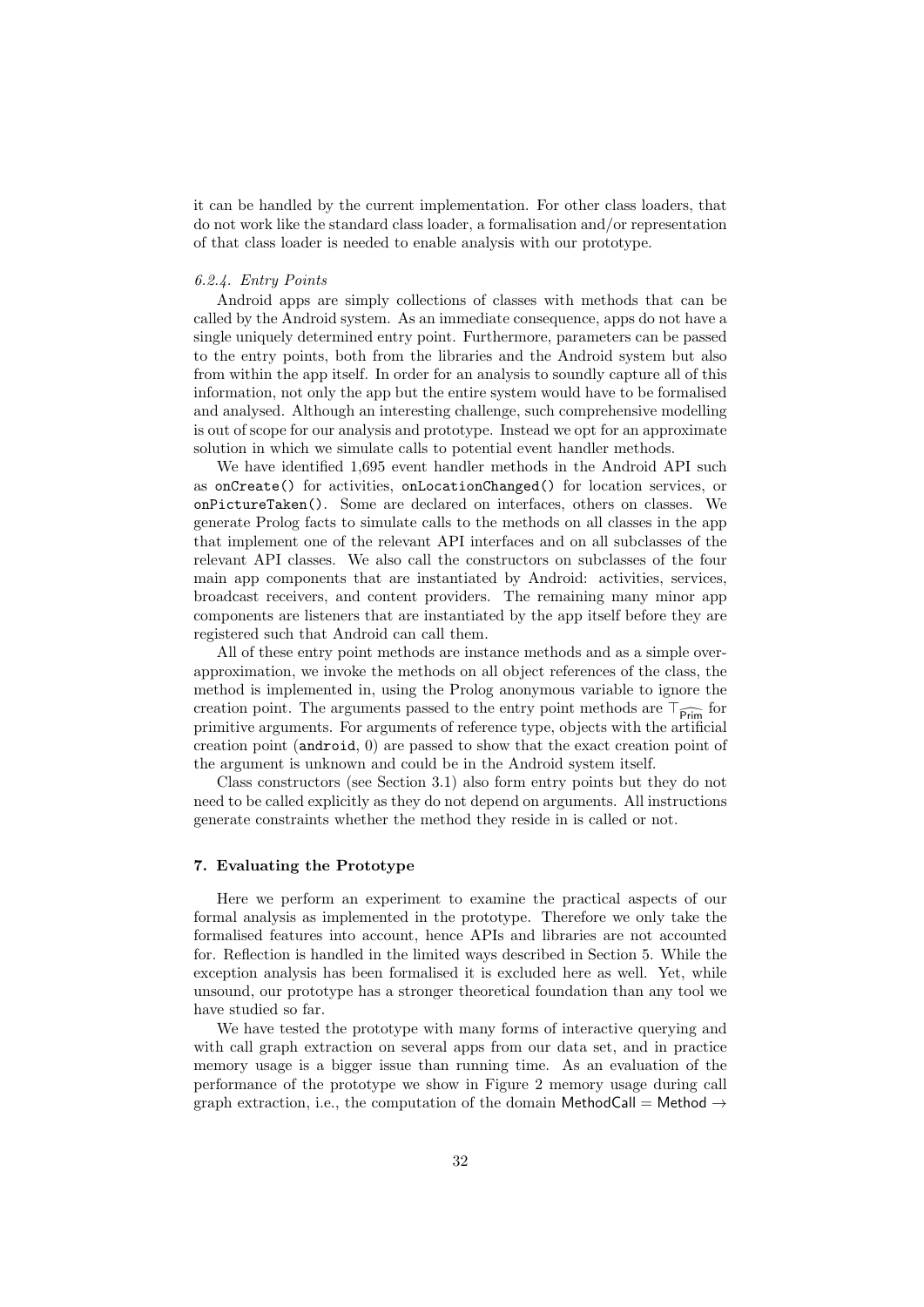$P(Method)$ . Here, the formalised analysis ( $\widehat{CFA}$  as defined in Section 4.1, sans the exception component) is used to find the object references that govern dynamic dispatch as well as values that affect reflective calls.

The app size used in Figure 2 is measured in the number of methods, and the evaluation is based on apps with up to 2000 methods in the three market categories News and Magazines, Photography, and Productivity.

A memory ceiling of 5 GiB was set and experiments that hit the ceiling and were aborted are indicated. The data shows the expansion by doubling of the evaluation stacks in the XSB Prolog engine with groupings of values around 1, 2, and 4 GiB. The values lying between these groups result from the two main stacks being expanded independently. Analysis of approximately half of the apps with more than 1000 methods exceeds the memory limit.

The CPU time of the experiments that completed within the memory limit ranged from 0.05 to 1227 s with 89% of the runs being below 200 s on an Intel Core i7 processor. The time used for extraction and disassembly of the bytecode from the APK file is negligible and not included. The conversion from smali source to Prolog is included and typically takes less than 10 s for the largest apps in this experiment. Most of the running time is spent compiling the generated Prolog source and evaluating the call graph query, with time distributed almost equally between these two tasks. Consequently, subsequent queries will be answered much faster than the first one for an app.

Turning the above experiment into an estimate of the percentage of realworld apps the prototype can handle, Figure 3 shows the distribution of app sizes in our data set. Apps with 1000 methods or less comprise 42% of the data set, indicating that the prototype in its current state can analyse this part of the apps with 5 GiB of memory at its disposal. Figure 2 reveals an exponential tendency, suggesting both that almost the same number of apps can be handled with only 2.5 GiB memory, for example, but also that exceptionally large apps with 20000–50000 methods will use disproportionate amounts of memory. Indeed our tests reveal that some apps require too much memory to analyse, even on a server with 68 GB memory available to us.

Since we have implemented and improved the analysis simultaneously, readability and debuggability of the Prolog code has been important to us. The prototype is strictly proof-of-concept but we expect that it would be possible to improve the efficiency of the analysis considerably.

The large majority of clauses are concerned with copying register values for every step of a method. An optimisation would concern copying values directly to the program points where they are read, thus bringing down the number of clauses significantly. Many Dalvik instructions produce runtime exceptions and their clauses often make up one third of the generated Prolog program. This is another opportunity for more efficient handling. In the above experiments runtime exceptions were not considered.

Currently the solver runs only a single thread so with respect to running time there are big gains to be had by parallelising the computation appropriately, as has been done for the analysis of timed automata in [6, 16]. In [21] it is shown how the framework can be extended to general program analysis, such as the analysis specified in this paper. The parallel implementation of the framework is shown to scale almost linearly, up to a factor of 40 on a 48-core machine [6].

Another implementation approach, similar in spirit to our current approach,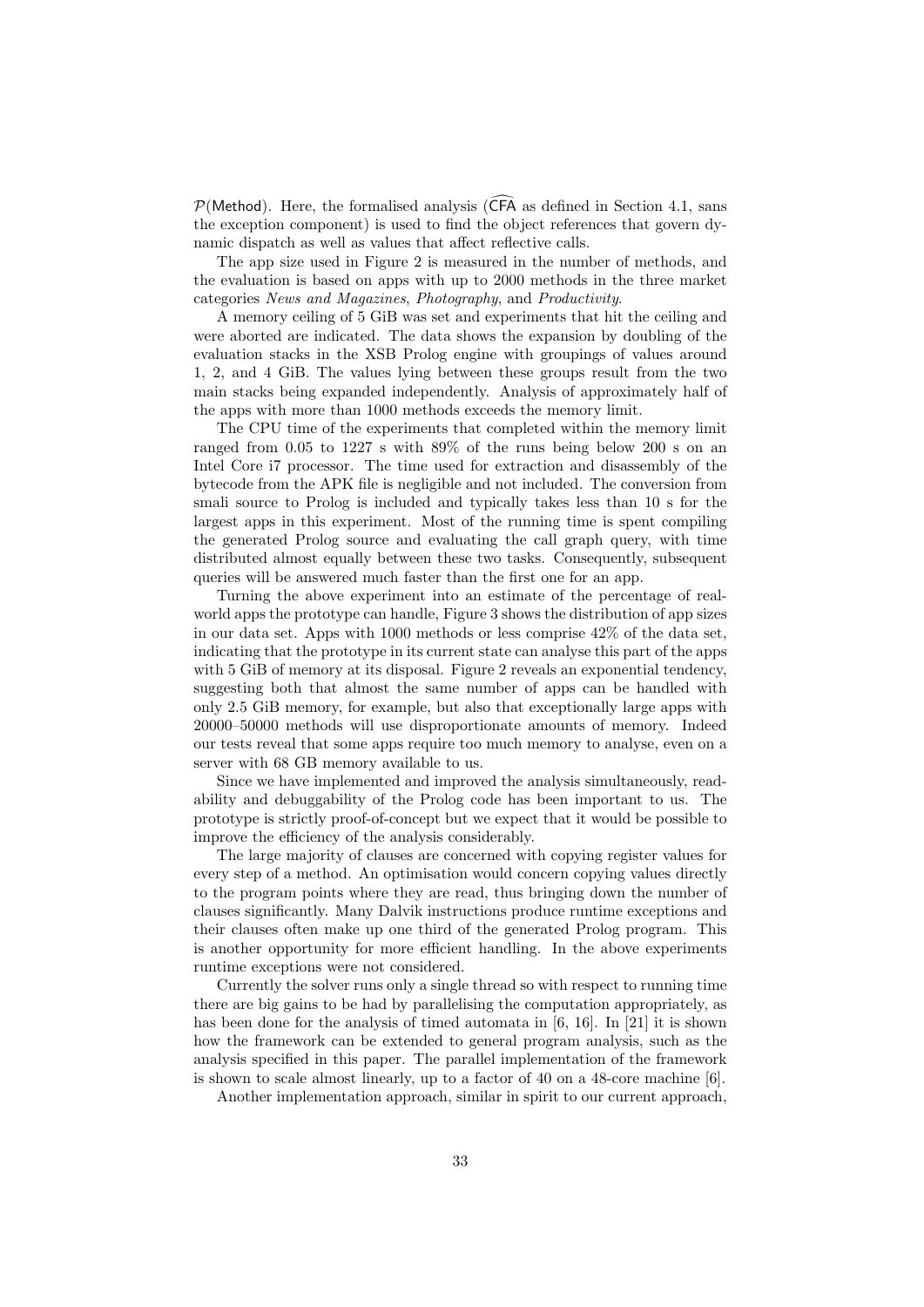

Figure 2: Memory usage evaluation. Crosses represent experiments running out of memory.



Figure 3: Histogram of number of methods per app. The last bin contains all apps with more than 10000 methods.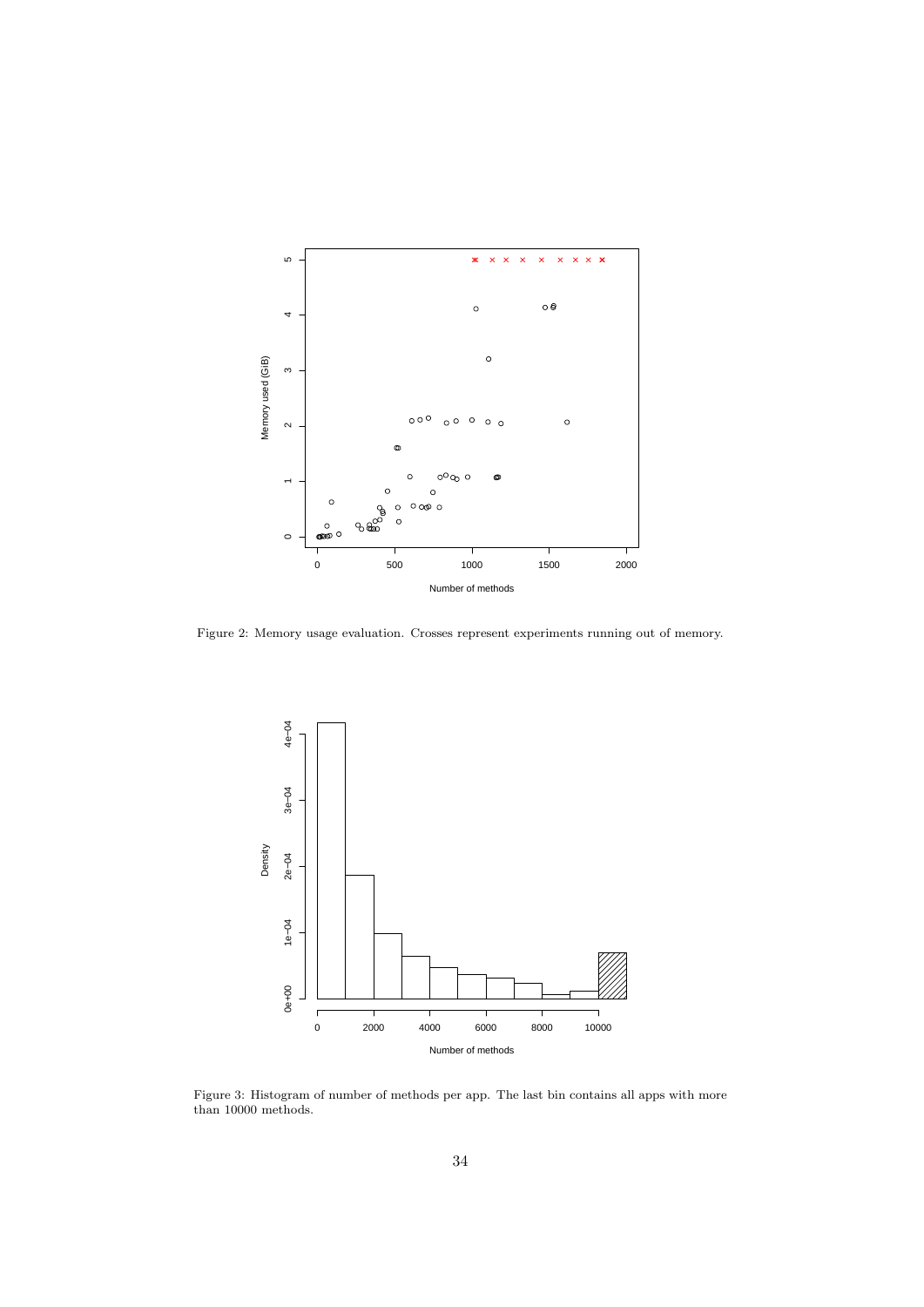would be to use a Datalog solver. Prolog allowed us to rapidly design and implement a proof-of-concept prototype to validate the analysis as well as the implementation strategy of generating constraints. Using Datalog is a suitable avenue for future work.

#### 8. Looking for Malware

As an example of an approach to malware detection, we have examined apps that send text messages to see which phone numbers are used as destinations. In many cases, it was not possible to learn the numbers because they come from API methods that we do not yet support. The typical pattern for legitimate apps that send text messages is to retrieve numbers from the database with the user's contact list. This requires a large number of API calls, some to connect to the database, some to read the content, and some to store and retrieve the results from Java collections. However, to test tracking values across collection APIs, we created special cases of the invoke-virtual instruction for calls to methods on the java/util/ArrayList standard class (including  $add()$ ,  $get()$ , and  $toArray()$ , as well as special cases of invoke-direct for two of its constructors. Similar to regular Java arrays, we treated ArrayLists as unordered collections. Combined with tracking of the return value of the android/database/Cursor;->getString() method which is used, among other things, to retrieve phone numbers of contacts, we were able to verify for an app that only contact phone numbers were used as the destination argument of the android/telephony/SmsManager;->sendTextMessage() method.

A typical pattern for malware is to send messages to hardcoded numbers. We found an app in our data set for which the analysis determined that the string "1277" is the only possible value given as the destination for text messages. The number is a Danish premium number but the description of the app on Google Play did state that the app sends a premium message for each look-up, so the app cannot be classified as malicious even though it seems to make money on inattentive users.

Some apps that use hardcoded numbers (whether malicious or not) are specialised and store different numbers for different countries in XML files. These require a considerable number of API calls to parse and extract, so in general finding this type of malware requires implementing more API methods. We also note that the above result in which only phone numbers of contacts are used is not enough, on its own, to classify an app as benign. A malicious app could for example covertly create new contact entries with expensive numbers beforehand. However, some malware authors are looking for financial gain from a minimal coding effort. In the next section we present such a case.

# 8.1. The FakePlayer Trojan

We also analysed a known malicious app posing as a movie player [3], named Android/FakePlayer.A and AndroidOS.FakePlayer by anti-virus vendors. It is a very small app with 15 methods in nine classes. Five of the classes are standard Android "R" resource classes with a constructor each. Running the analysis takes 0.3 s and less than 10 MB of memory. It identifies 45 method calls comprising 27 unresolved API calls, six calls to the java/lang/Object constructor API method, six calls within the app, hereof four unique, and,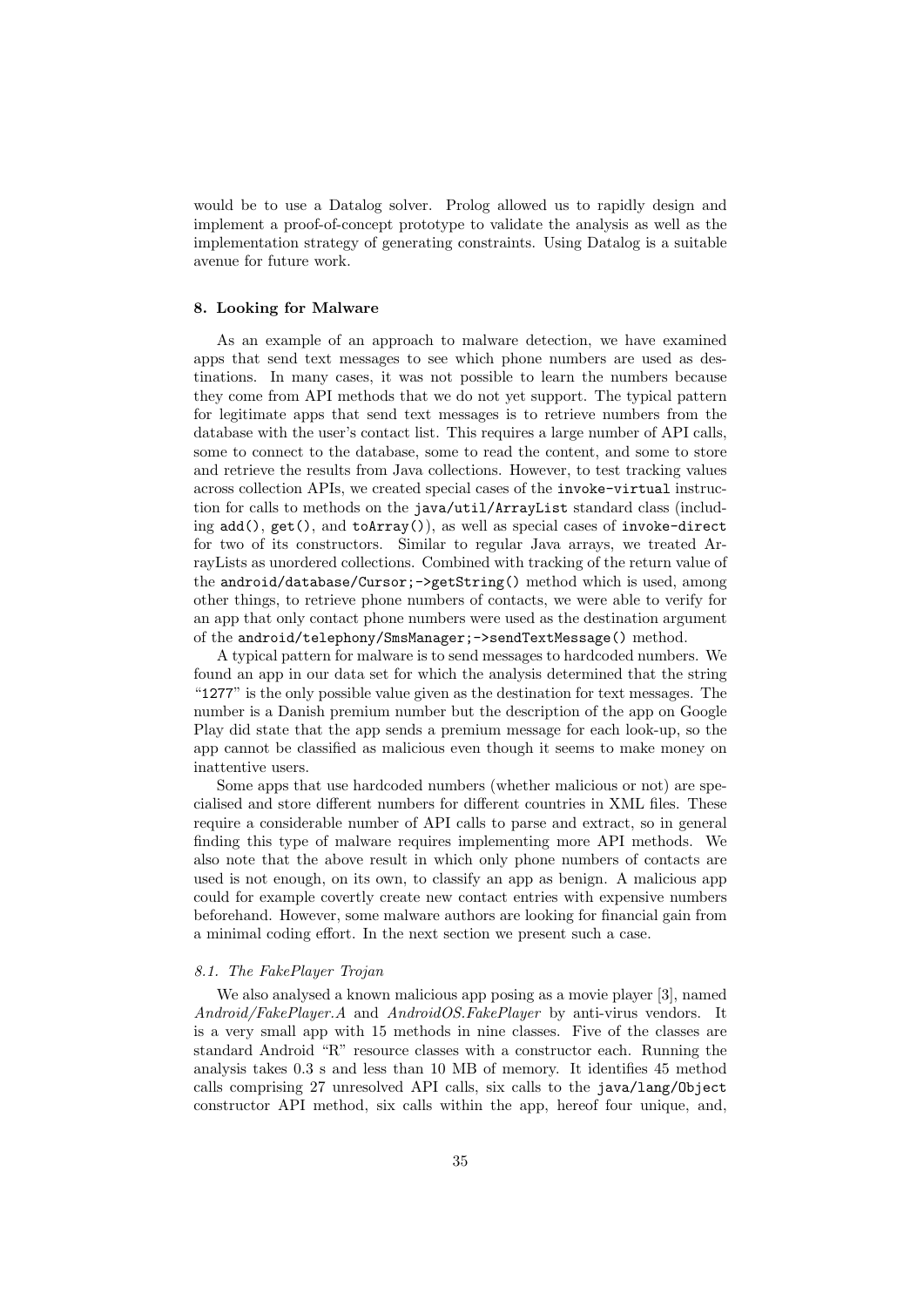

Figure 4: A small part of the FakePlayer callgraph.

finally, six calls to the sendTextMessage() API method, hereof two unique. Figure 4 shows a portion of the call graph. The unresolved part includes calls to the Android android/widget/TextView API to display a message prompting the user to wait for access to the video library. There is also a number of calls to the android/database API that by manual inspection appear pointless. No API to actually play videos to the user are accessed.

Independently of the unresolved calls our analysis shows the hardcoded phone numbers by querying the destination argument of sendTextMessage():

invoke('Landroid/telephony/SmsManager;->sendTextMessage(Ljava/lang/String; Ljava/lang/String;Ljava/lang/String;Landroid/app/PendingIntent; Landroid/app/PendingIntent;)V', 1, ('Ljava/lang/String;', M, PC)), hatH(('Ljava/lang/String;', M, PC), 'value', Y).

This query yields the Russian phone numbers 3353 and 3354 for which each text message may cost around  $\epsilon$ 4–8<sup>23</sup>.

# 9. Conclusion

In this paper we have discussed the results from studying 1,700 popular Android apps available from the Google Play app market. The apps were studied to determine which instructions and language features are most commonly used in "real-life" Android apps. In addition to guiding the design of the semantics and the control flow analysis, we believe that our study is of independent interest. The insights gained into the design and implementation of Android apps

 $\overline{^{23}$ See http://sms-price.ru/number/3353/ and http://sms-price.ru/number/3354/. Last accessed 5 June 2012.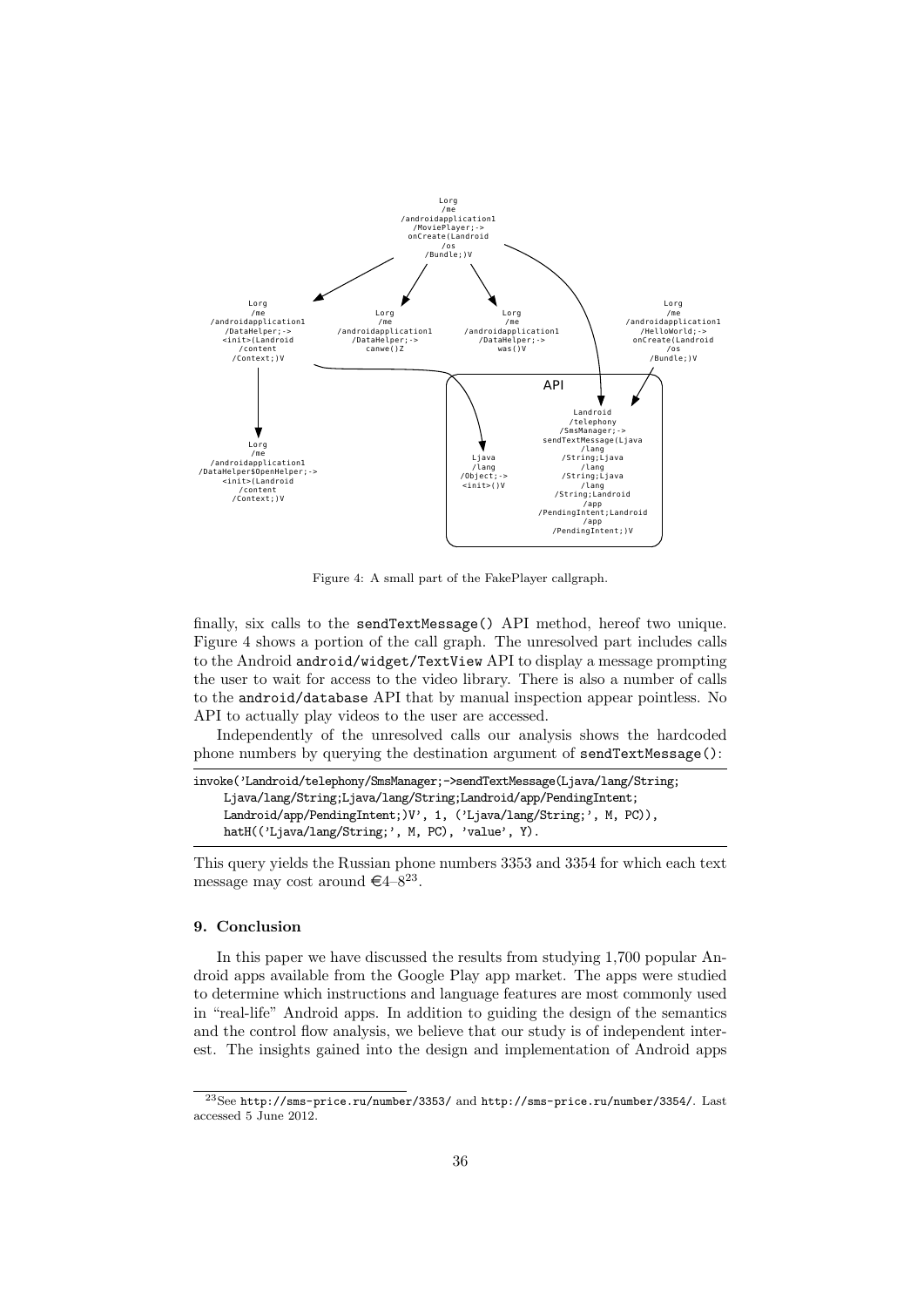are very useful, necessary even, for developing new analyses, designing heuristics to cover advanced language system features, and for prioritising which among the many language features, libraries, and components in an Android system to focus on in future work.

The main insights revealed by our study was: (1) that almost all instructions in the Dalvik instruction set are used in most apps; (2) use of advanced language/system features, e.g., reflection, dynamic class loading etc. is widespread.

Based on the app study, we have developed a formal operational semantics for the core Dalvik bytecode language, incorporating all major core language features, including dynamic dispatch, exceptions, and reflection. Concurrency is the most notable omission and is the topic of future work. Of the non-core language features that have not been included in the formalisation, libraries are the most important. Without a good model of libraries and their APIs, it is almost impossible to perform analysis of real-life apps. The formal semantics is, of course, a prerequisite for formally developing a sound program analysis and the basis for a proof of correctness. However, a formal semantics is also useful as succinct yet detailed and unambiguous documentation of a language and, in particular, of advanced and subtle language features. In our semantics, this is especially evident in the rules dealing with reflection. We believe that our semantics can serve as a useful tread stone for the Dalvik community, both for developing and discussing (new) language features, but also for better tool support able to handle also corner cases.

In this paper, the formal semantics was used for designing and formally specifying, in a very direct way, a sound control flow analysis. As was the case for the semantics, we believe that the formal specification of a fundamental analysis, such as the control flow analysis, is useful for a wider community for understanding the issues involved in analysing Dalvik bytecode. In addition, many advanced analyses, e.g., secure information flow analysis, use control flow analysis as a building block. Providing this building block, backed by a formal semantics, significantly simplifies the development of new, advanced analyses. During the development of the flow logic specification, the main difficulties turned out to be, again, the reflection features as well as subtle interactions between apps and the Android system.

Finally, a prototype implementation of the analysis was developed by systematically, and almost mechanically, turning the flow logic specification for a program under analysis into a corresponding Prolog program. By executing and querying the Prolog program the analysis result can be established. The prototype was mainly developed as a testbed for variations of and extensions to the control flow analysis. Furthermore, even though high performance was not a goal of the prototype, working with the prototype helped identify particularly costly parts of the analysis, e.g., that taking all the built-in exceptions into account in the exception analysis is prohibitively expensive.

Future work. The work described in this paper leaves many avenues open for future work. However, we have identified the following four areas as most promising: (1) extending the semantics and analysis to handle concurrency; (2) extending the analysis of reflection, e.g., by adding string analysis; (3) formal modelling/specification of the Android system and libraries, e.g., by making formal (abstract) models/specifications for the APIs and use these for analysis; and (4) development of a more comprehensive and efficient implementation, e.g.,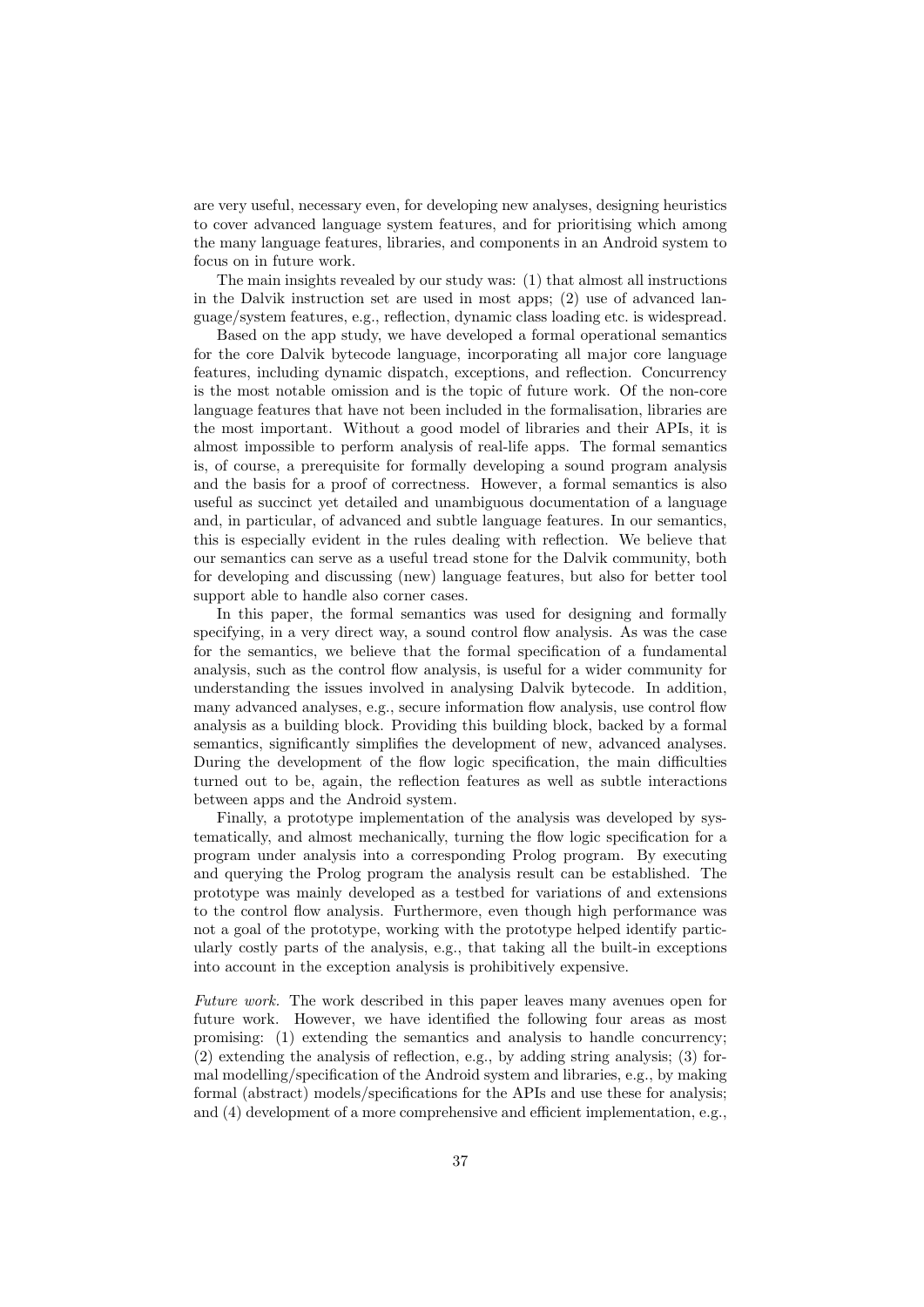using Datalog.

Acknowledgements. We would like to thank the anonymous reviewers for catching subtle (and not so subtle) errors and for providing detailed and constructive feedback.

# References

- [1] Bytecode for the Dalvik VM. Available from the Android Project website: http://source.android.com/tech/dalvik/dalvik-bytecode. html, last accessed 14 December 2011
- [2] Bertelsen, P.: Semantics of Java byte code. Student project report, Technical University of Denmark (1997)
- [3] Blasco, J.: Analysis of Trojan-SMS.AndroidOS.FakePlayer.a. Alienvault Labs website: http://labs.alienvault.com/labs/index.php/ 2010/analysis-of-trojan-sms-androidos-fakeplayer-a/ (Aug 2010), last accessed 20 November 2011
- [4] Chin, E., Felt, A., Greenwood, K., Wagner, D.: Analyzing inter-application communication in Android. In: Proceedings of the Annual International Conference on Mobile Systems, Applications, and Services (2011)
- [5] Christensen, A.S., Møller, A., Schwartzbach, M.I.: Precise analysis of string expressions. In: Proceedings 10th International Static Analysis Symposium (SAS). LNCS, vol. 2694, pp. 1–18. Springer-Verlag (June 2003), available from http://www.brics.dk/JSA/
- [6] Dalsgaard, A.E., Laarman, A., Larsen, K.G., Olesen, M.C., Pol, J.v.d.: Multi-core reachability for timed automata. In: Proceedings of Formal Modeling and Analysis of Timed Systems (FORMATS 2012). Lecture Notes in Computer Science, vol. 7595, pp. 91–106. Springer (2012)
- [7] Enck, W., Octeau, D., McDaniel, P., Chaudhuri, S.: A study of Android application security. In: Proceedings of the 20th USENIX Security Symposium (SEC'11). pp. 315–330. USENIX Association, San Francisco, CA, USA (Aug 2011)
- [8] Felt, A.P., Chin, E., Hanna, S., Song, D., Wagner, D.: Android permissions demystified. In: Proceedings of the 18th ACM conference on Computer and Communications Security (CCS 2011). pp. 627–638 (2011)
- [9] Freund, S.N., Mitchell, J.C.: A type system for object initialization in the Java bytecode language. In: Proceedings of the ACM Conference on Object-Oriented Programming, Systems, Languages, and Applications (OOPSLA'98). pp. 310–328. ACM Press, Vancouver, British Columbia, Canada (1998)
- [10] Freund, S.N., Mitchell, J.C.: A formal framework for the Java bytecode language and verifier. In: Proceedings of the ACM Conference on Object-Oriented Programming, Systems, Languages, and Applications (OOP-SLA'99). pp. 147–166. ACM Press, Denver, CO, USA (Nov 1999)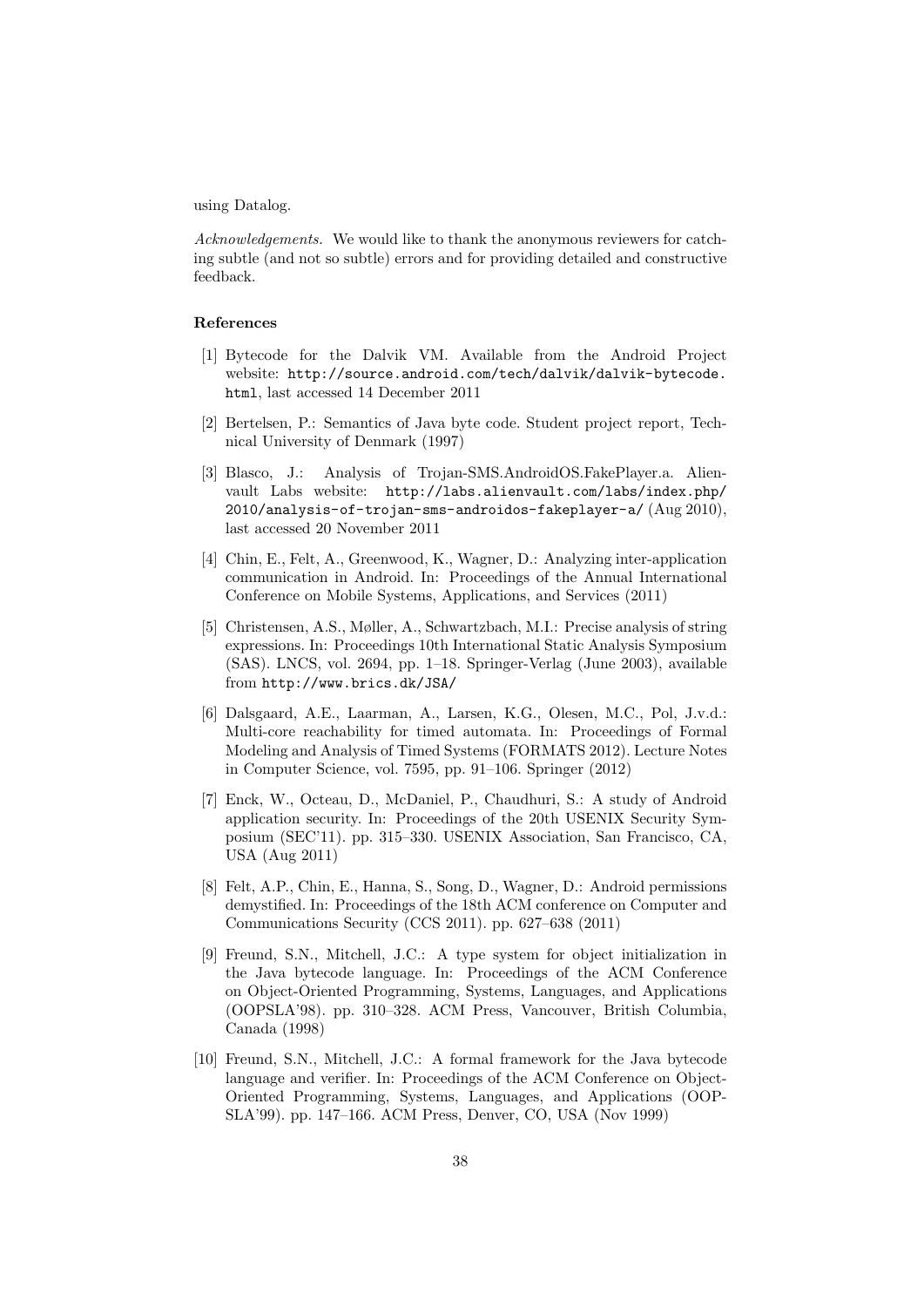- [11] Hansen, R.R.: Flow Logic for Language-Based Safety and Security. Ph.D. thesis, Technical University of Denmark (2005)
- [12] Jeon, J., Micinski, K.K., Foster, J.S.: SymDroid: Symbolic execution for Dalvik bytecode (Jul 2012), http://www.cs.umd.edu/~jfoster/papers/ symdroid.pdf
- [13] Karlsen, H.S., Wognsen, E.R.: Static Analysis of Dalvik Bytecode and Reflection in Android. Master's thesis, Aalborg University (Jun 2012), available from http://projekter.aau.dk/projekter/en/studentthesis/ static-analysis-of-dalvik-bytecode-and-reflection-inandroid%284dd9e717-c5d2-4603-a2d7-0f043fe9ea1f%29.html
- [14] Karlsen, H.S., Wognsen, E.R., Olesen, M.C., Hansen, R.R.: Study, formalisation, and analysis of Dalvik bytecode. In: Informal proceedings of The Seventh Workshop on Bytecode Semantics, Verification, Analysis and Transformation (BYTECODE 2012) (2012), informal proceedings
- [15] Kieżun, A., Ganesh, V., Guo, P.J., Hooimeijer, P., Ernst, M.D.: HAMPI: A solver for string constraints. In: Proceedings of the 2009 International Symposium on Software Testing and Analysis (ISSTA 2009). Chicago, IL, USA (Jul 2009)
- [16] Laarman, A., Olesen, M.C., Dalsgaard, A., Larsen, K.G., van de Pol, J.: Multi-core emptiness checking of timed Buchi automata using inclusion abstraction. In: Proceedings of the 25th International Conference on Computer Aided Verification (CAV 2013). pp. 968–983. Lecture Notes in Computer Science, Springer, Saint Petersburg, Russia (2013)
- [17] Livshits, B., Whaley, J., Lam, M.S.: Reflection analysis for Java. Tech. rep., Stanford University (Oct 2005)
- [18] Luo, T., Hao, H., Du, W., Wang, Y., Yin, H.: Attacks on WebView in the Android system. In: Proceedings of the 27th Annual Computer Security Applications Conference (ACSAC 2011). pp. 343–352 (2011)
- [19] Manson, J., Goetz, B.: JSR 133 (Java memory model) FAQ. Webpage available at http://www.cs.umd.edu/~pugh/java/memoryModel/ jsr-133-faq.html (Feb 2004)
- [20] Nielson, F., Nielson, H.R., Hankin, C.: Principles of Program Analysis. Springer Verlag (1999)
- [21] Olesen, M.C.: Program Analysis as Model Checking. Ph.D. thesis, Aalborg University (2013), to appear
- [22] Oracle Corporation: Java Platform, Standard Edition 6: API Specification, available from http://docs.oracle.com/javase/6/docs/api/ overview-summary.html. Last accessed 23 May 2012
- [23] Oracle Corporation: JSR 133: Java Memory Model and Thread Specification Revision, available from http://jcp.org/en/jsr/detail?id=133, last accessed 29 May 2012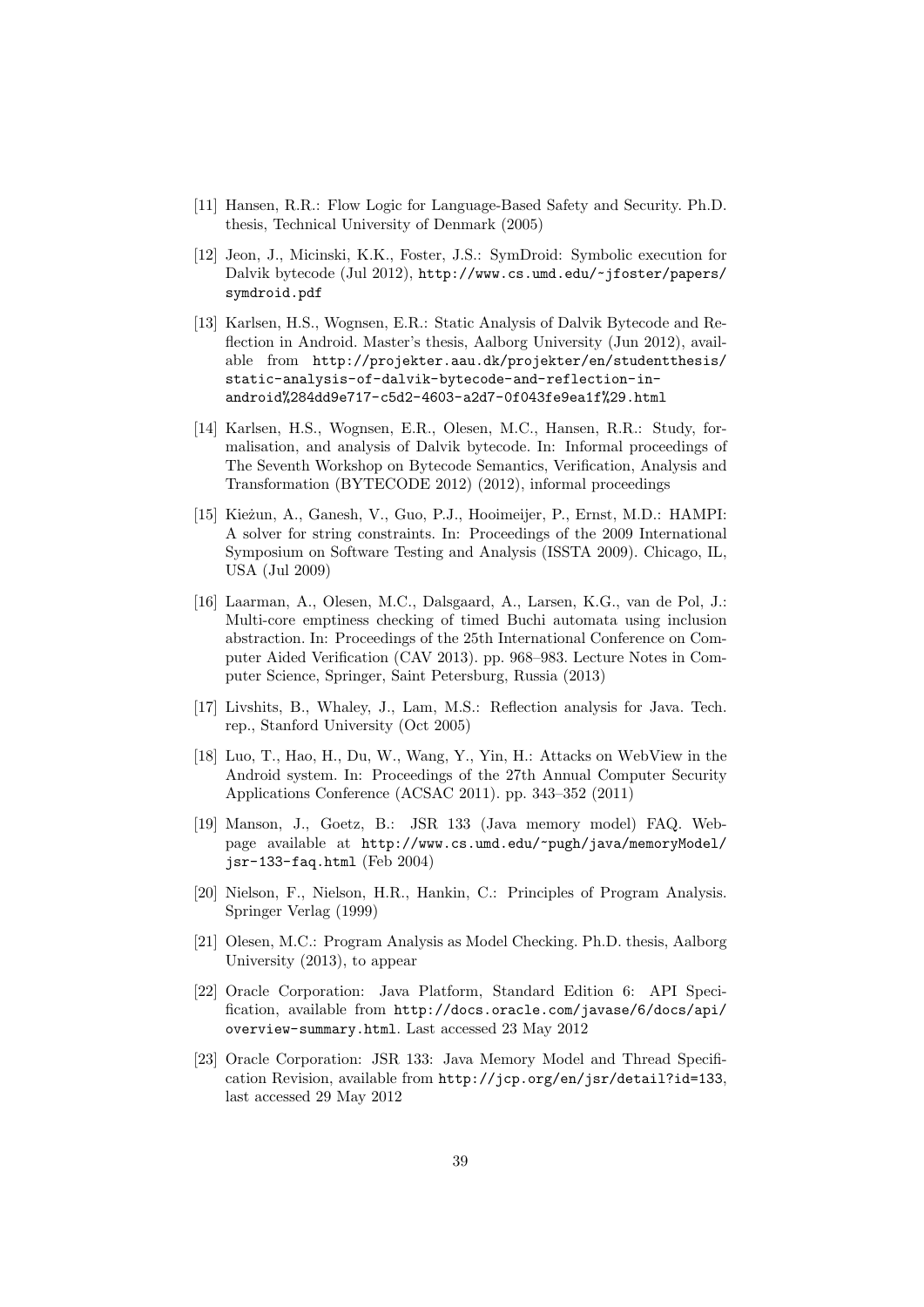- [24] Payet, É., Spoto, F.: Static analysis of Android programs. Information and Software Technology 54(11), 1192–1201 (2012)
- [25] Plotkin, G.D.: A structural approach to operational semantics. DAIMI FN-19, Computer Science Department (DAIMI), Aarhus University (Sep 1981)
- [26] Saxena, P., Akhawe, D., Hanna, S., Mao, F., McCamant, S., Song, D.: A symbolic execution framework for JavaScript. In: Proceedings of the 31st IEEE Symposium on Security and Privacy (S&P 2010). pp. 513–528 (May 2010)
- [27] Siveroni, I.: Operational semantics of the Java Card virtual machine. Journal of Logic and Algebraic Programming 58(1–2), 3–25 (Jan/Mar 2004)
- [28] Spoto, F.: Julia: A generic static analyser for the Java bytecode. In: Proceedings of the 7th Workshop on Formal Techniques for Java-like Programs (FTfJP'2005) (2005)
- [29] Spoto, F., Jensen, T.P.: Class analyses as abstract interpretations of trace semantics. ACM Trans. Program. Lang. Syst. 25(5), 578–630 (2003)
- [30] Vallée-Rai, R., Hendren, L., Sundaresan, V., Lam, P., Gagnon, E., Co, P.: Soot — a Java optimization framework. In: Proceedings of the Conference of the Centre for Advanced Studies on Collaborative Research (CASCON 1999). pp. 125–135 (1999)
- [31] Vitek, J., Horspool, R.N., Uhl, J.S.: Compile-time analysis of objectoriented programs. In: Proceedings International Conference on Compiler Construction (CC'92). Lecture Notes in Computer Science, vol. 641. Springer Verlag (1992)

| New instruction  | Opcode  | Corresponding original instructions                 |
|------------------|---------|-----------------------------------------------------|
| nop              | 00      | nop                                                 |
| move             | 01.09   | move, move/from16, move/16, move-wide,              |
| move-result      | 0a.0c   | move-result, move-result-wide, move-result-object   |
| move-exception   | 0d      | move-exception                                      |
| return-void      | 0e.     | return-void                                         |
| return           | 0f. .11 | return, return-wide, return-object                  |
| const            | 12.019  | $const/4$ , $const/16$ , $const$ , $const/high16$ , |
| const-string     | 1a. .1b | const-string, const-string/jumbo                    |
| $const$ -class   | 1c      | $const$ -class                                      |
| monitor-enter    | 1 d     | monitor-enter                                       |
| monitor-exit     | 1e      | monitor-exit                                        |
| check-cast       | 1f      | check-cast                                          |
| instance-of      | 20      | instance-of                                         |
| array-length     | 21      | array-length                                        |
| new-instance     | 22      | new-instance                                        |
| new-array        | 23      | new-array                                           |
| filled-new-array | 24.025  | filled-new-array, filled-new-array/range            |
| fill-array-data  | 26      | fill-array-data                                     |
| throw            | 27      | throw                                               |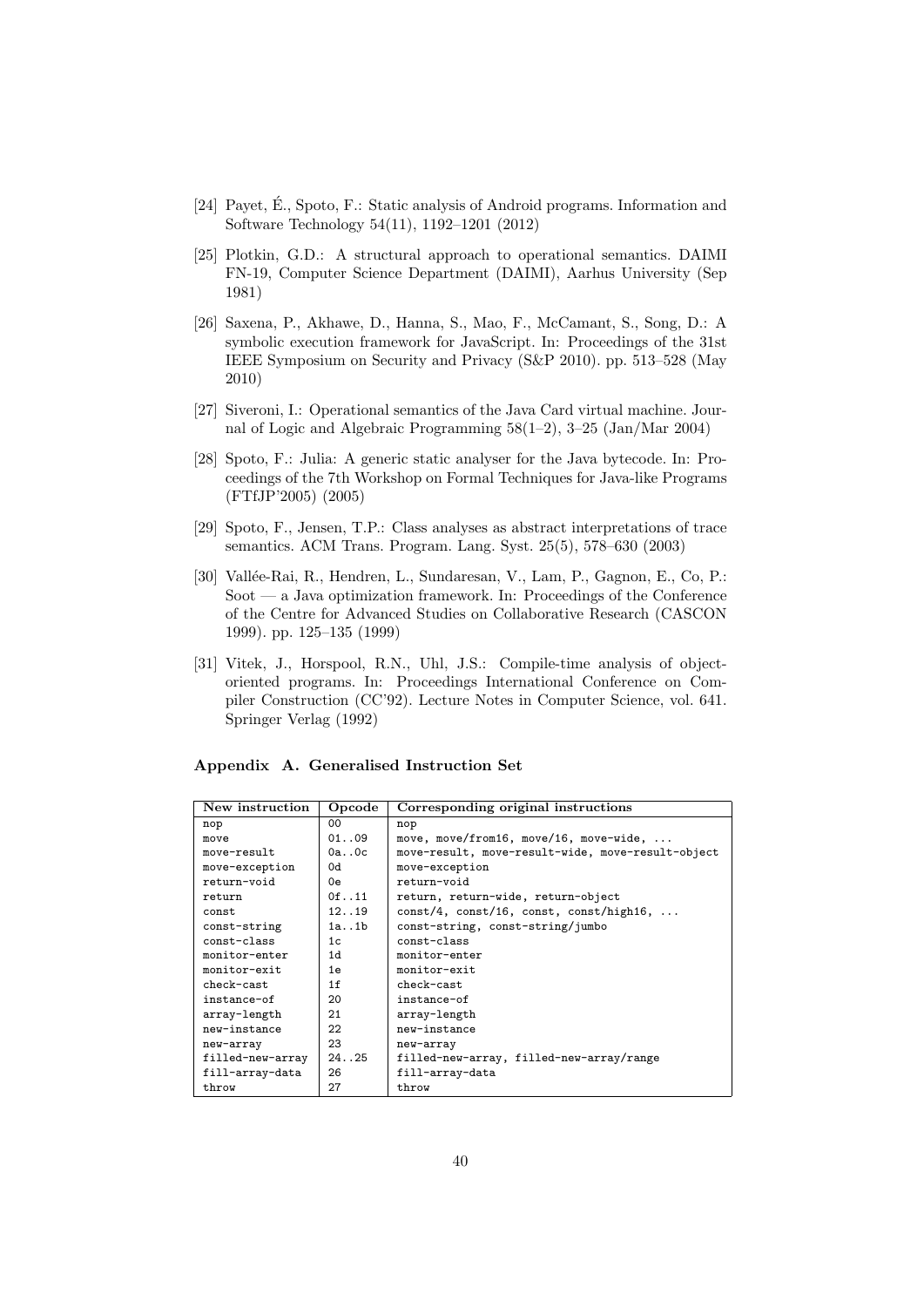| New instruction  | Opcode         | Corresponding original instructions            |
|------------------|----------------|------------------------------------------------|
| goto             | 282a           | goto, goto/16, goto/32                         |
| packed-switch    | 2 <sub>b</sub> | packed-switch                                  |
| sparse-switch    | 2c             | sparse-switch                                  |
| cmp              | 2d. .31        | cmpl-float, cmpg-float, cmpl-double,           |
| if               | 32.037         | if-eq, if-ne, if-lt, if-ge, if-gt, if-le       |
| ifz              | 38.03d         | if-eqz, if-nez, if-ltz, if-gez, if-gtz, if-lez |
| aget             | 444a           | aget, aget-wide, aget-object, aget-boolean,    |
| aput             | 4b. .51        | aput, aput-wide, aput-object, aput-boolean,    |
| iget             | 52.058         | iget, iget-wide, iget-object, iget-boolean,    |
| iput             | 59.05f         | iput, iput-wide, iput-object, iput-boolean,    |
| sget             | 60.066         | sget, sget-wide, sget-object, sget-boolean,    |
| sput             | 67.06d         | sput, sput-wide, sput-object, sput-boolean,    |
| invoke-virtual   | 6e, 74         | invoke-virtual, invoke-virtual/range           |
| invoke-super     | 6f, 75         | invoke-super, invoke-super/range               |
| invoke-direct    | 70, 76         | invoke-direct, invoke-direct/range             |
| invoke-static    | 71, 77         | invoke-static, invoke-static/range             |
| invoke-interface | 72, 78         | invoke-interface, invoke-interface/range       |
| unop             | 7b8f           | neg-int, not-int, neg-long, not-long,          |
| binop            | 90. . cf       | $add-int, sub-int, , add-int/2addr, $          |
| binop-lit        | d0. . e2       | add-int/lit16, rsub-int, mul-int/lit16,        |

# Appendix B. Occurrences of Instructions

The generalized instructions in our data set ordered by the percentage of the 1,700 apps in our data set that use the instruction.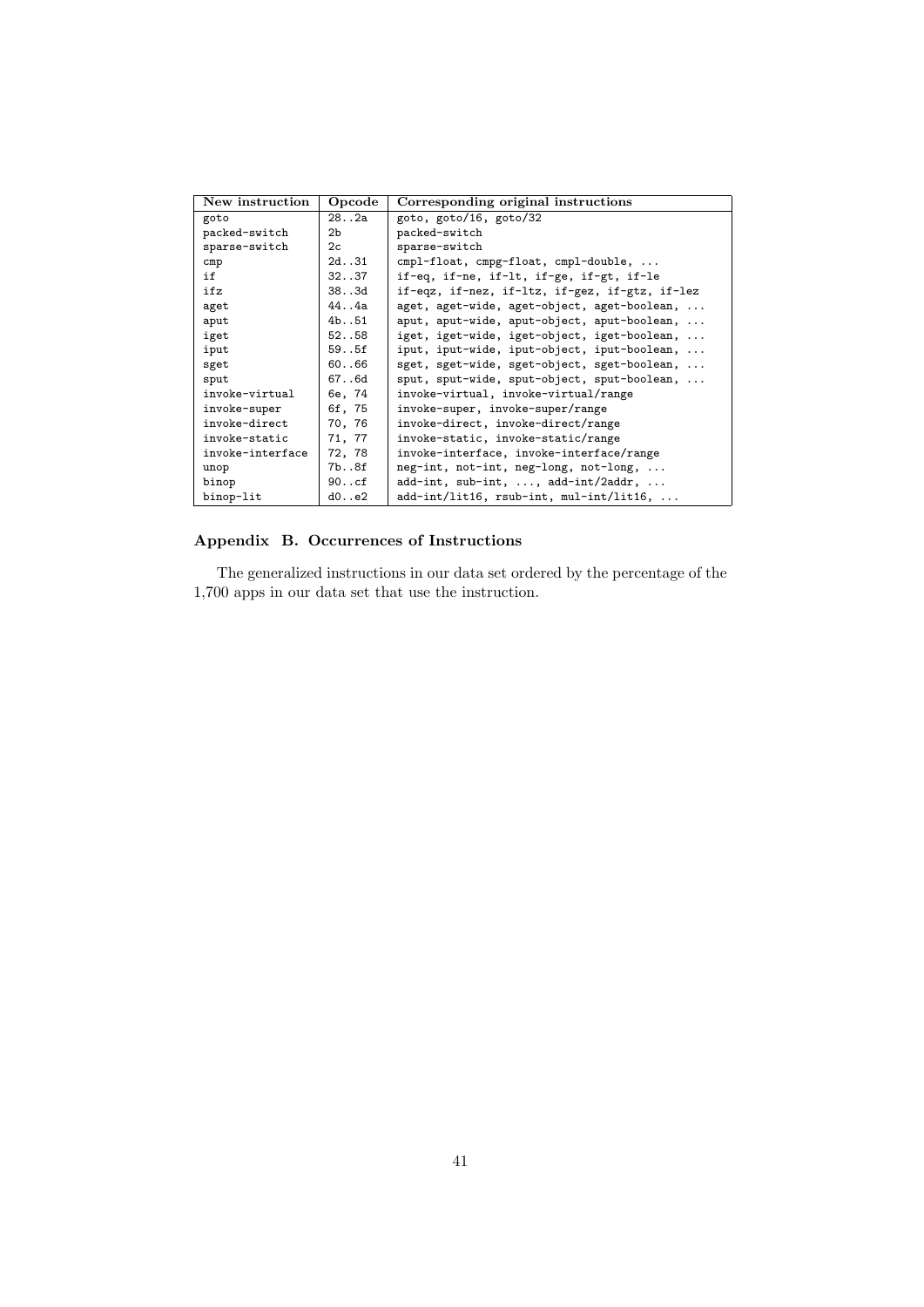| Instruction      | Occurs in  | $#$ of occurrences | Part of total occ. |
|------------------|------------|--------------------|--------------------|
| invoke-direct    | 100.00 %   | 4,533,934          | 4.80 %             |
| return-void      | 100.00 %   | 2,683,104          | 2.84 %             |
| invoke-virtual   | 99.59 %    | 12,718,970         | 13.47 %            |
| const            | 99.53 %    | 8,157,468          | 8.64 %             |
| move-result      | $99.47~\%$ | 12,391,920         | 13.13 %            |
| invoke-super     | 99.47 %    | 215,434            | $0.23~\%$          |
| const-string     | 99.29 %    | 5,200,603          | 5.51 %             |
| new-instance     | 99.29 %    | 2,900,269          | 3.07 %             |
| invoke-static    | 99.24 %    | 3,833,347          | 4.06 %             |
| iput             | 99.12 %    | 3,389,122          | 3.59 %             |
| iget             | 99.06 %    | 8,062,226          | 8.54 %             |
| ifz              | 99.06 %    | 3,984,192          | $4.22~\%$          |
| goto             | 98.76 %    | 3,263,902          | 3.46 %             |
| return           | 98.06 %    | 2,166,727          | 2.29 %             |
| move-exception   | 97.71 %    | 761,554            | $0.81\%$           |
| check-cast       | 97.53 %    | 1,055,790          | 1.12 %             |
| if               | 97.24 %    | 1,304,228          | 1.38 %             |
| binop-lit        | $96.59~\%$ | 1,232,732          | 1.31 %             |
| invoke-interface | 96.35 %    | 1,761,883          | 1.87 %             |
| move             | 96.24 %    | 5,503,780          | $5.83~\%$          |
| new-array        | 95.47 %    | 557,610            | $0.59\%$           |
| sget             | 95.18 %    | 1,792,583          | 1.90 %             |
| aput             | 94.88 %    | 1,864,219          | $1.97~\%$          |
| binop            | 94.53 %    | 1,218,279          | 1.29 %             |
| aget             | 94.47 %    | 734,425            | $0.78\%$           |
| unop             | 94.00 %    | 530,779            | $0.56~\%$          |
| sput             | 93.88 %    | 607,269            | $0.64\%$           |
| array-length     | 93.65 %    | 263,662            | $0.28\%$           |
| const-class      | 93.53 %    | 182,077            | $0.19\%$           |
| throw            | 93.47 %    | 521,299            | $0.55\%$           |
| packed-switch    | 93.35 %    | 86,468             | $0.09\%$           |
| nop              | 92.76 %    | 56,951             | $0.06\%$           |
| cmp              | 92.00 %    | 189,789            | $0.20\%$           |
| monitor-exit     | 88.76 %    | 287,310            | $0.30~\%$          |
| monitor-enter    | 88.76 %    | 134,466            | $0.14\%$           |
| fill-array-data  | 86.71 %    | 97,906             | $0.10\%$           |
| instance-of      | 85.76 %    | 144,576            | $0.15\%$           |
| sparse-switch    | 69.71 %    | 21,149             | $0.02\%$           |
| filled-new-array | 22.29 %    | 1,930              | $0.00 \%$          |
| Total            |            | 94,413,932         | 100.00 %           |

# Appendix C. Structural Domains

The semantic domains that were left out of the text are listed here. The domains included in App could be specified further for an extension of the semantics into the Android API.

> $App = (name: AppName) \times (classes: \mathcal{P}(Class)) \times$  $(interfaces: \mathcal{P}(Interface)) \times (manifest: Manifest) \times$  $(certificate: \text{Certificance}) \times (resources: \mathcal{P}(\text{Resource})) \times$  $(\text{asserts}: \mathcal{P}(\text{Asset})) \times (\text{libs}: \mathcal{P}(\text{Lib}))$

Package =  $(name: PackageName) \times (app: App) \times (classes: P(Class))$ 

DataTable = ArrayData ∪ SparseSwitch ∪ PackedSwitch

ArrayData =  $(size: \mathbb{N}_0) \times (data: \mathbb{N}_0 \rightarrow Prim)$ 

 $SparseSwitch = (sparseTargets: N_0 \rightarrow PC)$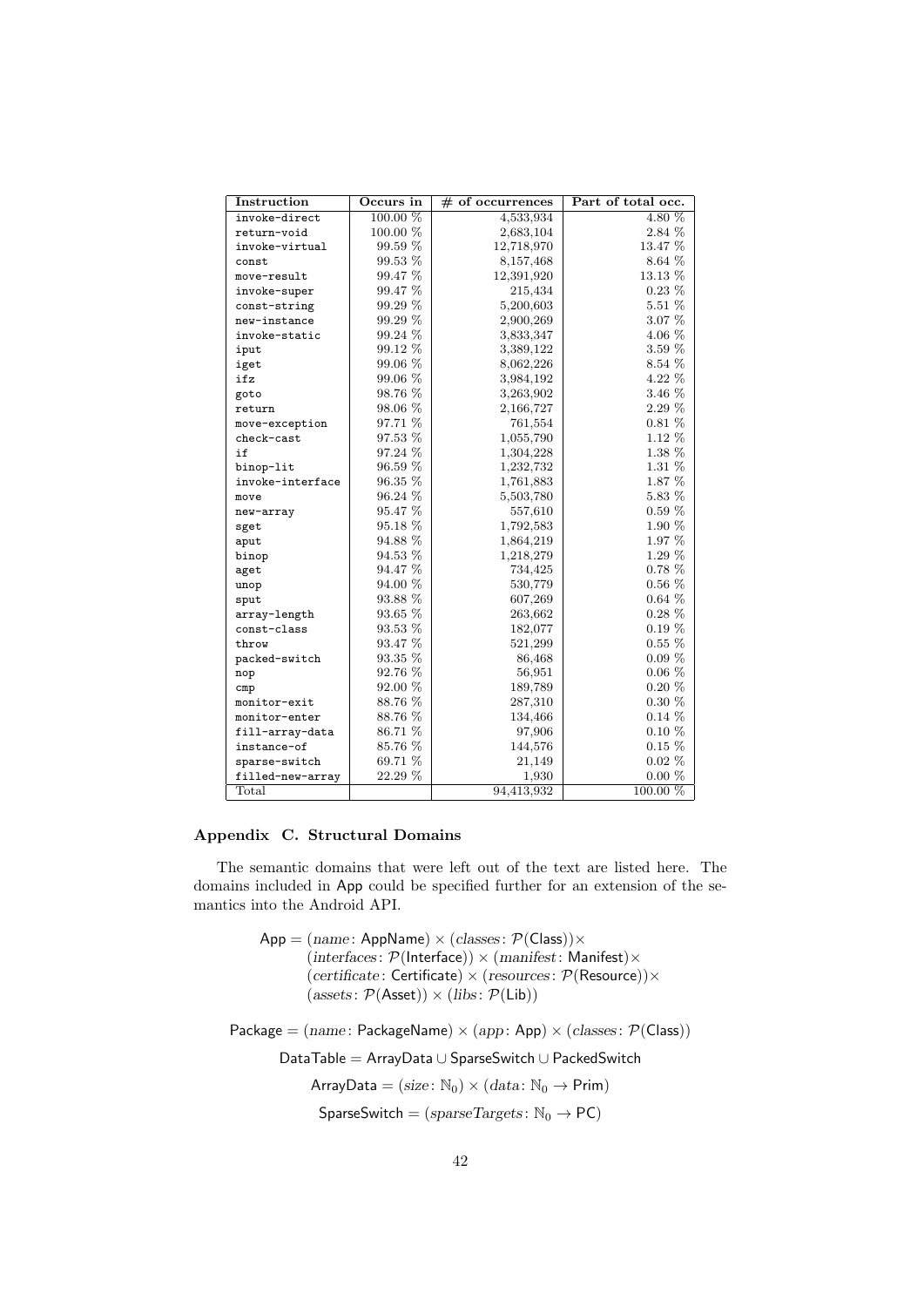PackedSwitch =  $(firstKey: \mathbb{N}_0) \times (size: \mathbb{N}_0) \times (packetTargets: \mathbb{N}_0 \rightarrow PC)$ 

The type domains are specified using BNF notation:

|                 | Type $\ ::=$ RefType   PrimType                            |
|-----------------|------------------------------------------------------------|
|                 | PrimType ::= PrimSingle   PrimDouble                       |
|                 | PrimSingle ::= boolean   char   byte   short   int   float |
|                 | $PrimDouble ::= long   double$                             |
|                 | $RefType ::= Class   ArrayType$                            |
|                 | $ArrayType ::=$ ArrayTypeSingle   ArrayTypeDouble          |
|                 | ArrayTypeSingle ::= array (RefType   PrimSingle)           |
| ArrayTypeDouble | ::= array PrimDouble                                       |

Class hierarchy functions and the subtyping relation:

 $super^*(\perp) = \emptyset$  $super^*(cl) = {cl.super} \cup (cl.super).super^*$  $\text{implements}^*(\bot) = \emptyset$ implements<sup>\*</sup>(cl) = cl.implements ∪ (cl.super).implements<sup>\*</sup> ∪ (cl.implements).super<sup>\*</sup>  $super<sup>*</sup>(*ifaces*) =$  [ iface∈ifaces iface.super ∪ (iface.super).super<sup>∗</sup>  $cl \in Class$  $cl \preceq cl$  $cl' \in super^*(cl)$  $cl \preceq cl'$ *iface* ∈ *implements*<sup>\*</sup> $(cl)$  $cl \preceq iface$  $t \preceq t'$  $(\text{array } t) \preceq (\text{array } t')$ 

# Appendix D. Subject Reduction Proof

We here present four cases of the subject reduction proof introduced in Section 4.3. The cases demonstrate updates to a register value and the heap as well as the central invoke-virtual instruction and object sharing in the const-class instruction.

#### Appendix D.1. The move Case

By definition:

$$
\frac{m.\text{instructionAt}(pc) = \text{move } v_1 \ v_2}{A \vdash \langle S, H, \langle m, pc, R \rangle :: SF \rangle \Longrightarrow \langle S, H, \langle m, pc+1, R[v_1 \mapsto R(v_2)] \rangle :: SF \rangle}
$$

For the proof we assume an analysis result satisfying the judgement for the instruction parameterized by its program point as well as an instantiation of the theorem assumption with an expansion of the domains to facilitate referencing:

$$
(\hat{S}, \hat{H}, \hat{R}) \models (m, pc) \text{: move } v_1 \ v_2 \tag{D.1}
$$

$$
\langle S, H, \langle m, pc, R \rangle :: SF \rangle \mathcal{R}_{\text{Conf}} (\hat{S}, \hat{H}, \hat{R})
$$
 (D.2)

From (D.1) and the flow logic judgement (see Section 4.2) we get

$$
\hat{R}(m, pc)(v_2) \sqsubseteq \hat{R}(m, pc+1)(v_1)
$$
\n(D.3)

$$
\hat{R}(m, pc) \sqsubseteq_{\{v_1\}} \hat{R}(m, pc+1)
$$
\n(D.4)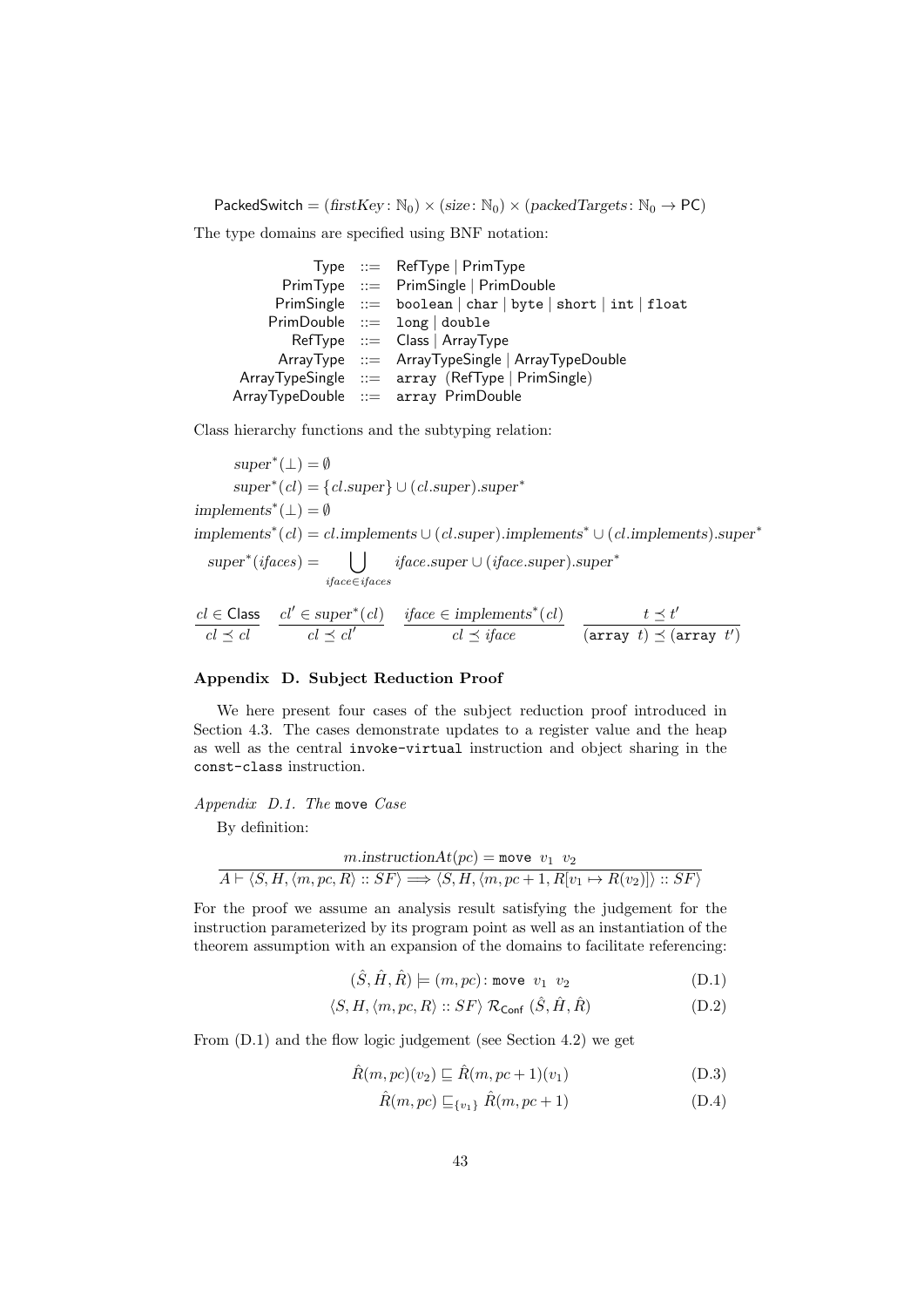and from (D.2) it follows that

$$
\beta_{\text{StaticHeap}}^H(S) \sqsubseteq \hat{S} \tag{D.5}
$$

$$
\beta_{\text{Heap}}(H) \sqsubseteq \hat{H} \tag{D.6}
$$

$$
\beta_{\text{LocalReg}}^H(R) \sqsubseteq \hat{R}(m, pc) \tag{D.7}
$$

From (D.7) and the definition of  $\sqsubseteq$  (see Section 4.1) we have

$$
\beta_{\text{Val}}^H(R(v_2)) \sqsubseteq \hat{R}(m, pc)(v_2) \tag{D.8}
$$

While (D.8) holds for any  $v_2$  we are interested in the specific  $v_2$  given as an argument to the instruction. Combining (D.8) and (D.3),

$$
\beta_{\text{Val}}^H(R(v_2)) \sqsubseteq \hat{R}(m, pc)(v_2) \sqsubseteq \hat{R}(m, pc+1)(v_1)
$$
 (D.9)

From (D.4) we get

$$
\forall r \in \text{dom}(\hat{R}(m, pc)) \setminus \{v_1\} : \hat{R}(m, pc)(r) \sqsubseteq \hat{R}(m, pc + 1)(r) \tag{D.10}
$$

Now  $(D.9)$  covers the case where we consider register  $v_1$  and  $(D.10)$  covers all other cases. Therefore:

$$
\beta_{\text{LocalReg}}^H(R[v_1 \mapsto R(v_2)]) \sqsubseteq \hat{R}(m, pc+1)
$$
 (D.11)

The case then follows from (D.5), (D.6), and (D.11).

Appendix D.2. The iput Case

By definition:

$$
m.\text{instructionAt}(pc) = \text{iput } v_1 \ v_2 \ \text{fd}
$$

$$
R(v_2) = loc \neq \text{null} \qquad o = H(loc)
$$

$$
o.\text{class} \leq \text{fd}.\text{class} \qquad o' = o[\text{field} \mapsto o.\text{field}[\text{fd} \mapsto R(v_1)]]
$$

$$
A \vdash \langle S, H, \langle m, pc, R \rangle :: SF \rangle \Longrightarrow \langle S, H[loc \mapsto o'], \langle m, pc + 1, R \rangle :: SF \rangle
$$

We assume

$$
(\hat{S}, \hat{H}, \hat{R}) \models (m, pc) : \text{iput } v_1 \ v_2 \ fld \tag{D.12}
$$

$$
\langle S, H, \langle m, pc, R \rangle :: SF \rangle \mathcal{R}_{\text{Conf}} (\hat{S}, \hat{H}, \hat{R})
$$
 (D.13)

From (D.12) we get

$$
\hat{R}(m, pc) \sqsubseteq \hat{R}(m, pc+1)
$$
\n(D.14)

and

$$
\forall (\text{ObjRef } cl, m', pc') \in \hat{R}(m, pc)(v_2):\ncl \leq fld.class \Rightarrow\n\hat{R}(m, pc)(v_1) \sqsubseteq \hat{H}(\text{ObjRef } cl, m', pc') (fd)
$$
\n(D.15)

From (D.13) follows

$$
\beta_{\text{StaticHeap}}^H(S) \sqsubseteq \hat{S} \tag{D.16}
$$

$$
\beta_{\mathsf{Heap}}(H) \sqsubseteq \hat{H} \tag{D.17}
$$

$$
\beta_{\text{LocalReg}}^H(R) \sqsubseteq \hat{R}(m, pc) \tag{D.18}
$$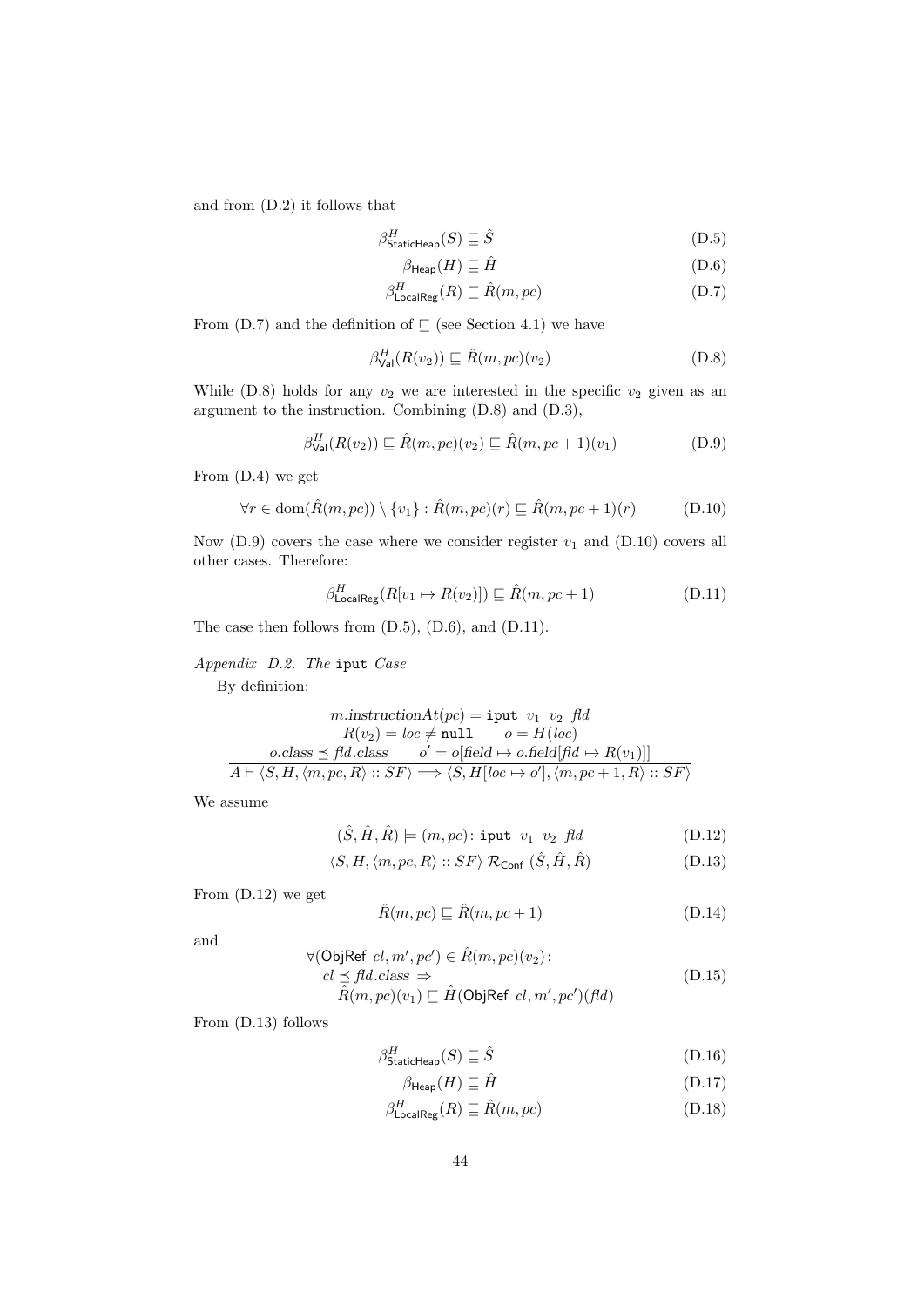Combining (D.18) and (D.14),

$$
\beta_{\text{LocalReg}}^H(R) \sqsubseteq \hat{R}(m, pc) \sqsubseteq \hat{R}(m, pc+1)
$$
\n(D.19)

Two out of the three parts of the correctness of the new configuration follow from (D.16) and (D.19).

For the final part, the dynamic heap, we recall from Section 4.3 that the abstract representation of the concrete heap is the union of the representations of its objects who are in turn represented as the representations of their fields. Since we know from (D.17) that the existing representation is part of the analysis result, we can reduce the problem of showing

$$
\beta_{\text{Heap}}(H[loc \to o[\text{field} \to o.\text{field}[\text{fd} \to R(v_1)]]]) \sqsubseteq \hat{H}
$$
 (D.20)

to showing

$$
\beta_{\text{Val}}^H(R(v_1)) \sqsubseteq \hat{H}(\text{ObjRef } cl, m', pc')(\text{fd}) \tag{D.21}
$$

From (D.18) we have

$$
\beta_{\text{Val}}^H(R(v_1)) \sqsubseteq \hat{R}(m, pc)(v_1) \tag{D.22}
$$

Because the semantic step has been taken, the premises of the semantic rule must have been satisfied, so from (D.15) we get

$$
\hat{R}(m, pc)(v_1) \sqsubseteq \hat{H}(\text{ObjRef } cl, m', pc')(\text{fd})
$$
\n(D.23)

Combining (D.22) and (D.23) finishes the proof of this case.

# Appendix D.3. The const-class Sharing Object Case

There are two subcases for const-class: one that creates a new object and one that re-uses and shares an already existing object. Here we look only at the latter case.

By definition:

$$
m.\text{instructionAt}(pc) = \text{const-class } v \text{ cl}
$$

$$
\text{findClassObject}(H, cl) = loc_c \neq \bot
$$

$$
A \vdash \langle S, H, \langle m, pc, R \rangle :: SF \rangle \Longrightarrow \langle S, H, \langle m, pc + 1, R[v \mapsto loc_c] \rangle :: SF \rangle
$$

We assume

$$
(\hat{S}, \hat{H}, \hat{R}) \models (m, pc) : \text{const-class } v \text{ } cl \tag{D.24}
$$

$$
\langle S, H, \langle m, pc, R \rangle :: SF \rangle \mathcal{R}_{\text{Conf}} (\hat{S}, \hat{H}, \hat{R})
$$
 (D.25)

From (D.25) it follows that

$$
\beta_{\text{StaticHeap}}^H(S) \sqsubseteq \hat{S} \tag{D.26}
$$

$$
\beta_{\text{Heap}}(H) \sqsubseteq \hat{H} \tag{D.27}
$$

$$
\beta_{\text{LocalReg}}^H(R) \sqsubseteq \hat{R}(m, pc) \tag{D.28}
$$

Further, it follows from (D.24) that

$$
\forall v': v \neq v' \Rightarrow \hat{R}(m, pc+1)(v') = \hat{R}(m, pc)(v') \tag{D.29}
$$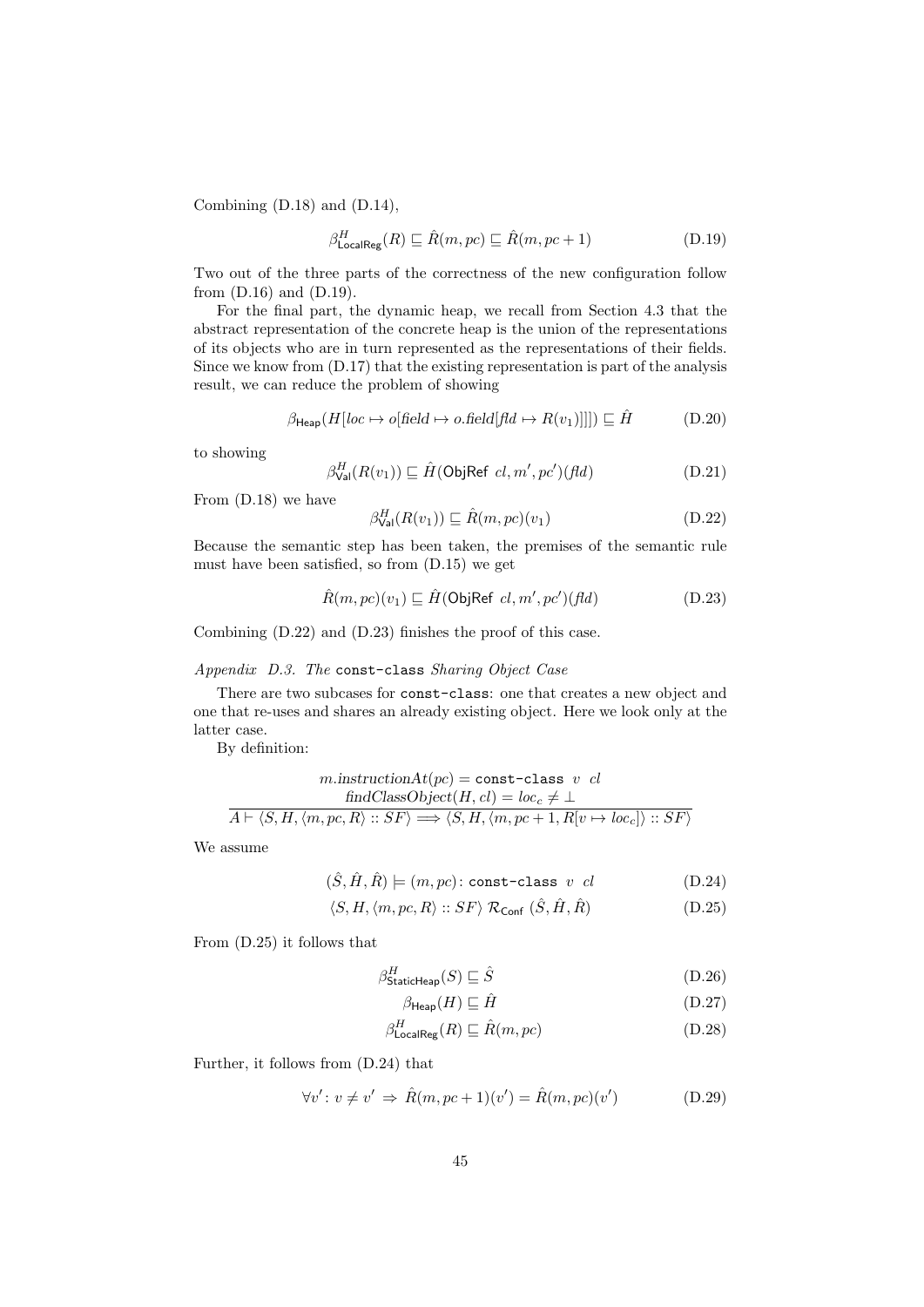$\text{dom}(\hat{H})|_{\text{java/lang/Class}} \subseteq \hat{R}(m, pc+1)(v)$ 

Now, since  $loc_c = findClassObject(H, cl)$  it follows that  $H(loc_c) \in$  Object with  $H(loc_c).class = \texttt{java/lang/Class}, H(loc_c).class = cl, and H(loc_c).origin =$  $(m', pc')$  for some  $(m', pc')$ , it follows from  $(D.27)$  that:

$$
\beta_{\mathsf{Object}}^H(H(loc_c))\sqsubseteq \beta_{\mathsf{Heap}}(H)(\mathsf{ObjRef}\;(\mathtt{java/lang/Class},m',pc'))
$$

where  $\beta_{\text{Val}}^{H}(loc_c) = (\text{ObjRef (java/lang/Class}, m', pc')).$  We can now calcluate as follows:

$$
\begin{array}{rcl}\n(\beta_{\text{Val}}^H \circ R[v \mapsto loc_c])(v) & = & \beta_{\text{Val}}^H (loc_c) \\
& = & \{(\text{ObjRef } (\text{java}/\text{lang}/\text{Class}, m', pc'))\} \\
& \subseteq & \text{dom}(\hat{H})|_{\text{java}/\text{lang}/\text{Class}} \\
& \subseteq & \hat{R}(m, pc + 1)(v)\n\end{array} \tag{D.30}
$$

Combining (D.29) and (D.30) we have

$$
\beta_{\text{LocalReg}}^H(R[v \to loc_c]) \sqsubseteq \hat{R}(m, pc+1)
$$
\n(D.31)

The case now follows from (D.26), (D.27), and (D.31).

# Appendix D.4. The invoke-virtual Case

By definition:

$$
m.\text{instructionAt}(pc) = \text{invoke-virtual } v_1 \dots v_n \text{ } meth
$$
  
\n
$$
R(v_1) = loc \qquad loc \neq \text{null} \qquad o = H(loc)
$$
  
\n
$$
n = \text{arity}(\text{meth}) \qquad m' = \text{resolveMethod}(\text{meth}, o.\text{class}) \neq \bot
$$
  
\n
$$
R' = [0 \rightarrow \bot, \dots, m'.\text{numLocals} - 1 \rightarrow \bot,
$$
  
\n
$$
m'.\text{numLocals} \mapsto R(v_1), \dots, m'.\text{numLocals} + n - 1 \mapsto R(v_n)]
$$
  
\n
$$
A \vdash \langle S, H, \langle m, pc, R \rangle :: SF \rangle \Longrightarrow \langle S, H, \langle m', 0, R' \rangle :: \langle m, pc, R \rangle :: SF \rangle
$$

We assume

$$
(\hat{S}, \hat{H}, \hat{R}) \models (m, pc) \colon \text{invoke-virtual } v_1 \dots v_n \text{ meth} \tag{D.32}
$$

$$
\langle S, H, \langle m, pc, R \rangle :: SF \rangle \mathcal{R}_{\text{Conf}} (\hat{S}, \hat{H}, \hat{R})
$$
 (D.33)

From (D.32) we get

$$
\forall (\text{ObjRef } cl, m_t, pc_t) \in \hat{R}(m, pc)(v_1):
$$
  
\n
$$
m' = resolvedMethod(meth, cl)
$$
  
\n
$$
\forall 1 \le i \le n:
$$
  
\n
$$
\hat{R}(m, pc)(v_i) \sqsubseteq \hat{R}(m', 0)(m'.numLocals - 1 + i)
$$
\n(D.34)

From (D.33) follows

$$
\beta_{\text{StaticHeap}}^H(S) \sqsubseteq \hat{S} \tag{D.35}
$$

$$
\beta_{\mathsf{Heap}}(H) \sqsubseteq \hat{H} \tag{D.36}
$$

$$
\beta_{\text{LocalReg}}^H(R) \sqsubseteq \hat{R}(m, pc) \tag{D.37}
$$

and